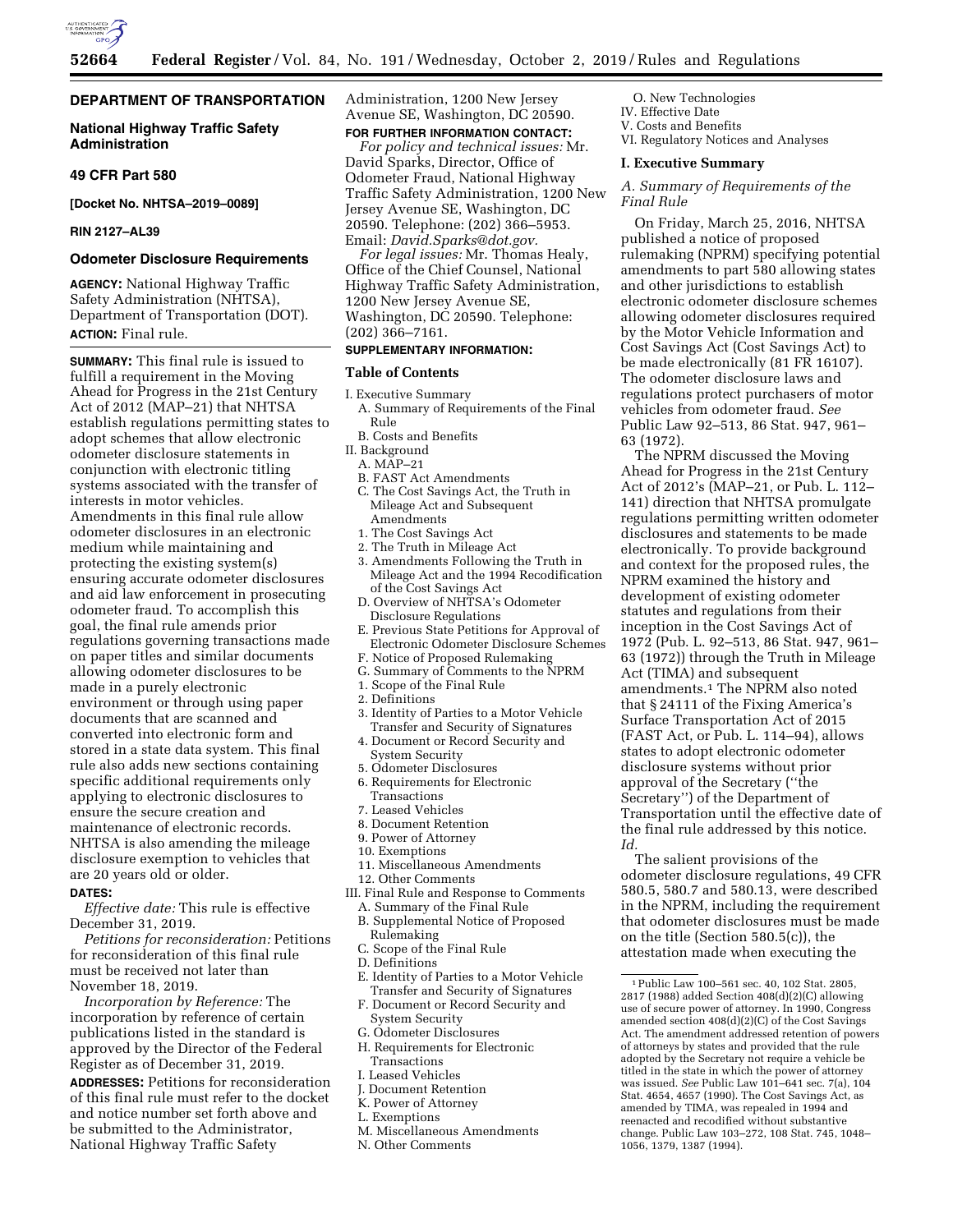disclosure (§ 580.5(e)), as well as security features incorporated into titles and other documents to guard against tampering and counterfeiting (Section 580.4). Recordkeeping requirements, which are critical for effective detection and prosecution of odometer fraud, were also addressed. As the NPRM proposed modifying exemptions from disclosure in § 580.17, the existing provisions of this section were also described.

Because of their instructive value, the NPRM examined the petition process by which states may seek approval of alternative odometer disclosure schemes (§ 580.11) and petitions from Virginia, Wisconsin, Florida, New York, and Texas seeking approval of electronic disclosure systems. The NPRM observed such systems must minimize or eliminate disclosures made on paper, provide adequate means for verifying identities, link or merge disclosures with the record title, and preclude duplicate electronic and paper titles. Additionally, the NPRM stated electronic odometer disclosure systems must meet special conditions involved in vehicle leasing, provide for adequate recordkeeping and record retrieval, and accommodate interstate transactions between electronic and paper title jurisdictions.

The NPRM observed the purpose of the odometer disclosure provisions of the Cost Savings Act, as amended, is to protect consumers by ensuring they receive valid representations of a vehicle's actual mileage at the time of transfer. The Agency noted an additional purpose of creating a system of records and a paper trail to facilitate detection and prosecution of odometer fraud. Proposals set forth in the NPRM sought to preserve these attributes while allowing jurisdictions maximum flexibility in developing and deploying electronic titling and odometer disclosure schemes. The NPRM proposed changing part 580 to recognize physical and electronic documents by amending § 580.1 to add the option of electronic disclosures; § 580.3 to add new definitions and amend existing definitions to accommodate physical and electronic filings; § 580.4 to clarify separate requirements for the security of physical disclosures and electronic disclosures; § 580.5 to clarify methods of disclosure for physical and electronic systems; § 580.7 to add provisions allowing for the option of electronic disclosures for leased motor vehicles; § 580.8 to include electronic copies among forms of disclosures that must be retained and general requirements for that retention; §§ 580.13 and 580.14 to allow use of a power of attorney to

address interstate transfers and added a new § 580.6 (previously reserved), which would contain unique requirements for electronic odometer disclosures. Other amendments proposed in the NPRM sought to correct a typographical error, update NHTSA's address, strike obsolete text in § 580.12 and extend the disclosure exemption in § 580.17 from 10 years to 25 years.

After careful consideration of all available information, including public comments submitted in response to the NPRM, the agency decided to adopt amendments proposed by the NPRM for §§ 580.1, 580.10, 580.11 and 580.12 without substantive change. Remaining amendments in this final rule differ from proposals in the NPRM. Some of these changes are minor. For example, the final rule replaces the word ''his'' with "their" and makes other modifications for gender neutrality. Similarly, to enhance clarity, the final rule establishes as definition of ''jurisdiction'' that encompasses states and territories and replaces ''state'' wherever formerly used in part 580 with ''jurisdiction.'' This final rule also adopts additional amendments to enhance clarity and accuracy. Section 580.2 is amended to better describe the status of a vehicle upon termination of a lease, and the term ''purchasers'' has been replaced with the more accurate and less restrictive term ''transferees.'' Consistent with the former amendment, the term "dealer" in  $\S 508.13(g)$  has been changed to ''transferee'' to reflect that those receiving ownership may include persons or entities who are not dealers.

This final rule also implements significant changes to proposals contained in the NPRM. Broad definitions of physical documents and electronic documents NHTSA proposed have been discarded. Commenters rightly observed these proposed definitions were not apt. The final rule therefore contains new definitions for ''Access,'' ''Electronic Power of Attorney,'' ''Electronic Title,'' ''Jurisdiction,'' and ''Printed Name,'' and revises ''Original Power of Attorney," "Sign or Signature," and ''Transferor.'' These more precise definitions are applied throughout part 580 to facilitate transactions with physical and electronic titles and powers of attorney. In contrast to the NPRM, which did not provide for an electronic power of attorney but allowed electronic reassignments, this final rule authorizes both under certain circumstances. The definition of ''Sign or Signature'' has been modified from our earlier proposal in that requirements for an electronic signature require a

National Institute of Standards (NIST) level 2 authentication system rather than NIST Level 3. The final rule's requirements for electronic titles and electronic powers of attorney also diverge from the NPRM in allowing authorized modifications to electronic records. In addition, the final rule more clearly recognizes electronic titles and odometer disclosures may take many forms, from scanned copies of paper documents to database entries. Recognizing technologies such as ''pen pads'' may be used in electronic titling and odometer disclosure systems and paper documents may, in some jurisdictions, be employed in an electronic odometer disclosure system, the final rule removes the NPRM's proposal to delete printed names from electronic transactions. The final rule also modifies requirements for scanning documents to allow document conversion in black and white at a resolution of 200 dot per inch (dpi). Recordkeeping requirements of §§ 580.8 and 580.9 are changed from our earlier proposal to allow more options for transferees and to streamline the proposed rules for auctions. NHTSA has now adopted provisions allowing electronic and paper powers of attorney when a title is unavailable to a transferor because the title is lost, physically held by a lienholder, electronically controlled by a lienholder, or when an electronic title is inaccessible. Our NPRM also proposed changing the exemption from mileage disclosure in § 580.17 for cars 10 years old or older to 25 years old or older. The final rule adopts an exemption for cars 20 years old or older and explicitly sets out how this modified exemption will be applied.

#### *B. Costs and Benefits*

As discussed in Section V of this notice, the agency only performed a detailed cost benefit analysis for the exemption amendments of this final rule. With the exception changing the exemption from mileage disclosure from 10 to 20 years this final rule imposes no mandatory requirements. Amendments to part 580 simply allow jurisdictions the option of adopting electronic title and odometer disclosure systems without seeking prior approval from NHTSA. To the extent provisions in this final rule may affect existing electronic title and odometer disclosure systems in the small number of jurisdictions with such schemes, the agency believes provisions of this final rule are sufficiently flexible requiring little or no change. Since the FAST Act's temporary suspension of the requirement that states must petition NHTSA for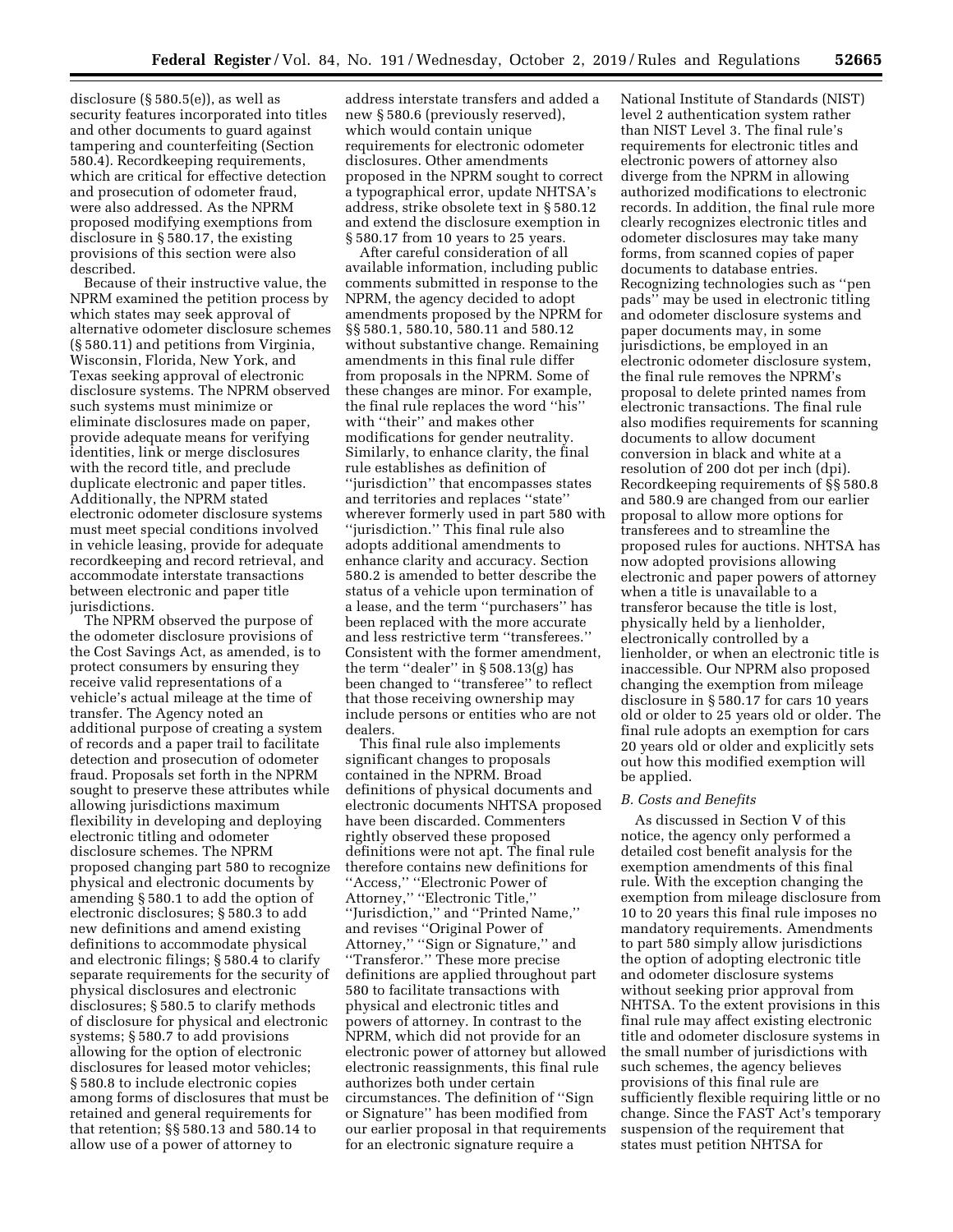approval of alternative electronic odometer disclosure schemes ends on the effective date of this final rule, states seeking to adopt such schemes after that date must either comply with the provisions of this final rule or petition the agency for approval of alternative procedures.

To the limited extent this final rule impacts states and other jurisdictions with electronic titles systems, the agency believes that there is the potential for significant cost savings to be realized through issuance of this final rule. These savings would first be manifested through avoidance of legal and administrative costs to prepare and submit petitions to NHTSA seeking approval of electronic title systems. Moreover, by establishing uniform rules for electronic title systems, this final rule facilitates adoption of electronic disclosures and titles and the use of these mechanisms in vehicle transactions. Currently, NHTSA estimates that there are at least 40 million odometer disclosures made every year in the United States. Since the agency believes that electronic disclosure will be less costly than paper disclosures, even a minor cost savings per disclosure could lead to large societal savings. However, the agency does not have any data on the extent to which this rule will incentivize their existing practices. Certainly, this rule will make it far easier to adopt electronic disclosures as states will no longer need to petition NHTSA if the requirements of this final rule are met. It is reasonable, then, to expect that more states will adopt this practice, but the agency does not now have sufficient data to determine how this general expectation will translate into quantifiable cost savings.

The final rule's modification of the vehicle age-based exemption from odometer disclosure will impose costs and produce benefits. The total cost of the change to the exemption in this final rule is estimated to be from the minimum of \$0.7 million in 2020 to the maximum of \$5.4 million in 2029 and later. If the rule can deter 5 percent of rollbacks from affected vehicles the rule would eliminate \$1.5 million in annual consumer losses in 2020 and \$7.5 million in such losses from 2029 forward.

## **II. Background and Summary of Final Rule**

#### *A. MAP–21*

This document is being issued pursuant to the Moving Ahead for Progress in the 21st Century Act of 2012 (MAP–21, or Pub. L. 112–141), which

amended Section 32705 of Title 49, United States Code. The amendments required the Secretary to prescribe regulations permitting any written disclosures or notices and related matters to be provided electronically not later than 18 months after the date of enactment of the Motor Vehicle and Highway Safety Improvement Act of 2012. Section 31205, 126 Stat. 761 (2012).

#### *B. FAST Act Amendments*

Section 24111 of the Fixing America's Surface Transportation Act of 2015 (FAST Act, or Pub. L. 114–94), signed into law December 4, 2015, allows states to adopt electronic odometer disclosure systems without prior approval of the Secretary. Any such system must comply with applicable state and federal laws regarding electronic signatures under 15 U.S.C. 7001 *et seq.,*  meet requirements of 49 U.S.C. 32705 and provide for ''appropriate authentication and security measures,'' Public Law 114–94 section 24111. States may only adopt electronic odometer systems without prior approval of the Secretary until the effective date of rules proposed in this notice. *Id.* 

In providing states with the opportunity to implement electronic odometer disclosure systems until the effective date of this final rule, FAST Act amendments do not alter existing statutory odometer disclosure requirements or their intent. Effective odometer disclosure systems are essential to protecting consumers from odometer fraud and must reduce or eliminate opportunities for such fraud to the greatest practicable extent. Federal and state governments have an interest in preventing such fraud.

This final rule and NHTSA's prior responses to state petitions for approval of alternative disclosure schemes (discussed below) contain guidance on potential strengths and weaknesses of electronic odometer disclosure schemes.

#### *C. The Cost Savings Act, the Truth in Mileage Act and Subsequent Amendments*

#### 1. The Cost Savings Act

In 1972, Congress enacted the Motor Vehicle Information and Cost Savings Act (Cost Savings Act) to, among other things, protect purchasers of motor vehicles from odometer fraud. *See*  Public Law 92–513, 86 Stat. 947, 961– 63 (1972).

To assist purchasers in knowing the true mileage of a motor vehicle, Section 408 of the Cost Savings Act required the transferor of a motor vehicle to provide written disclosure to the transferee at

the time of the transfer of ownership of the vehicle. *See* Public Law 92–513, 408, 86 Stat. 947 (1972). Section 408 required the Secretary to issue rules requiring the transferor to provide a written disclosure to the transferee in connection with the transfer of the vehicle. 86 Stat. 962–63. The written disclosure was to include the cumulative mileage registered on the odometer, or disclose the actual mileage is unknown, if the odometer reading is known to the transferor to be different from the number of miles the vehicle has traveled. The rules were to prescribe the way information is disclosed under this section and in which such information is retained. *Id.* Section 408 further stated if any transferor violated any rules under this section or knowingly gave a false statement to a transferee in making any disclosure required by such rules is a violation. *Id.*  The Cost Savings Act also prohibited disconnecting, resetting, or altering motor vehicle odometers. *Id.* The statute subjected violators to civil and criminal penalties and provided for federal injunctive relief, state enforcement, and a private right of action.

Despite these protections, there were shortcomings in odometer provisions of the Cost Savings Act. In some states, the odometer disclosure statement was not on the title; instead, it was a separate document that could easily be altered or discarded and did not travel with the title. Titles were not on tamper-proof paper, and mileage disclosures could be easily altered. Problems were compounded by title washing through jurisdictions with ineffective controls. In addition, there were considerable misstatements of mileage on vehicles that had formerly been leased vehicles, as well as on used vehicles sold at wholesale auctions.

#### 2. The Truth in Mileage Act

In 1986, Congress enacted the Truth in Mileage Act (TIMA), which added provisions to odometer provisions of the Cost Savings Act. *See* Public Law 99– 579, 100 Stat. 3309 (1986). TIMA amendments expanded and strengthened Section 408 of the Cost Savings Act.

Among other requirements, TIMA precluded the licensing of vehicles unless several requirements were met by the transferee and transferor. Titles must be printed by a secure printing process or other secure process and must indicate the mileage and contain space for the transferee to disclose the mileage in a subsequent transfer. The transferee, when applying for a title, is required to provide the transferor's (seller's) title, and if that title contains a space for the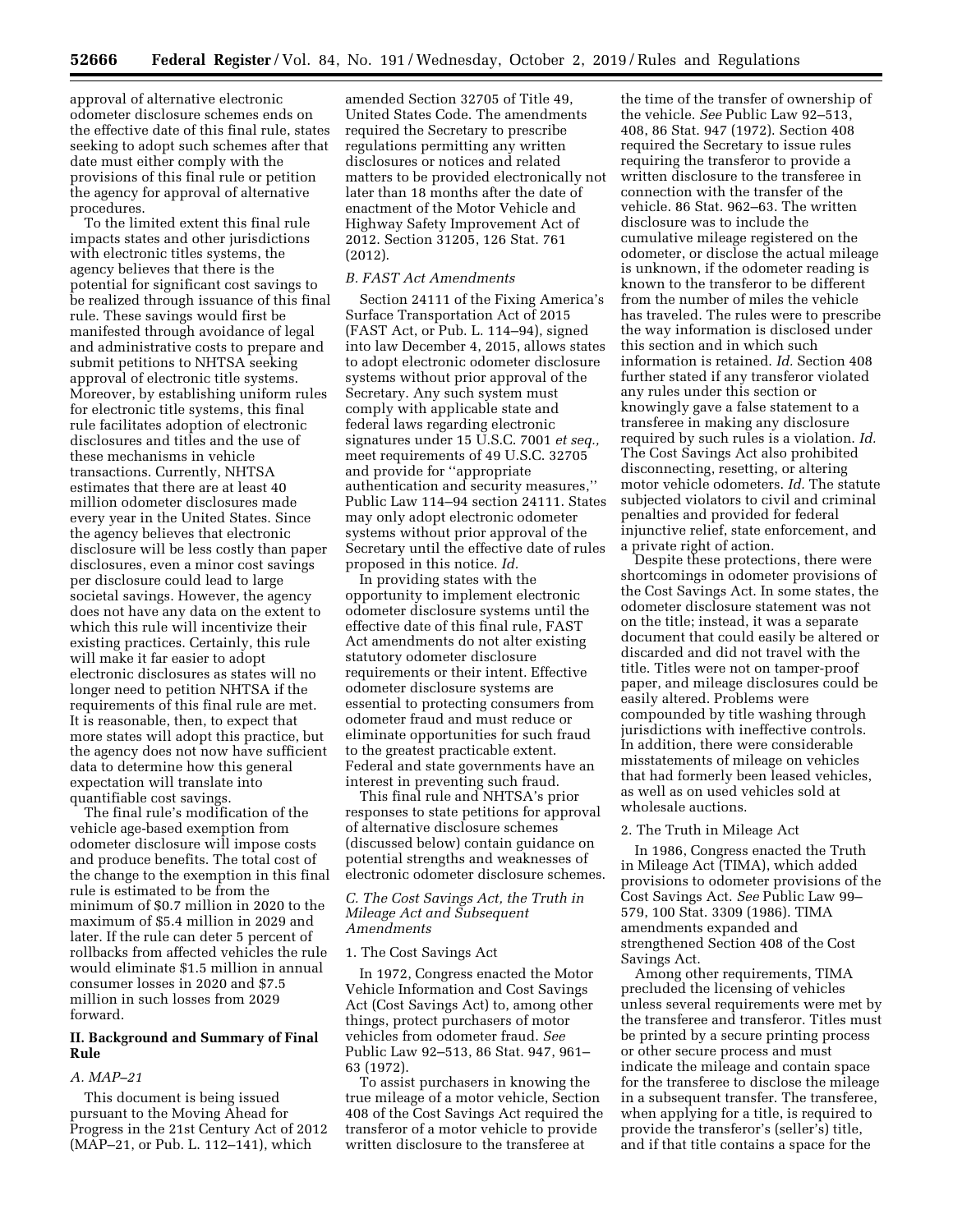transferor to disclose the vehicle's mileage, that information must be included, and the statement must be signed and dated by the transferor.

As to lease vehicles, TIMA stated NHTSA must publish rules requiring the lessor of vehicles to advise its lessee(s) that the lessee is required by law to disclose the vehicle's mileage to the lessor upon the lessor's transfer of ownership of the vehicle. Additionally, TIMA required auction companies establish and maintain records on vehicles sold at the auction, including the name of the most recent owner of the vehicle, the name of the buyer, the vehicle identification number, and the odometer reading on the date the auction took possession of the vehicle.

As amended by TIMA, section 408(f) (1) of the Cost Savings Act provided its provisions on mileage statements for licensing of vehicles (and rules involving leased vehicles) apply in a state, unless the state has in effect alternate motor vehicle mileage disclosure requirements approved by the Secretary. Section 408(f)(2) stated ''[t]he Secretary shall approve alternate motor vehicle mileage disclosure requirements submitted by a State unless the Secretary determines that such requirements are not consistent with the purpose of the disclosure required by subsection (d) or (e), as the case may be.''

3. Amendments Following the Truth in Mileage Act and the 1994 Recodification of the Cost Savings Act

In 1988, Congress amended section 408(d) of the Cost Savings Act to permit the use of a secure power of attorney in circumstances where the title was held by a lienholder. The Secretary was required to publish a rule to implement the provision. *See* Public Law 100–561 § 40, 102 Stat. 2805, 2817 (1988), which added § 408(d)(2)(C). In 1990, Congress amended § 408(d)(2)(C) of the Cost Savings Act. The amendment addressed retention of powers of attorneys by states and provided the rule adopted by the Secretary not require a vehicle be titled in the state in which the power of attorney was issued. *See* Public Law 101–641 § 7(a), 104 Stat. 4654, 4657 (1990).

Because of the 1994 recodification of various laws pertaining to the DOT, the Cost Savings Act, as amended by TIMA, was repealed, reenacted, and recodified without substantive change. *See* Public Law 103–272, 108 Stat. 745, 1048–1056, 1379, 1387 (1994). The statute is now codified at 49 U.S.C. 32705 *et seq.* In particular, section 408(a) of the Cost Savings Act was recodified at 49 U.S.C. 32705(a). Sections 408(d) and (e), which were added by TIMA (and later amended), were recodified at 49 U.S.C. 32705(b) and (c). Provisions pertaining to approval of state alternate motor vehicle mileage disclosure requirements were recodified at 49 U.S.C. 32705(d).

## *D. Overview of NHTSA's Odometer Disclosure Regulations*

The implementing regulations for the odometer provisions of the Cost Savings Act, as amended, are found in part 580 of title 49 of the Code of Federal Regulations (CFR). These regulations establish minimum requirements for odometer disclosure, the form of certain documents employed in disclosures, and the security of title documents and power of attorney forms. The regulations also set rules for transactions involving leased vehicles, set recordkeeping requirements including those for auctions, and authorize the use of powers of attorney in limited circumstances. Additionally, part 580 contains provisions exempting certain classes of vehicles from disclosure regulations and provides a petition process by which a state may obtain approval of alternate disclosure requirements. The following paragraphs summarize important aspects of the regulations.

Odometer disclosures must be made on a secure title, reassignment document, or power of attorney when a vehicle is transferred to a new owner. Section 580.5(c) requires a transferor to sign, and to print his/her name on an odometer disclosure statement with the following information: (1) The odometer reading at the time of transfer (not to include tenths of miles); (2) the date of transfer; (3) the transferor's name and current address; (4) the transferee's name and current address; and (5) the identity of the vehicle, including its make, model, year, body type, and VIN. The transferor must also, under § 580.5(e), certify whether the odometer reading reflects the vehicle's actual mileage, disclose whether the odometer reading reflects mileage in excess of the odometer's mechanical limit or, if the odometer does not reflect the actual mileage, must state the odometer reading should not be relied on. The transferee must acknowledge the reading by signing the statement. Each title, at the time it is issued to the transferee, must contain the mileage disclosed by the transferor.

To ensure vehicles subject to leases of four months or more have accurate odometer readings executed on titles at the time of transfer, § 580.7(a) requires lessors to provide written notice to the lessee of the lessee's obligation to disclose the mileage of the leased

vehicle and penalties for failure to disclose the information. Before a change in ownership of a leased vehicle, lessees are required by § 580.7(b) to provide disclosures comparable to those required by § 580.5(c) and (e), noted above, to the lessor along with the date the lessor notified the lessee of disclosure requirements. Additionally, the lessor must state the date the lessor received the lessee's completed disclosure statement and must sign it. Under § 580.7(d) a lessor transferring ownership of a vehicle (without obtaining possession) may indicate the mileage disclosed by the lessee on the vehicle's title unless the lessor has reason to believe the lessee's disclosure is inaccurate.

When a title is physically held by a lienholder or has been lost, § 580.13(a) allows a transferor to give the transferee a power of attorney to execute the mileage disclosure on the title once it is obtained by the transferee. Section 580.13(b) and (d) provide that the transferor must disclose information identical to that required by § 580.5(c) and (e) on part A of the secure power of attorney form. The transferee is required to sign the power of attorney form part A and print his/her name. *Id.*  In turn, § 580.13(f) requires the transferee, upon receipt of the transferor's title, to make on the title exactly the mileage disclosure as disclosed by the transferor on the power of attorney.

After part A of the power of attorney form has been used, part B may be executed when a vehicle addressed on part A is resold. Part B of the secure power of attorney form allows a subsequent transferee to give a power of attorney to his transferor to review the title and any reassignment documents for mileage discrepancies, and if no discrepancies are found, to acknowledge disclosure on the title, while maintaining the integrity of the first seller's disclosure. The disclosure required to be made by the transferor to the transferee for this transaction on part B of the power of attorney form tracks information required to be made by the transferor to the transferee on the title when ownership of a vehicle is transferred on a title under 49 CFR 580.5. Among other things, the power of attorney must contain a space for the transferor to disclose the mileage to the transferee and sign and date the form, and a space for the transferee to sign and date the form.

To ensure disclosures made through a power of attorney are accurate, § 580.15 requires the person exercising the power of attorney to certify, on part C of the form, that disclosures made on a title or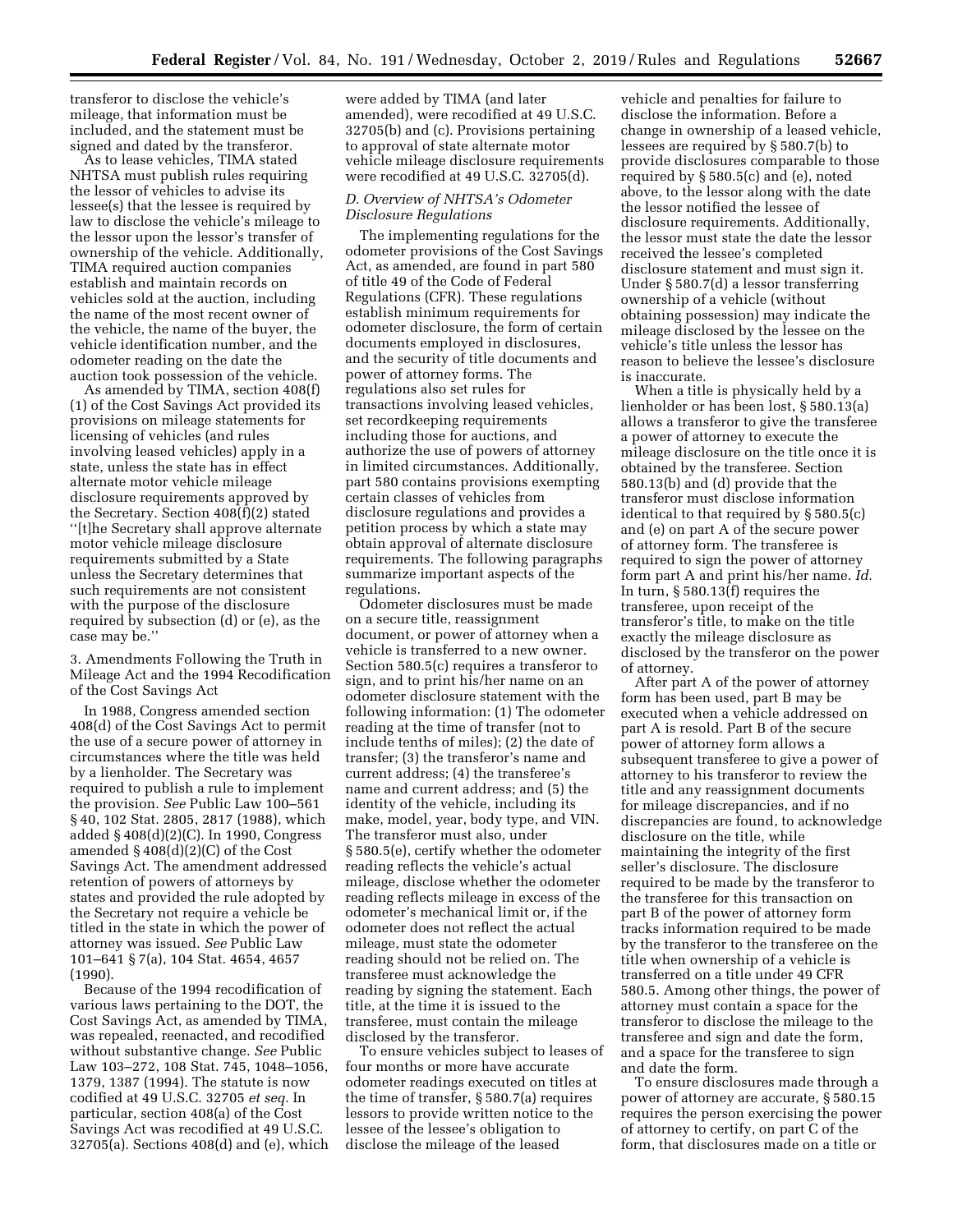reassignment document on behalf of the original seller are identical to those found on part A of the power of attorney. This section also requires a certification, when part B is used, that the mileage disclosed and acknowledged under part B is greater than the mileage disclosed in part A.

Titles, reassignment documents, and the power of attorney form must be protected against counterfeiting and tampering by a secure printing process or other secure process (§ 580.4). These titles, reassignment documents, and powers of attorney must contain a statement referring to federal odometer law and a warning that failure to complete the form or providing false information may result in fines or imprisonment. *See* § 580.5(d). For a leased vehicle, the lessor is obligated to provide the lessee with written notice of the obligation to make a mileage disclosure, and that notice must contain the same warnings (§ 580.7(a)). Except in the limited context of the proper use of the power of attorney forms, no person shall sign an odometer disclosure statement as the transferor and transferee in the same transaction  $(S 580.5(h)).$ 

Part 580 establishes minimum requirements for record retention, ensuring a paper trail sufficient to support detection and prosecution of odometer fraud. Section 580.8(a) requires motor vehicle dealers and distributors, who are required to issue an odometer disclosure, to retain copies of each odometer statement they issue and receive for five years. Lessors of leased vehicles must retain the odometer statement they receive from their lessee for five years from the date they transfer ownership of the leased vehicle (§ 580.8(b)). If a power of attorney authorized by §§ 580.13 and/or 580.14 has been used, dealers must retain copies of the document for five years (§ 580.8(c)). Section 580.9 requires auction companies to retain the name of the most recent owner on the date the auction took possession of the motor vehicle, the name of the buyer, the vehicle identification number, and the odometer reading on the date the auction company took possession of the motor vehicle for five years from the date of sale. States are required, under § 580.13(f) to retain the original copy of the power of attorney authorized by § 580.13(a) or (b) and the title for a period of three years or a time period equal to the state's titling record retention period, whichever is shorter.

Other sections of part 580 establish a petition process by which states may seek assistance in revising their odometer laws (§ 580.10), may seek

approval of alternative odometer disclosure schemes (§ 580.11), and establish exemptions from the disclosure requirements of §§ 580.5 and 580.7 (§ 580.17). Exemptions in 580.17 apply to transfers or leases for: (1) Vehicles with a Gross Vehicle Weight Rating (GVWR) over 16,000 pounds; (2) vehicles that are not self-propelled; (3) vehicles manufactured in a model year beginning 10 years before January 1 of the calendar year in which the transfer occurs; (4) certain vehicles sold by the manufacturer to any agency of the United States; and (5) a new vehicle prior to its first transfer for purposes other than resale.

## *E. Previous State Petitions for Approval of Electronic Odometer Disclosure Schemes*

The Cost Savings Act, as amended by TIMA in 1986, contains a specific provision on approval of state alternative odometer disclosure programs. Subsection 408(f)(2) of the Cost Savings Act (now recodified at 49 U.S.C. 32705(d)) provides NHTSA shall approve alternate motor vehicle mileage disclosure requirements submitted by a state unless NHTSA determines such requirements are not consistent with the purpose of the disclosure required by subsection (d) or (e) as the case may be. (Subsections 408(d), (e) of the Costs Savings Act were recodified to 49 U.S.C. 32705(b) and (c).)

Virginia, Wisconsin, Florida, New York, Texas, and Arizona filed petitions with NHTSA seeking approval of electronic alternative odometer programs under 49 U.S.C. 32705(d)). NHTSA has approved, in whole or in part, five of these six petitions and not taken final action on the Arizona petition, which was made moot by the passage of section 24111 of the FAST Act and Arizona's adoption of a disclosure system under that provision. Review of the systems proposed in these petitions and the terms of NHTSA's actions in response to them, illustrates the variations in schemes between jurisdictions and the concerns raised by electronic odometer disclosure.

Petitions filed by three states, Virginia, Texas, and Wisconsin, shared certain characteristics. In each case, the proposed alternative odometer disclosure schemes applied only to intrastate transactions. Each of the three proposals also relied on multi-factor authentication to ensure the identity of persons executing the odometer disclosures. All three proposals relied on substituting electronic versions of the paper odometer disclosure form by maintaining the electronic form on state-controlled systems. These systems also held data elements comprising the electronic title.

Virginia petitioned NHTSA in December 2006 seeking approval of electronic odometer disclosure for intrastate transfers of vehicles not subject to liens. Virginia proposed using a paperless system where users would enter the information and attestations found on paper odometer disclosures into a state electronic system. The petition stated unique personal identification numbers (PIN) and unique customer numbers sent by conventional U.S. mail would be used with the customer's date of birth (DOB) to create a verified account and signature. Dealer users would provide lists of employees authorized to make disclosures, and these individuals would get PINs by conventional mail to verify their identity. In dealer sales, the employee PIN and a dealer number would be used. Disclosures would be made in the same way a paper disclosure would be made. The seller or transferor would fill out an electronic form identical to the paper form and sign it electronically. The buyer or transferee would examine the disclosure and either accept it or reject it. Once accepted, the disclosure would be linked to the electronic title, and the transferor would be instructed to mail any paper title to the state.

A June 2008 petition by Texas sought approval of alternative odometer disclosure requirements for intrastate transactions between residents transferring vehicles not subject to liens. Texas proposed to eliminate paper titles (except as requested), create electronic titles and require in-state vehicle transfers to be made electronically. Users, who would have to be Texas residents holding a valid state identification credential, would be verified by matching four personal data elements and two forms of identification against a state database. Odometer mileage disclosures would be made by requiring both parties to separately log into a secure website, make required disclosures and verification of the mileage, and accept or reject the transaction. The seller or transferor would then mail the paper title to the state for destruction. The title and odometer disclosure would remain as an electronic record, and the transferee could receive a secure paper title on request.

Wisconsin filed a petition in September 2009 proposing an electronic odometer disclosure scheme limited to intrastate transactions where at least one party would be a motor vehicle dealer. Identity verification would be based on customers entering a minimum of three personal identifiers—name, address,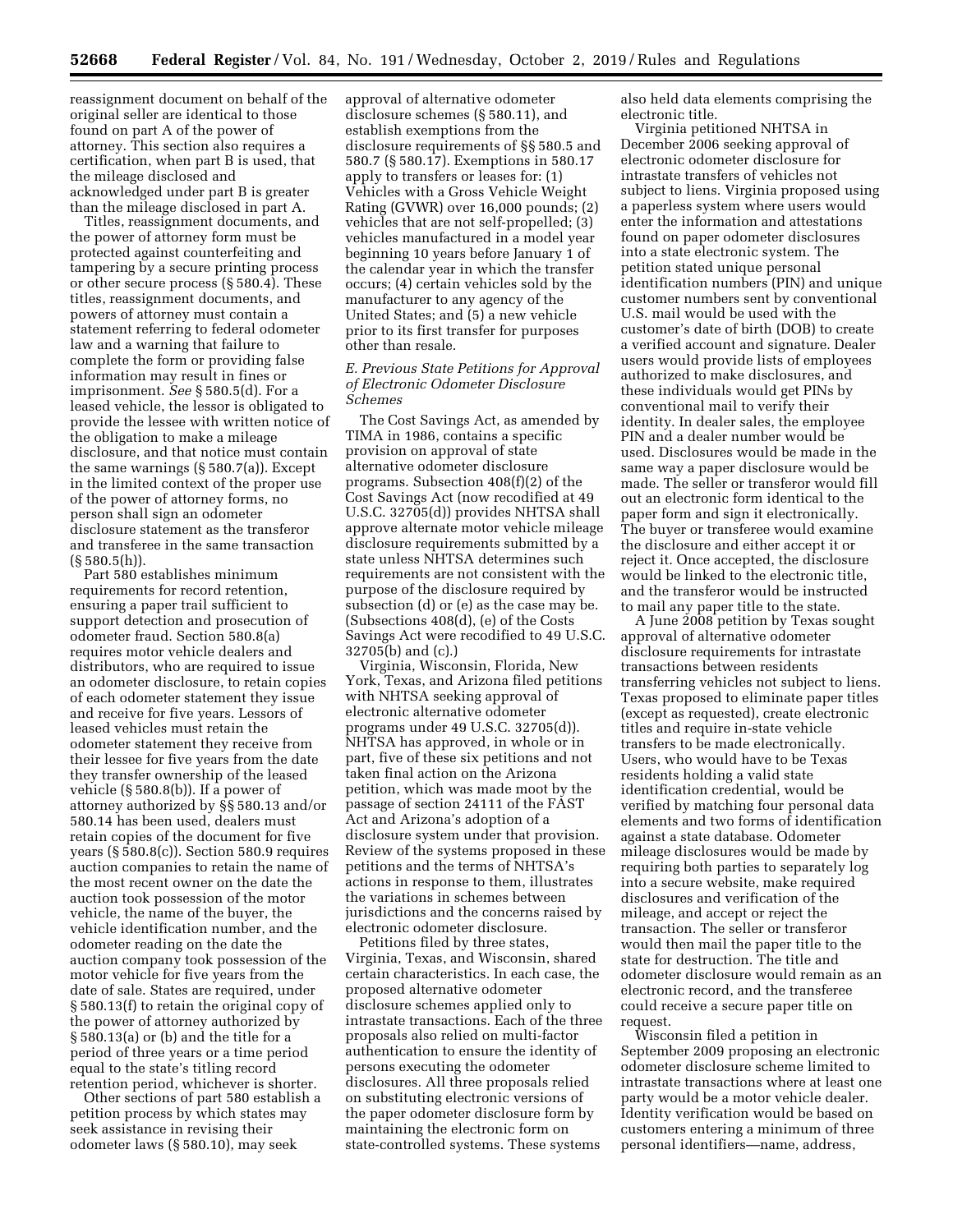date of birth, product number, Driver License/ID number, and a Federal Employer Identification Number or partial Social Security Number—in the state system. Once verified, the user could begin the title transaction. As with the Virginia and Texas petitions, Wisconsin's proposal linked electronic odometer disclosures to the title record in the state's database. Similarly, a title could not be transferred unless the electronic odometer disclosure had been properly completed. Again, if a paper title was needed, the Wisconsin DMV would print it on secure paper with the odometer disclosure statement in the proper location and format under existing rules.

Finding that the Virginia scheme would properly verify user identities, provide security equivalent to the paper system, and create an adequate system of records, NHTSA granted Virginia's request on January 7, 2009 (74 FR 643). NHTSA granted the Texas petition on April 22, 2010 (75 FR 20925) after that state clarified the Texas system allowed transferees to obtain a paper copy of the title meeting TIMA, required dealers to retain copies of odometer disclosures, and required disclosure of the brand (the brand states whether the odometer reflects the actual mileage, reflects mileage in excess of the designated odometer limit or differs from the actual mileage and is not reliable.) *Id.* at 20928. NHTSA also noted since Texas would require persons with an electronic title to submit any paper titles to Texas for destruction, the proposal would prevent potential mischief caused by duplicate titles. *Id.* at 20929. In a final determination published on January 10, 2011, 76 FR 1367, the agency approved the Wisconsin proposal based on its user verification scheme, the linkage of a properly executed odometer disclosure to the electronic title, and the existence of safeguards preventing the simultaneous existence of an electronic and paper title.

Petitions filed by two other states, Florida and New York, differed from other petitions as systems proposed relied, to differing degrees, on the use of paper forms for executing the odometer disclosures. These paper forms, which were not titles, reassignment documents or a power of attorney specified under part 580, were employed to transmit information either before entry into an electronic system or to facilitate interstate transactions. Because paper documents are employed in conjunction with an electronic system, these odometer disclosure schemes can be referred to as ''hybrid'' systems because of their reliance on paper and electronic information storage.

In December 2009, Florida proposed a hybrid electronic disclosure system in December 2009 wherein the actual data entry into the state system would be made by authorized tag agents using data terminals. For private sales, authorized tag agents required transferors and transferees to fill out odometer disclosures on paper forms. These paper forms would be executed by both parties at the tag agent's facility after each had verified their identity to the tag agent. The tag agent would enter the data into Florida's system and create an electronic title for the transferee, or upon request, provide the transferee with a paper title. For dealer transactions, Florida proposed transferors with e-title would complete a secure reassignment form with odometer disclosure. When the dealer transferred that vehicle to another transferee, both parties would complete another secure reassignment form with an odometer disclosure. The dealer would take both secure reassignment forms to a tag agency. The tag agent would enter the disclosures, and the data needed to create an electronic title or provide the transferor with the option of obtaining a paper title. Similarly, a lessee of a leased vehicle with an e-title would bring the vehicle to a dealership and make the odometer disclosure on a secure physical document. The lessor would then sign a secure physical power of attorney to the dealer authorizing the dealer to execute the odometer disclosure on its behalf. The dealer would then sign a physical secure reassignment form agreeing with the odometer disclosure. When the dealer sold the vehicle to another buyer, the dealer would take the various physical documents (bill of sale, reassignment document, and power of attorney) to the tag agency, where the tag agent would enter the required data and either create an electronic title in Florida's system or have a paper title provided for the buyer.

New York filed a petition with NHTSA in November 2010, seeking conversion of the existing paper process for dealer transactions to an electronic one. A transferor's odometer disclosure would be made on the title and then recorded in New York's system by a specific dealer employee whose identity had been verified. If that dealer sold a vehicle to another licensed New York dealer, the selling dealer would enter the current odometer reading, vehicle and seller and purchaser information. The purchasing dealer would subsequently sign on, review the selling dealer's odometer disclosure, and other data and accept or reject the transaction.

Subsequent New York dealer transfers would be recorded in the same manner.

New York proposed that when a vehicle owned by a New York dealer is sold to a retail purchaser, salvage dealer, out-of-state buyer, or other non-New York dealer purchaser, the selling dealer would access its system, enter odometer and other information, including the seller and purchaser. A two-part sales receipt/odometer statement would be created, and if correct, would be accepted by the buyer. The dealer would then print a two-part sales receipt with a disclosure statement on each part. The dealer would retain one part, and the purchaser would be given the other, along with the original title acquired by the dealer upon vehicle purchase.

NHTSA granted the Florida petition in part and denied it in part, approving provisions for private party transactions but denying proposed terms for dealer and leased vehicle transactions. 77 FR 36935 (June 20, 2012). Among other things, NHTSA observed dealer transactions relied on odometer disclosures being made on documents other than the title itself. This, in the agency's view, is inconsistent with TIMA's command that disclosures be made on the title and not on a separate document. Further, the Florida dealer transaction scheme allowed issuance of new registrations after submission of a disclosure statement on a physical reassignment document rather than on the title itself, thereby violating the statutory requirement that a title with an odometer statement must be submitted prior to registering the vehicle. Florida's proposed requirements for leased vehicles were denied on similar grounds because of the numerous times disclosures had to be made on documents other than the title that did not meet security and content thresholds. Finally, the use of a power of attorney, where the lessor had access to the title, was inconsistent with TIMA.

NHTSA's initial determination denied New York's petition because it used a non-secure receipt for odometer disclosure in transfers between New York dealers and out-of-state buyers and was, therefore, inconsistent with federal odometer law. 76 FR 65487, 65491 (Oct. 21, 2011). New York subsequently amended its proposal by replacing the non-secure document with a secure state-issued paper, New York State MV– 50 (Retail Certificate of Sale) form. The result of this change was a consumer purchasing a vehicle from a dealer would then receive the original title and odometer statement executed by the owner, who sold the vehicle to the dealer, and the secure MV–50 form with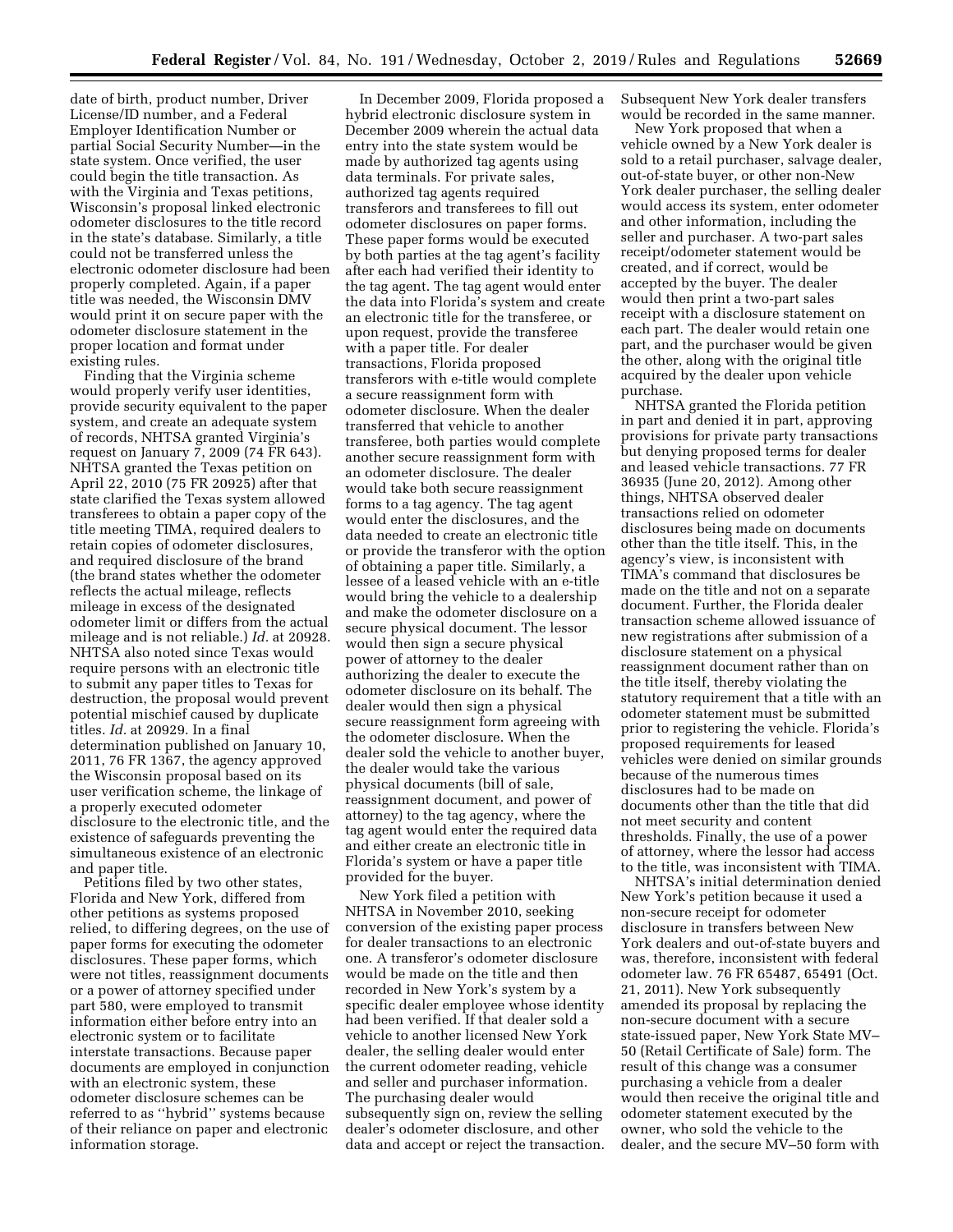an odometer disclosure. Additionally, the mileage disclosed at the time of the sale to the dealer and the mileage disclosed at the time the dealer sold the vehicle to the subsequent retail purchaser would be recorded in New York's system and available for viewing through a web portal. The agency's final determination, 77 FR 50381 (Aug. 12, 2012), granted the New York petition as amended. NHTSA found the employment of the secure state-issued and numbered MV–50 form, in conjunction with the odometer disclosure on the original seller's title and the recording of these disclosures in New York's electronic system, met the purposes of TIMA.

Processing foregoing petitions illuminated concerns relevant to this final rule. Any electronic odometer disclosure system must follow TIMA's command that odometer disclosures must be made on the title itself, the electronic equivalent of that title, or a selectively narrow set of tightly controlled secure documents. While jurisdictions should be accorded a degree of flexibility in designing and executing electronic titling and odometer disclosure schemes, an electronic odometer disclosure system should minimize or eliminate odometer disclosures on documents other than the title. Other concerns include methods of transmitting secure paper documents, the means for verifying the identity of transferors and transferees, the potential for the simultaneous existence of paper and electronic titles and the problems posed by interstate transactions between states with traditional and electric systems.

NHTSA's experience with petitions filed by Virginia, Texas, Florida, New York, and others demonstrates states choose to create a paperless system where all parties to a transaction make direct entries into the system or may employ a ''hybrid'' scheme where paper forms are employed as part of the process. As discussed below, some commenters responding to the NPRM believed amendments proposed by NHTSA did not adequately address the characteristics of such hybrid systems. An additional concern raised by commenters, particularly states that had previously had alternative odometer disclosure systems approved through the petition process, was the applicability of provisions in the final rule to those systems. The agency believes provisions of this final rule are sufficiently flexible to minimize potential conflicts with terms of our prior approvals of alternative odometer disclosure schemes.

## *F. Notice of Proposed Rulemaking*

The NPRM was published in the **Federal Register** on March 25, 2016 (81 FR 16107). This notice explained the Moving Ahead for Progress in the 21st Century Act of 2012 (MAP–21, or Pub. L. 112–141) directed NHTSA to prescribe regulations permitting any written odometer disclosures or notices to be provided electronically. *See*  section 31205, 126 Stat. 761 (2012). The proposed amendments sought to allow odometer disclosures in an electronic medium while maintaining accurate odometer disclosures and aiding law enforcement in prosecuting odometer fraud. To accomplish this end, the proposal addressed electronic signatures and identity verification, security concerns, record retention, leased vehicle transfers, and interstate transactions between jurisdictions with electronic and paper titles. The NPRM proposed modifying odometer disclosure exemptions for transfers of ten year old vehicles to transactions involving 25 year old vehicles. Other proposed amendments addressed restructuring of part 580, corrections to typographical errors and updating NHTSA's address.

Although Congress had directed that NHTSA promulgate regulations allowing electronic odometer disclosures and, through the FAST Act amendment discussed above, facilitated state adoption of electronic odometer disclosure systems until the effective date of this final rule, few jurisdictions have implemented schemes for electronic titles and electronic odometer disclosure, either in whole or in part. Given the nascent state of electronic titling and odometer disclosures, as well as variations in existing title systems in states and territories, the NPRM asked for comments on how prescriptive NHTSA's approach should be. While more prescriptive requirements might better protect vehicle buyers and force a degree of uniformity in future electronic systems, such an approach by NHTSA could limit or hinder adoption of electronic titling and odometer disclosure system. Additionally, a highly prescriptive approach could be interpreted to be inconsistent with the direction in MAP–21 to promulgate regulations that simply permit electronic disclosures. The foregoing concerns prompted NHTSA to specifically request comments in the NPRM on whether it should adopt a minimalist approach or a more prescriptive set of rules.

NHTSA chose to propose modifications to the existing structure of part 580 to accommodate electronic

odometer disclosure schemes. Accordingly, the NPRM sought to add new definitions in part 580.3 for the terms ''Electronic Document,'' ''Physical Document,'' and ''Sign or Signature.'' As proposed, ''Electronic Document'' would mean ''a title, reassignment document or power of attorney that is maintained in electronic form by a state, territory or possession that meets all the requirements of this part.'' The NPRM proposed defining a ''Physical Document'' as ''a title, reassignment document or power of attorney printed on paper that meets all the requirements of this part.'' The proposed definition of ''Sign or Signature'' encompassed both hand written and electronic signatures and, for the electronic signature, also specified that a valid electronic signature must incorporate an identity authentication scheme equivalent to or greater than a NIST Level 3 system. This definition also specified a valid electronic signature must be made by the specific individual whose identity had been verified, regardless of whether the person was signing as in individual or as a representative of a business. The NPRM specifically requested comments on the propriety and appropriateness of these proposed definitions. In addition, the NPRM asked for comments on implementation of identity verification for transferors and transferees in electronic transactions, including what level of NIST verification should be appropriate, whether car dealers should provide secure computing services, and what security measures should be mandatory for such services.

In contrast to a written signature, which through handwriting analysis can be used to identify an individual even in the event of forgery, an electronic signature is, without sufficient verification and other safeguards, anonymous. Because of this, NHTSA proposed that a valid electronic signature must be made by an individual. The NPRM also asked for comments on whether any other requirements are necessary to ensure investigators can back trace an electronic ''signature'' to identify the individual and/or computer used in the electronic equivalent of a paper trail or whether the proposed requirements could be used to identify individuals making unauthorized alterations to disclosure statements.

Consistent with its approach of modifying existing provisions of part 580 to allow electronic odometer disclosures, NHTSA also proposed amending § 580.4, which governed security features of printed forms, by creating a new paragraph (a) for paper documents and new paragraph (b) for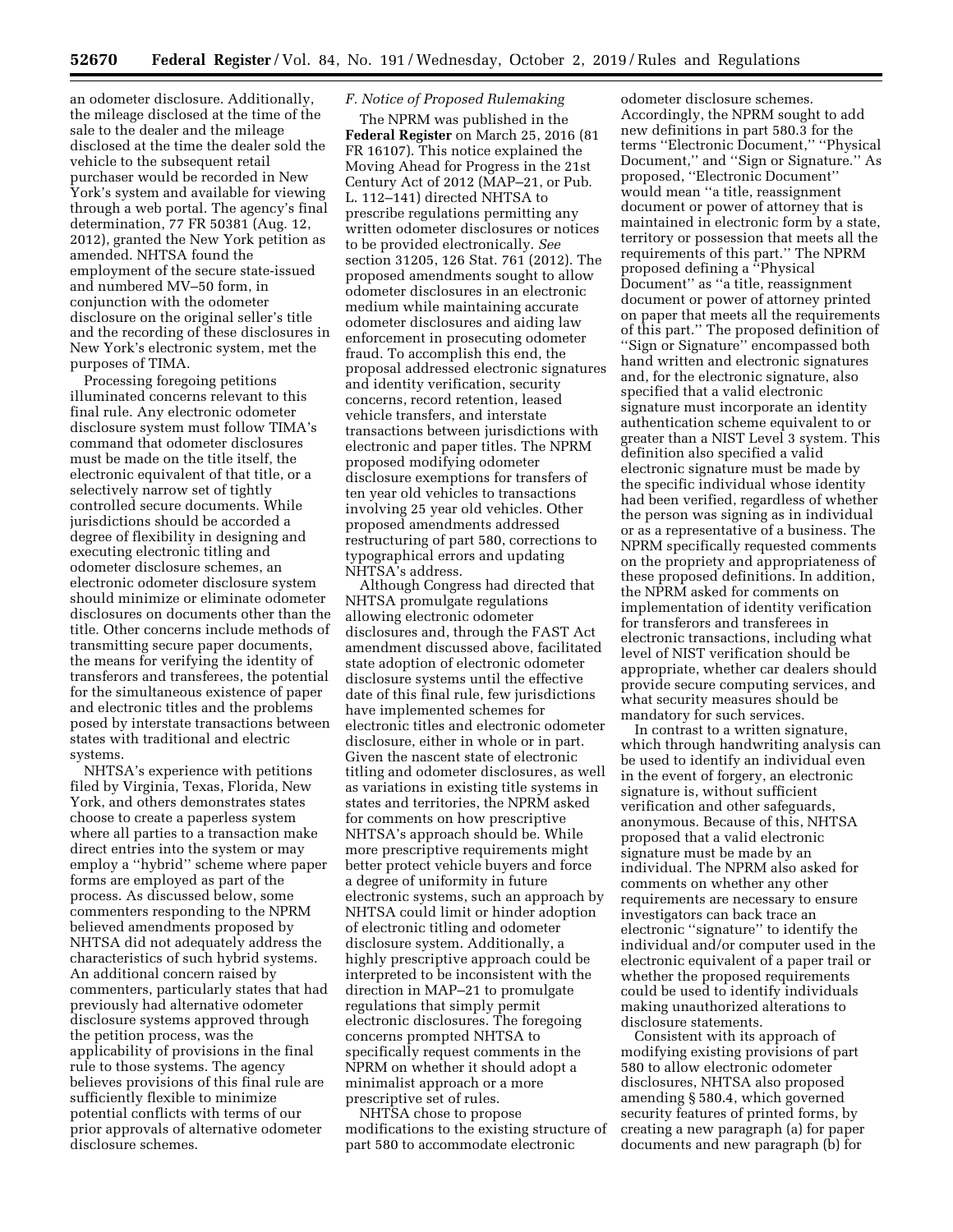electronic records. The requirements for paper documents remained unchanged while the proposed paragraph (b) requirements set forth that electronic titles, power of attorney forms, and reassignment documents must be maintained in a secure environment and protected from unauthorized modification, alteration, or disclosure. Paragraph (b) also proposed that the system storing title and odometer disclosure information must record dates and times when documents are created, when odometer disclosures contained are signed, when documents are accessed, and when any attempt is made to alter or modify documents. The NPRM asked for comment on these proposals, including the degree to which the security and authenticity requirements for electronic documents appropriately matched those for paper documents.

The NPRM also addressed a bedrock concern of any electronic system creating and maintaining records having financial import—system security. Rather than attempt to specify security requirements, the NPRM explained the agency made a tentative determination that such an effort would be inappropriate given the comparatively slow pace of rulemaking in comparison to the rapidly evolving and changing landscape of cyber security. Just as software and hardware are constantly evolving and improving, cyber-attacks and efforts to undermine the security of electronic data systems are also changing rapidly and frequently. Moreover, the NPRM noted potential risks to property interests and commerce presented by insecure vehicle titling and odometer disclosure systems would be addressed by the jurisdictions creating these systems. The jurisdictions doing so would be better positioned to assess security risks and craft appropriate responses. The NPRM nonetheless requested comments on whether NHTSA should establish minimum security requirements, including hardware and natural disaster specifications, and if such security requirements should be modeled on the Federal Information Security Management Act (FISMA) framework.

Section 580.5 of part 580 dictates the content and manner of odometer disclosure. The NPRM proposed adding the phrase ''whether a physical or electronic document'' in § 580.5(a) so the disclosure requirements specified in § 580.5 would apply to paper and electronic transactions. Similarly, the NPRM also proposed amending § 580.5(c), governing the specific disclosures that must be made when transferring title, by adding the phrase

''physical document'' in instances of paper title transfers and ''electronic form incorporated into the electronic title.'' to § 580.5(c) for instances of electronic title transfers. The agency also added a requirement that disclosures in the case of electronic titles must be on an electronic form incorporated into that title, that the electronic disclosure must be incorporated into the electronic title, and, in jurisdictions with electronic titles, reassignment documents could not be used in lieu of making the odometer disclosure electronically. The agency also asked for comments on the proposal that disclosures be made on an electronic form incorporated into the electronic title.

Under § 580.5(d), paper forms used to make odometer disclosures must contain certain legal notices and warnings intended to ensure those executing the forms are aware of their responsibilities and potential liability when doing so. The NPRM proposed extending these requirements to electronic disclosures transfers by amending § 580.5(d), specifying that in instances of electronic transfer, the required information must be displayed on the screen, and acknowledged as understood by that party, before any signature can be applied to the transaction. NHTSA also proposed amending § 580.5(f), requiring transferees to print their name on the disclosure and return a copy to the transferor, to restrict its application to paper transactions only. Because § 580.5(f) also requires transferees to provide transferors with a copy of the executed disclosure statement, the agency also proposed electronic disclosure systems provide a means for parties involved with the transaction to access copies of the disclosure. Although this proposal expanded the paper requirement from making a copy available to one party to both parties, NHTSA believed the burden of making an electronic copy of the disclosure statement to both parties rather than one would be minimally burdensome. The NPRM sought specific comments on these proposed amendments.

Section 580.5(g) of part 580 addresses the situation in which a vehicle has not been titled or where the existing paper title does not have sufficient space for making an odometer disclosure. As explained in the NPRM, NHTSA tentatively believed this provision should only apply in jurisdictions where paper titles and odometer disclosures are used. The agency thought any electronic titling system would have the capability to accept disclosures for multiple transactions

and could be configured to accept an odometer disclosure immediately prior to creation of the first electronic title. Accordingly, the NPRM proposed limiting application of § 580.5(g) to transactions employing paper documents in jurisdictions without electronic title systems. The NPRM asked for comments specifically addressing this proposal.

The NPRM also proposed adding a new § 580.6 to part 580 to create requirements resolving unique concerns posed by electronic odometer disclosures. To ensure systems creating and maintaining records provided a minimum level of security and certainty, the NPRM sought to add § 580.6(a)(1) requiring electronic records to be retained in a format that cannot be altered and, further, that indicates any attempts to alter it. As it is critical that parties to a transaction are who they claim to be for ownership and law enforcement purposes, the NPRM proposed in § 580.6(a)(2), a requirement that any electronic signature identify an individual. The section also proposed if an individual is acting in a business capacity or otherwise on behalf of any other individual or entity, that the business or entity also be identified as part of that unique electronic signature. Because the requirement to maintain or provide copies of paper documents exists in various places within part 580, the NPRM proposed accommodating these requirements in electronic disclosure systems by establishing, in § 580.6(a)(3), that any requirement in part 580 to disclose, issue, execute, return, notify, or otherwise provide information to another person is satisfied when a copy of the electronic disclosure or statement is electronically transmitted or otherwise electronically accessible to the party required to receive the disclosure. Although the NPRM noted NHTSA discouraged the continued use of paper documents in electronic disclosure jurisdictions, the agency proposed accommodating ''hybrid'' systems such as those seen in the Florida and New York petitions by creating § 580.6(a)(7) requiring that any physical documents used to make electronic disclosures comply with the security and other requirements applicable to paper documents in part 580.

The advent of electronic titles would not eliminate the demand for paper titles, particularly because paper titles are likely to be essential to completing interstate transactions between electronic and paper jurisdictions. Moreover, paper titles will need to be accounted for when electronic title systems are created. Since the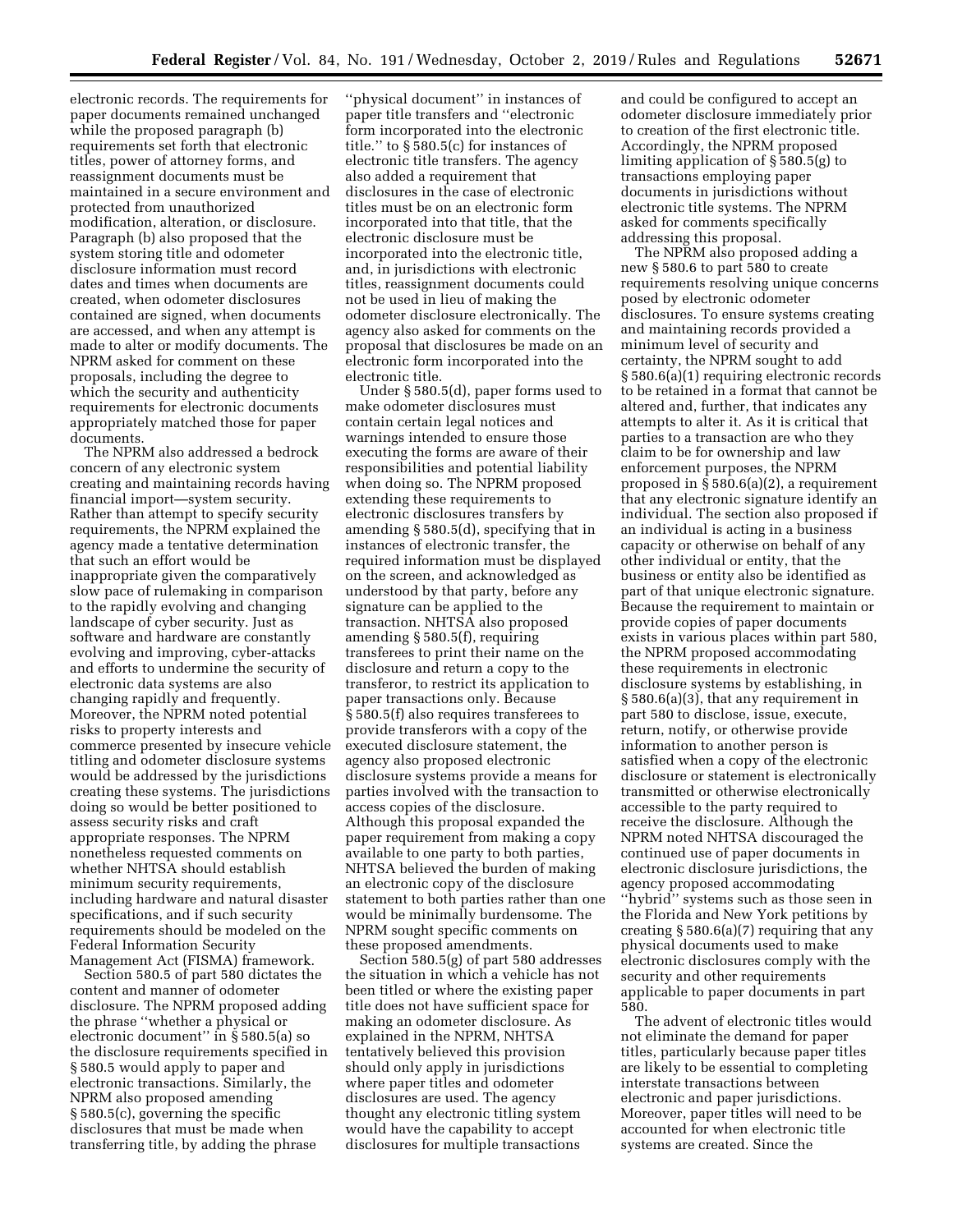simultaneous existence of an electronic and a paper title would provide fertile ground for odometer fraud, the NPRM proposed, in § 580.6(a)(4) that any physical title replaced by an electronic title must be destroyed after creation of the electronic title. The proposed text of this section further provided that an electronic copy of the physical title be recorded and maintained for five years and that the electronic copy be retained in a format that cannot be altered and that indicates any attempts to alter it. If a paper title needed to be created from an electronic record, the NPRM proposed, in § 580.6(a)(6), that only states or their authorized surrogates could produce a secure paper title from an electronic record and that this paper title must meet the security requirements applicable to paper titles. Additionally, the proposed § 580.6(a)(6) stated that issuance of a paper title in an electronic title state must be memorialized by a record stating the electronic title has been superseded by a paper document that is the official title. As suggested by the Texas petition seeking approval of alternative odometer regulations, NHTSA also believed electronic title systems might have a means of making a paper document available to vehicle owners who would attest to the existence of an electronic title maintained by their jurisdiction. The NPRM proposed adding a provision in § 580.6(a)(5) permitting jurisdictions to issue such a document if they chose to do so. Because NHTSA anticipated electronic title and odometer disclosure systems would rely on scanned documents at various times and under various conditions, including interstate transactions from paper jurisdictions to electronic jurisdictions, the NPRM proposed adding § 580.6(a)(7) specifying that any conversion of physical documents to electronic documents must preserve the security features of the physical document and be scanned at a resolution of not less than 600 dots per inch (dpi). Again, the NPRM sought specific comments on the foregoing proposals.

The agency also proposed several amendments to § 580.7, which governs odometer disclosures for leased vehicles. Leased vehicles present challenges to the ordinary scheme for odometer disclosures because lessors usually hold the title to the vehicle but seldom have physical control over it. When a vehicle lease is terminated, the lessee typically surrenders the vehicle to a dealer while the lessor is responsible for making the required odometer disclosures on the title. To

facilitate transactions associated with terminating the lease, § 580.7(a) required lessors to provide lessee with a written notice explaining that the lessee must provide the lessor with an odometer disclosure statement and that failure to do so, or to do so in conformance with federal law, exposes them to criminal liability. Section 580.7(b) and (c) state lessees must execute an odometer disclosure statement with any transfer of ownership and provide this disclosure statement to the lessor. In turn, the lessor is required by § 580.7(d) to execute the disclosure statement on the vehicle title in conformance with the lessee's disclosure unless the lessor has reason to believe the lessee's disclosure is inaccurate. The NPRM proposed amending § 580.7(a) to allow lessors to provide notices to lessee electronically, proposed deletion of a printed name requirement for electronic odometer disclosures by lessees in § 580.7(b) and proposed adding a new § 580.7(e) stating an electronic system maintained by a lessor must meet the proposed security requirements in § 580.4(b). The NPRM also requested comments on whether leased vehicle electronic disclosures should be a required part of the electronic system established by a jurisdiction or are best developed by individual leasing companies.

Sections 580.8 and 580.9 include requirements for odometer disclosure record retention by motor vehicle dealers and distributors and by auction companies, respectively. Section 580.8(a) specifies dealers and distributors must retain a ''Photostat, carbon copy or other facsimile copy of each odometer mileage statement which they issue and receive.'' Under both sections, records must be stored for five years in a manner and method so they are accessible to NHTSA investigators and other law enforcement personnel. The records must also be stored so they are difficult or impossible to modify. The NPRM proposed adding requirements in a new § 580.8(d) and § 580.9 that electronic odometer disclosure records kept by motor vehicle dealers, distributors, and auction companies must be stored in a format that cannot be altered and that indicates any attempts to alter the document, consistent with the standards set forth in proposed § 580.4(b). NHTSA requested comment on whether this requirement would be sufficient to allow law enforcement to detect altered documents.

The agency also proposed modifications to the power of attorney provisions in § 580.13(a) and (b), to allow an individual with a vehicle titled in an electronic title state to use a power of attorney to sell a vehicle in a paper title state. This proposed expansion of the use of a power of attorney, in conjunction with the agency's view that the power of attorney provisions applicable to lost titles or titles held by lienholders would no longer be needed in electronic title jurisdictions, led the agency to propose adding the word ''physical'' in multiple places in §§ 580.13(f), 580.14(a), (e), and (f), and in 580.15(a) to restrict application of various provisions to paper title jurisdictions. The NPRM asked commenters to specifically address the need for the proposed power of attorney and if an electronic power of attorney would also be needed or feasible.

Because § 580.17(a)(3) exempts any vehicle, which is more than 10 years old from the odometer disclosure requirements and the average age of the United States vehicle fleet has been trending upward to 11.5 years, the NPRM proposed raising the exemption to 25 years. The NPRM also requested comments on whether the exemption should be eliminated.

Another group of amendments in the NPRM were proposed to correct address changes and typographical errors as well as removing obsolete provisions and providing redesignations needed to complete the final rule.

## *G. Summary of Comments to the NPRM*

NHTSA received 28 comments in response to the NPRM. Six comments were filed by state motor vehicle departments: The Motor Vehicle Division of the Arizona Department of Transportation (Arizona), the California Department of Motor Vehicles (California), the Florida Department of Highway Safety and Motor Vehicles (Florida), the Oregon Driver and Motor Vehicle Services (Oregon), the Texas Department of Motor Vehicles (Texas), and the Virginia Department of Transportation (Virginia). State concerns were also addressed in comments from the American Association of Motor Vehicle Administrators (AAMVA). Dealer and auctioneer concerns were voiced by comments from the National Automobile Dealers Association (NADA), the National Independent Automobile Dealers Association (NIADA), the National Auto Auction Association (NAAA), the Ohio Automobile Dealers Association (OADA), Copart Inc. (Copart), Dealertrack Inc. (Dealertrack), and Insurance Auto Auctions Inc. (IAA). Several trade associations acting on behalf of lenders also submitted comments, including the National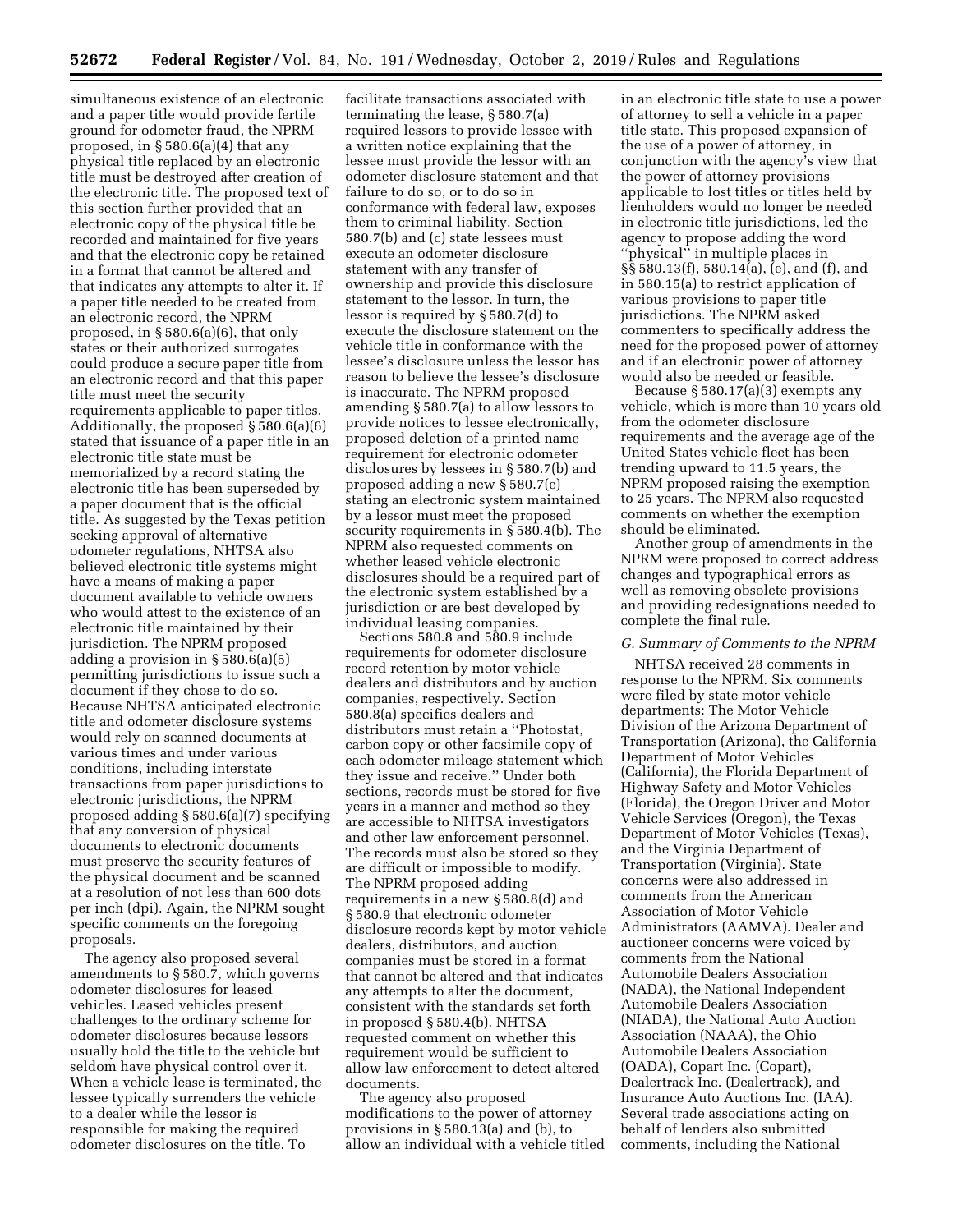Association of Federal Credit Unions (NAFCU), National Title Solutions Forum of the American Financial Services Association (NTSF), the Credit Union National Association (CUNA), the Credit Union Coalition of Texas (CUCTX), and the Heartland Credit Union Association (HCUA).

Comments were also filed by insurance companies and insurance trade associations: Allstate Corporation (Allstate), the Property Casualty Insurers Association of America (PCIA), the American Insurance Association (AIA), Liberty Mutual (Liberty), and the National Association of Mutual Insurance Companies (NAMI). Other organizations, such as the Electronic Signature and Records Association (ESRA), the National Odometer and Title Fraud Enforcement Association (NOTFEA), and the National Salvage Vehicle Reporting Program (NSVRP) also filed comments. An individual, Thaddeus Lopatka, filed comments as well.

The commenters all favored regulatory changes that would allow states to implement electronic odometer disclosures as part of an electronic title system. The comments, however, differed in how this goal should be achieved. While some comments did not address the specifics of NHTSA's proposed amendments, others provided detailed analyses of the regulatory text contained in the NPRM. The comments also diverged on the extent to which NHTSA should exercise its regulatory authority. While some commenters urged NHTSA to leave as much as possible to the discretion of individual states, others felt the agency should compel creation of a national electronic title and odometer disclosure system by a specified date and impose penalties for non-compliance. The agency's proposed modification of the ten-year exemption was supported by most commenters and vociferously opposed by others. For commenters who specifically addressed the agency's proposed requirement that individual identities be established by NIST level 3 authentication, opposition was universal. Some commenters also voiced reservations about the structure of the proposed amendments, which, in their view, appeared to adopt an unduly narrow vision of how electronic odometer disclosure and electronic titling systems would function. For these commenters, NHTSA's proposal did not adequately address the potential adoption of hybrid systems employing a mixture of paper documents and electronic processes.

Two commenters, NADA and NAAA, suggested NHTSA issue an SNPRM

prior to issuing a final rule while two, NAMIC and Texas, suggested NHTSA delay issuance of a final rule. NADA stated an SNPRM might be needed because of the complex array of potential motor vehicle transfers and potential variations between state systems that NHTSA needs to explore. NAAA stated an SNPRM might be required to explore the effect of any delays inherent in producing paper titles on exporting vehicles. Texas stated the proposals put forward in the NPRM indicated an apparent misunderstanding of current title processes and urged the agency to work with stakeholders to draft clearer, more meaningful language. NAMIC suggested delay so NHTSA could convene an assembly of state officials with the goal of forging a national electronic titling and odometer disclosure system.

#### 1. Scope of the Final Rule

NHTSA's March 25, 2016, NPRM stated the agency's view that the directive in MAP–21 to promulgate rules allowing electronic odometer disclosure was intended only to facilitate this change without imposing additional requirements on stakeholders (81 FR 16114). Nonetheless, the NPRM requested comments on whether the proposals therein should be extended to prevent, or limit, variation among the various state systems.

Comments submitted in response to this solicitation were generally split into two opposing positions. Several commenters urged creation of a uniform national electronic title and disclosure system while others urged the agency take a minimalist approach. Insurers favored the former approach while most states embraced the latter. The AIA contended allowing both paper and electronic disclosures complicated an already cumbersome process. AIA urged NHTSA to require electronic titling and odometer disclosure and warned the coexistence of electronic and paper title and disclosure systems will inevitably lead to fraud, title washing, errors, the inability to find the owner for recalls, and a lack of consumer understanding of the process.

The organization further urged NHTSA to establish a date certain by which all states must move to an electronic title and disclosure system and establish penalties for jurisdictions not meeting this deadline. NAMIC offered similar concerns about the potential complexity of co-existing paper and electronic systems as well as potential issues caused by incompatible state databases. As noted, NAMIC urged NHTSA to convene meetings with states and other stakeholders to formulate a

plan for a more uniform electronic system. Although Texas adopted a position that NHTSA's rulemaking should not be prescriptive and should grant states as much leeway as possible in developing electronic title and odometer disclosure systems and encouraged NHTSA to explore the use of the U.S. Department of Justice's National Motor Vehicle Title Information System (NMVTIS) as a national system to facilitate the transfer of electronic titles. According to Texas, leveraging this existing system would assist with mitigating any costs associated with implementing a national electronic title transfer system and aid the rate of adoption while easing the implementation process.

Among state commenters, Virginia stood alone in supporting an expanded scope for the final rule. Virginia's concerns included the possibility of broad variations among state systems that would hinder interoperability and preclude the consistency required to allow consumers to conduct interstate transactions. While Virginia advocated rules to enforce consistency in security standards, its comments also decried the proposed NIST authentication and minimum dot per inch standards as well as the inability of traditional rulemaking to keep pace with rapidly changing technologies. Texas, California, and Florida offered comments stating the scope of the NPRM proposals should not be expanded. Texas stated each jurisdiction should be able to facilitate the electronic process for signatures as it determines appropriate. California contended that initially, each state must be able to implement an electronic odometer scheme within its own environment. Florida echoed this sentiment while opining that flexibility is needed as states first implement intrastate systems. AAMVA stated few states had developed electronic title systems, and even fewer could support fully electronic transactions or odometer disclosures. In AAMVA's view, imposing restrictive requirements before all states have had the opportunity to evaluate their existing systems and determine what such a transition could look like would be premature. ESRA's comments also endorsed a less restrictive regulatory approach stating the NPRM proposals were sufficiently broad to enhance the adoption of eodometer and e-titling systems, and some level of variation would be acceptable if state systems are technologically neutral and promote interoperability.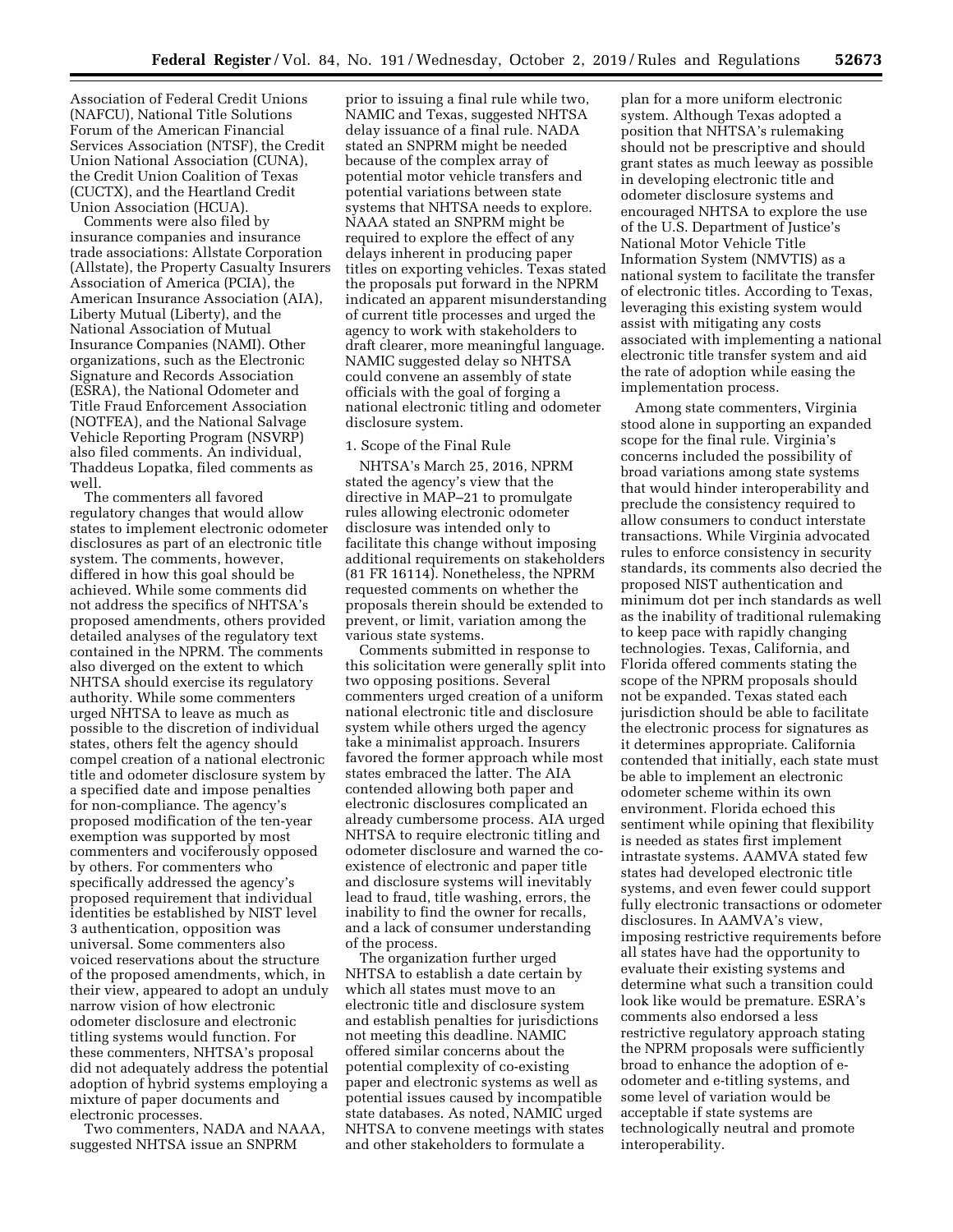## 2. Definitions

NHTSA proposed several changes to definitions found within § 580.3 to accommodate electronic odometer disclosures within the existing framework of part 580. The NPRM proposed new definitions for the terms ''Electronic Document,'' ''Physical Document,'' and ''Sign or Signature,'' where an electronic document is a title, reassignment document, or power of attorney maintained in an electronic form; a physical document is a paper document as used prior to the advent of electronic disclosures, and sign or signature may either be a hand written signature or an electronic sound, symbol, or process using an authentication system to verify the signer's identity. As noted, the NPRM sought comments on the appropriateness of the proposed definitions.

One insurer, Liberty Mutual, four associations, AAMVA, NADA, CUCTX, and HCUA, and three states, California, Virginia, and Texas, offered comments in response to the definitions contained in the NPRM. California voiced concerns the definition of electronic document inappropriately inferred that electronic titles exist only as an electronic image of a paper document when an electronic title may only be a set of data elements maintained in a state database and not necessarily a form. AAMVA also stated ''Electronic Record'' would be more appropriate than ''Electronic Document'' and opined the proposed definition of ''Electronic Document,'' and ''Physical Document,'' should both refer to lease disclosures required by § 580.7. HCUA stated the proposed definition should clarify that a database record could serve as the title, disclosure, and audit trail. California further noted the proposed definition included ''reassignment document'' and ''power of attorney,'' which appears to conflict with proposed language for § 580.15, limiting powers of attorney to paper transactions, which California also opposed. California suggested Electronic Document should include or be restated as ''titling record'' and ''paperless or electronic title.''

Virginia believed the definition of ''sign or signature'' is insufficient to address handwritten signatures on paper, handwritten signatures captioned electronically on a pen pad, electronic signatures for individuals, and electronic signatures for organizations verified through authentication measures. NADA offered similar comment, stating many of its dealer members used ''pen pads'' to capture signatures electronically. CUCTX noted

the proposed definition of ''Sign or Signature'' applied only to electronic disclosure statements and should be expanded to include other electronic documents to capture powers of attorney as well.

Texas, which provided a ''redline'' version of part 580 along with its written comments, suggested the definitions proposed in the NPRM be expanded by adding a definition of ''Access'' encompassing the means of entering, displaying and modifying previously stored data, ''Agent'' as person appointed by a power of attorney or authorized to act for an entity, ''Electronic title'' for electronic titles incorporating an electronic reassignment format or process, ''Jurisdiction'' meaning a state, territory, or possession of the United States of America, ''Mileage'' meaning the actual distance a vehicle has traveled, ''Printed Name'' meaning either the clear and legible name on a physical document or an equivalent electronic record and ''Sign or Signature'' meaning either a traditional hand-written signature on a paper disclosure or an electronic sound symbol or process either incorporating an authentication process or performed before an authorized employee or agent of the jurisdiction. Liberty Mutual suggested adding a definition for an electronically signed document used specifically for title transfers for total loss vehicles.

NADA offered a similar comment to that provided by Texas and urged NHTSA to add a clarifying definition of the term ''State'' to read ''any jurisdiction of the United States that issues motor vehicle titles, and the authorized agent(s) for any such jurisdiction.''

3. Identity of Parties to a Motor Vehicle Transfer and Security of Signatures

The definition of ''Sign or Signature'' proposed in the NPRM specified a valid electronic signature must identify a specific individual. This requirement stems from NHTSA's concern the comparative anonymity of an electronic signature to a written signature could frustrate identification of perpetrators of odometer fraud. This proposed requirement also appeared in § 580.6(a)(2) of the proposed amendments. The agency received many comments in response to this proposed requirement, and these comments are discussed below.

As proposed in the NPRM, the definition of ''sign or signature'' for an electronic document included an electronic sound, symbol, or process using an authentication system equivalent to or greater than Level 3 as

described in NIST Special Publication 800–63–2, *Electronic Authentication Guideline,* which identifies a specific individual. NHTSA proposed incorporating the NIST Level 3 requirement into the definition of an electronic signature because of agency concerns that electronic odometer disclosures could easily be made by someone other than the actual transferor or transferee involved in the transaction. The NPRM requested comments on the appropriate NIST level as well as other forms of verification and security, including whether dealers should be required to provide secure computing services to transferors and transferees.

Commenters addressing the issue uniformly opposed the proposed requirement that identity verification for electronic odometer disclosures must meet NIST Level 3. California noted NIST Level 3 authentication went beyond what is required for current paper transactions. In California's view, prescribing a NIST Level 3 identity authentication, which, among other things, could entail verification of a government ID, such as a driver license, and a financial or utility account, is unnecessary. California argued a Level 3 process would be burdensome and impractical, if not impossible, to implement. California contended the manner of identity verification be left to states at a level strong enough to reasonably identify the signing party and should not be set above NIST Level 2. Florida contended the cost and complexity of implementing a Level 3 system may prohibit many states from being able to provide electronic titles and odometer disclosures. Further, Florida argued a Level 2 solution would still provide greater security than the existing paper process. Virginia asked if use of pen pad for electronic transactions done in person before a state employee or agent—essentially replicating the present paper process met NIST Level 2 requirements.

Texas, like California, argued against any NIST level requirement because jurisdictions should be responsible for the secure electronic process just as they are for the existing security provisions for paper documents. According to Texas, states have an interest in the security of vehicle and odometer transactions equal to that of the federal government and are more familiar with their jurisdiction's business needs and those of its customers. Should NHTSA specify a NIST level, Texas urged that it not be set above NIST Level 2. AAMVA noted the NPRM proposal did not distinguish between electronic signatures being made in the presence of a state employee or agent and remote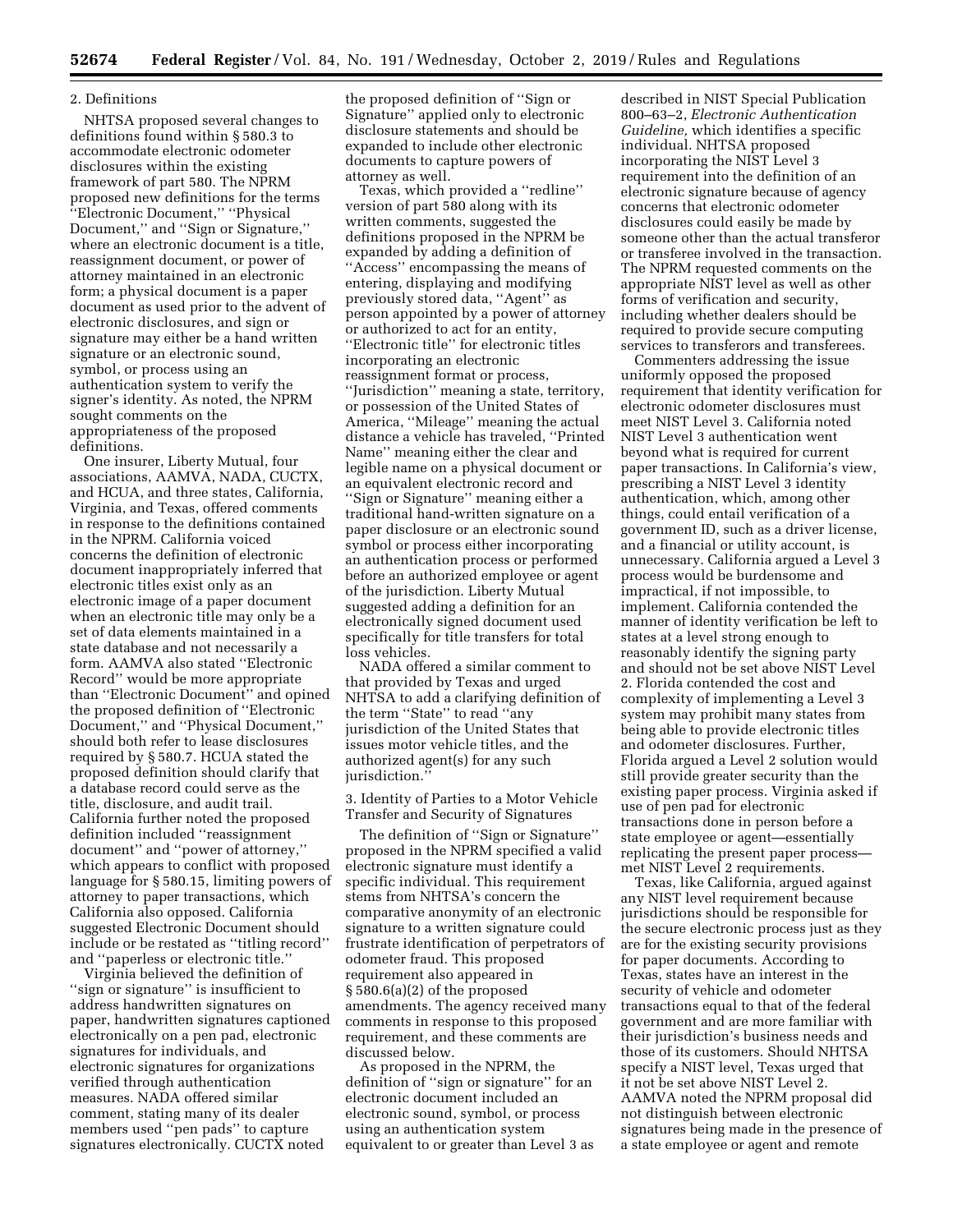transactions. The association also urged the agency to not require NIST Level 3 authentication and observed attaining this level of security would be very difficult because of the requirement that all elements of the system meet NIST Level 3. Further, AAMVA argued an attempt to force all potential participating parties to comply with a standard set at NIST Level 3 would ultimately lead to a common inability to do so. Compared to the existing paper signature process, AAMVA stated NIST Level 2 would be achievable and provide suitable assurance of identity.

Other stakeholders also argued against NIST Level 3 authentication. Dealer groups OADA, NAAA, NIADA, and NADA stated obtaining and maintaining a NIST Level 3 system would require significant investment by states and dealers. This burden is not, in the view of these commenters, necessary when compared to the benefits achievable with a Level 2 system. These organizations also believe costs of Level 3 authentication would prevent states from attempting to employ electronic title and odometer disclosure systems. Lender associations and other entities also opposed the proposal to require Level 3 authentication. HCUA stated Level 2 authentication should be sufficient while the NTSF argued Level 3 authentication was not required. In NTSF's view, as supported by the ANSI X9. l 17–2012 ''*Secure Remote Access Mutual Authentication*'' authentication framework, vehicle transfers are relatively low risk transactions that do not require the security provided by NIST Level 3. Further, NTSF observed the NIST Standards are applicable to federal government computer systems and should not be applied in this context. Finally, given the costs of Level 3 for states and others, NTSF recommended the final rule replace Level 3 with Level 2. ESRA observed the threat of financial loss presented by fraudulent odometer disclosures is commensurate with Level 2 authentication and this level is adequate for odometer disclosures.

The NPRM also requested specific comments on whether dealers should be required to provide secure computing services to transferors and transferees. NIADA and IAA responded, noting NHTSA should be mindful vehicle transfers are processed by many entities with different resources and are not limited to dealers. In the view of these commenters, imposing the foregoing requirement on a wide range of potential parties to a transfer would be unduly burdensome.

NHTSA also asked for comments on whether any requirements beyond those

proposed in the NPRM would be needed or desired given the need for an odometer disclosure system to provide an adequate paper trail to identify the signer of an electronic odometer disclosure. Florida stated electronic odometer disclosure systems provide more security than the paper process. According to Florida, paper transactions do not involve verifying signatures and titles or other reassignment documents are often given to the transferee without being filled out so the incomplete forms are filled out by the transferee. Because electronic systems would require completeness and allow more frequent and accurate mileage reporting, Florida argued NHTSA should not adopt more stringent requirements in the Final Rule.

## 4. Document or Record Security and System Security

Prior to the issuance of this final rule, § 580.4 set forth the requirements for security features incorporated into paper documents employed to perform odometer disclosures. These security features are intended to prevent modification of existing disclosures and deter the use of counterfeit documents. The NPRM proposed amending this section through addition of new requirements for electronic documents or titles intended to provide the same level of security for electronic records as exists in secure paper documents. The proposed language would require electronic titles, powers of attorney, and reassignment documents to be maintained in a secure environment protecting the record for unauthorized modification. This environment would be part of a system that records when the document or record is created, when the odometer disclosures within are signed, when documents are accessed, and the date and time any attempt is made to alter the documents as well as any alterations made in the document.

The NPRM first sought comment on whether the proposal appropriately matched the security and authenticity requirement for electronic documents to the existing requirements, which apply to paper documents. While the NPRM contained a discussion outlining why the agency was not proposing specific security standards for these storage systems, NHTSA also asked for comment on whether the final rule should incorporate more specific security requirements for systems used to create and maintain electronic titles and odometer disclosures.

With the caveat that many commenters noted that the proposed language referred to an electronic ''document'' when reference to an electronic ''record'' would be more

appropriate, this portion of the proposed rule enjoyed general support with many commenters strongly endorsing the agency's decision not to impose specific security standards for electronic title and odometer disclosure systems. NAAA and IAA noted the proposal required protection against unauthorized changes but did not address how entry errors are to be corrected. NTSF stated the requirement to track when records are accessed seemed to be unduly burdensome given the nature of the records involved. ESRA recommended NHTSA take an ''agnostic'' approach to electronic records storage by allowing states to store electronic data and documents in their secure data systems and to employ reasonable efforts to prevent such records from being altered.

Some commenters believed the proposal was too prescriptive. California noted paper documents should not be compared to an electronic process and that it would be unnecessary to prescribe anything more than maintaining electronic titling and odometer disclosure information in a secure system or environment. Texas stated the proposed requirements are more cumbersome than those for physical documents, and jurisdictions should be given the same latitude for electronic and physical documents. Virginia objected to the requirement that attempts to alter or modify records be tracked. Virginia noted the proposal did not distinguish between authorized and unauthorized modification and that any unauthorized attempt at access should result in denial of access and not creation of a record. AAMVA stated most systems track dates and times on who accessed certain records and asked NHTSA to exercise caution so requirements do not interrupt titling agency business.

Comments supporting NHTSA's decision to not adopt specific system security requirements were submitted by insurers, dealer associations, lender groups, states, and others. Allstate stated that states should have the flexibility to assess systems requirements that ensure information security. Dealer groups NADA, OADA, and NIADA agreed with NHTSA's approach, as did Dealertrack, stating that technology moved too rapidly for effective regulation by rules. NADA and NTSF opined that specific system security requirements would be counterproductive for the same reason. ESRA recommended only general security standards and safeguards be adopted to prevent obsolescence and to empower states adopt systems they determine are most appropriate. CUCTX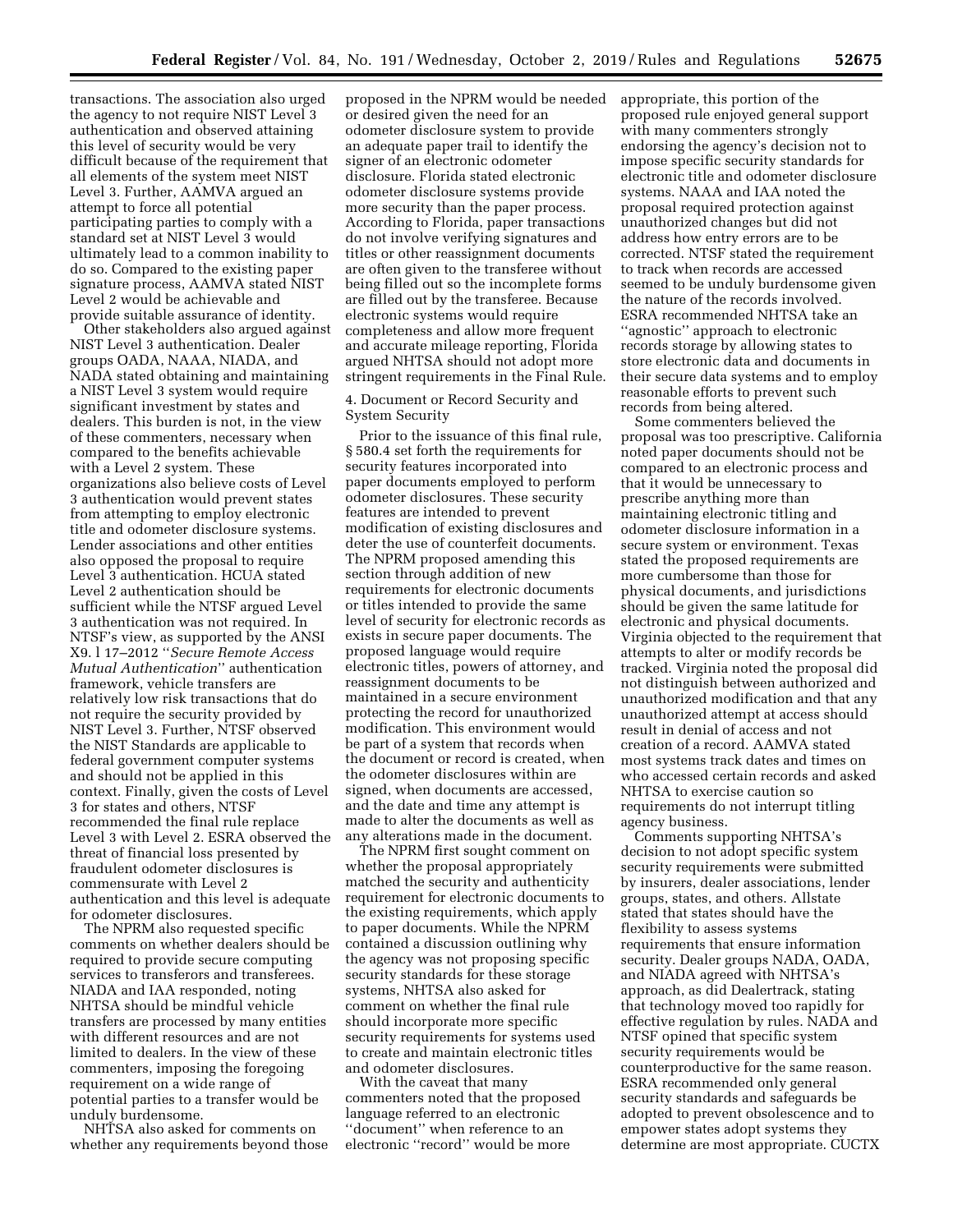also noted states have been, and should be, responsible for maintaining secure electronic title records. Arizona stated specific security standards would be too inflexible. Virginia urged any security requirements be technology neutral to keep pace with changing threats. Texas questioned the need for any security requirements given the strong interest any jurisdiction would have in maintaining the security and integrity of public records. AAMVA also questioned the need for systems security requirements based on the history of states securely maintaining data for many years. In AAMVA's view, specific system security requirements would hinder states in their ability to protect this data rather than enhance it.

#### 5. Odometer Disclosures

NHTSA proposed several changes to § 580.5, *Disclosure of odometer information,* to accommodate electronic odometer disclosures. The proposed amendments sought to ensure the content required in the paper-based disclosure system would be carried forward into an electronic environment. Therefore, where information was required to be entered on the title under the paper system, the NPRM proposed, in 580.5(c), that the same information be entered in ''an electronic form incorporated into the electronic title.'' Similarly, where notices of potential liability for failing to meet certain requirements are required on paper documents, 580.5(d) of the NPRM proposed the same warnings be provided electronically for electronic transactions. At the same time, differences between an electronic and a paper-based transaction led the agency to propose differing requirements for the two regimes. A requirement that a printed name be affixed to the disclosure on a paper title in § 580.5(f) was not carried forward into the agency proposal for electronic transactions as sufficient means independent of a handwritten signature should be available to identify individuals executing electronic disclosures. Where the paper based system requires the transferee to sign the executed disclosure statement and return a copy to the transferor, § 580.5(f) of the NPRM proposed an electronic system make copies of the executed documents available to the parties.

Comments addressing this portion of the agency's proposal supported the proposed changes. These commenters nonetheless offered observations and corrections, which they believed would better reflect the characteristics of electronic odometer disclosure and electronic title systems and clarify the

proposals made in the NPRM. The proposal's directive in 580.5(c) that an odometer disclosure be made on an ''electronic form incorporated into the electronic title'' led some commenters to observe this nomenclature was inconsistent with any form of electronic disclosure and electronic title system save those that relied on scanning images of documents and storing these documents electronically.

AAMVA observed NHTSA's approach seemed to transform a paper-based disclosure process into an electronic disclosure by simply scanning current documentation—the title, the reassignment, or the power of attorney. The organization stated any reliance on a physical document, whether scanned or not, does not constitute an electronic disclosure system and should not provide the basis for an electronic disclosure system. Instead, AAMVA noted, an electronic disclosure and title record would be data fields making up an electronic record. HCUA offered similar views, urging NHTSA to clarify that database records can be substituted for scanned images of paper titles by state DMVs. NTSF also stated it is important to note states maintain electronic title records as database records and not scanned images of paper titles. The organization contended the proposed rules wrongly indicated title and disclosure documents must exist as embedded replicas of the corresponding paper documents when the actual electronic record would be an actual secure electronic database record of the transaction, including the metadata supporting the authentication of the individual executing the signature, as well as a full audit trail of transactional data. ESRA offered similar comments about the nature of electronic titles and recommended replacing the term ''form'' with the term ''statement'' when referring to electronic disclosure documents, and using the term ''record'' instead of ''form'' when referring to electronic titles. Texas argued it is paramount that NHTSA recognizes what an electronic process is and allow latitude in their development.

Other comments focused more narrowly. California stated electronic and paper titles will only resemble each other to the extent they contain the same information. Florida and Virginia simply stated they supported the agency proposal to incorporate the odometer disclosure into the electronic title. Texas strongly supported requiring odometer disclosures to be made ''on'' the electronic title while noting it did not support allowing a separate ''electronic'' or physical reassignment apart from the electronic title. Because

there would be unlimited ''space'' for mileage disclosure entries in an electronic title system, Texas contended a reassignment process that is not specifically attached to an electronic title should be prohibited. Arizona stated requirements in §§ 580.5(c) and 580.6(a)(7) regarding the use of physical documents for a transfer being conducted electronically appear to conflict and suggested the provisions in § 580.6(a)(7) take precedence with § 580.5(c) being reworded to eliminate the conflict.

The NPRM proposed amending § 580.5(d) to provide the same warnings and notices present on paper odometer disclosure forms also be presented to parties executing an electronic disclosure. As presented in the NPRM, the amendment stated, ''the information specified in this paragraph shall be displayed, and acknowledged as understood by the party, prior to the execution of any electronic signatures.'' Texas supported including the proposed statements and warnings but contended the electronic signature should be sufficient acknowledgement that statements were read and understood. Therefore, Texas argued against any additional acknowledgement such as a checkbox. IAA observed this language did not provide adequate guidance on the sequence in which the odometer disclosures would be executed and that if neither transferor nor transferee may sign until the acknowledgement by both, it would be difficult to envision the proper sequence of execution.

NHTSA also proposed amending § 580.5(f), which specified transferees receiving a paper odometer disclosure from a transferor must sign the disclosure statement, print their name, and return the signed copy to the transferor. The proposed amendment eliminated the requirement for a printed name in electronic transactions and stated electronic disclosure systems must provide a copy to the parties. With one exception, all commenters responding to this proposal supported elimination of the printed name requirement. California, Florida, Virginia, NADA, NTSF, and AAMVA all supported eliminating the printed name requirement in electronic disclosures, with most also stating identity authentication employed in these systems would make the printed name requirement superfluous. Texas, however, strongly opposed elimination of the printed name requirement, explaining a printed name would still be needed in electronic disclosures when an individual employee of a business executed the disclosure on behalf of their employer. California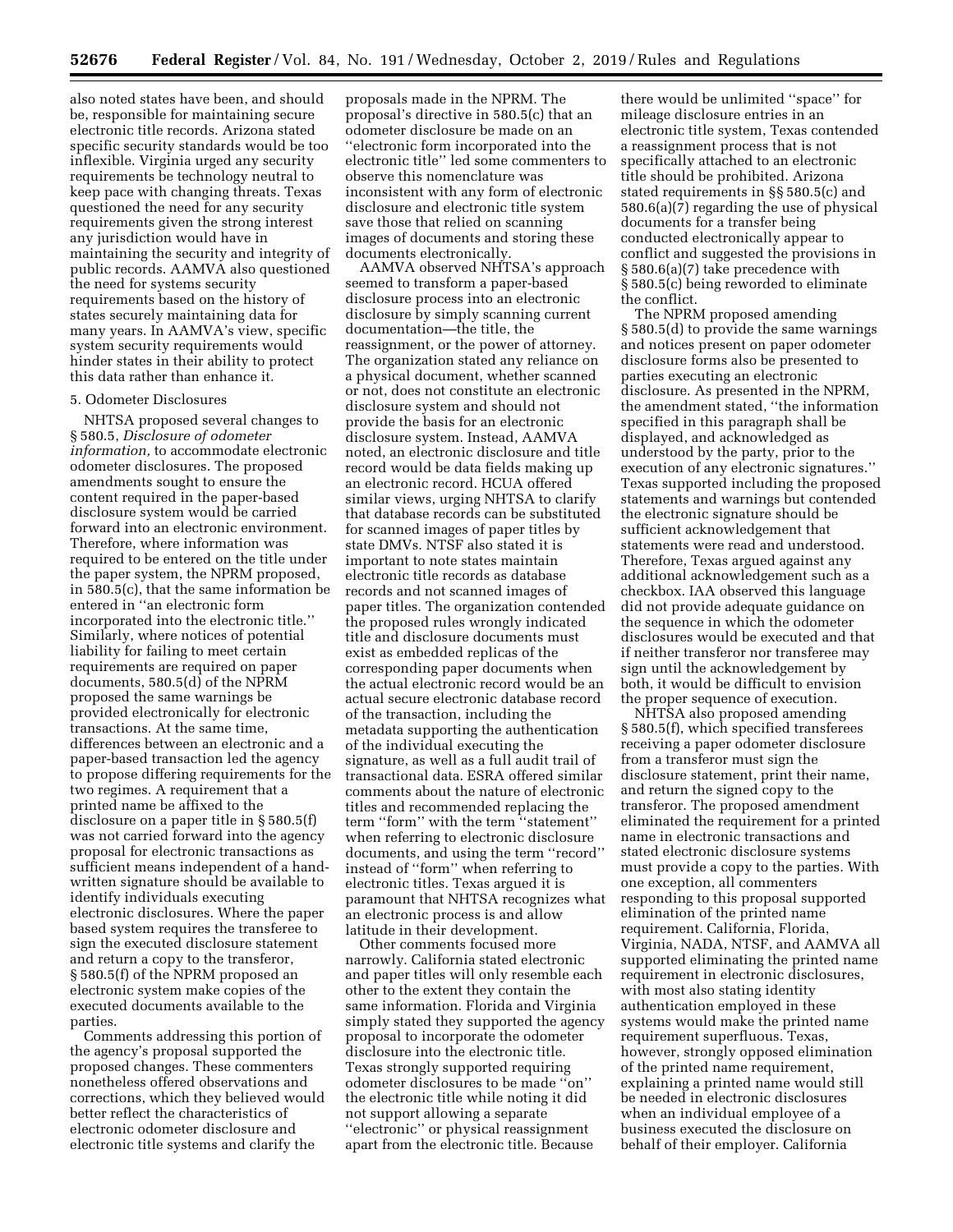opposed the proposal that electronic disclosure systems provide a copy of the executed disclosure statement to the parties. In California's view, states should have the option of choosing whether to make copies available. NADA supported the proposal that systems make copies available as did Texas. Texas also recommended more generic language to require the jurisdiction to make it available.

An additional modification proposed in the NPRM sought to expand the provisions of § 580.5(g) to electronic systems. Section 580.5(g) addresses issues that may arise in sales when a brand-new vehicle has not yet been titled or when an existing title for a used vehicle does not have sufficient space to accommodate multiple disclosures. In such an instance, the section provided that a separate document could be used for the disclosure. To extend this section to electronic disclosures, the NPRM proposed that in jurisdictions with electronic title and odometer disclosure, the system shall provide a means for making the disclosure electronically and incorporating it into the electronic title when the title is created.

Commenters supported this proposal but noted potential difficulties in implementing it. Some commenters suggested states have the option of employing either a paper or an electronic system for these transactions, even where the jurisdiction provided an electronic title and odometer disclosure system. California and Virginia stated they agreed with the proposal. Florida generally supported the concept but observed the ability to use only an electronic means depended on whether the Manufacturer's Certificate of Origin (MCO) is available electronically or only on paper. According to Florida, if a jurisdiction maintains electronic title and odometer disclosure systems but the manufacturer has a paper MCO, the jurisdiction must have a way to capture signatures from this paper document into the electronic system. NADA voiced similar concerns and noted the uncertainty of electronic versions of required documents being available until electronic systems became universal. Texas did not support the requirement for a secure electronic process for these transactions since the paper system does not require use of a secure document, manufacturers control the form of the MCO, and NHTSA did not propose imposing requirements on manufacturers for the MCO.

Texas also suggested clarification to paragraph (g). Texas noted the words ''or if the physical title does not contain a space for the information required''

are no longer relevant because part 580 requires all issued titles to contain space for the required information. Additionally, Texas recommended the text specify when use of a separate reassignment document is permitted. However, Texas would support allowing (but not requiring) jurisdictions to employ an electronic process.

## 6. Requirements for Electronic Transactions

Section 580.6, previously reserved for future use, was employed by the NPRM as the vehicle for proposed new regulations establishing requirements for electronic odometer disclosures. These proposals sought to establish fundamental requirements for electronic odometer disclosure systems that would protect against odometer fraud while facilitating smooth and efficient transactions. The proposed regulations address recordkeeping requirements, access to electronic documents, identification of participants, conversion of paper records to electronic records, the potential for simultaneous electronic and paper titles, and the character of any paper documents employed as part of an electronic title system.

The NPRM proposed adding § 580.6(a)(1) requiring any electronic record be retained in a format that cannot be altered and, further, that indicates any attempts to alter it. Commenters addressing this proposal supported it, providing the ban on alterations was limited to unauthorized alterations. AAMVA supported NHTSA's intent to provide a mechanism to track *unauthorized* access and alteration but warned against language that would limit titling agency authority or impede titling agency business. NAAA similarly urged the agency to ensure any final rule include language allowing jurisdictions to employ an error correction mechanism. ESRA again urged the agency to take an ''agnostic'' approach and allow states to employ reasonable efforts to protect records. NADA similarly cautioned requirements protecting record integrity be practical and appropriate for states, their agents, and all other parties involved. California agreed protections were needed to prevent unauthorized attempts to access and alter information but urged caution against imposing disruptive requirements. Florida requested NHTSA distinguish between authorized and unauthorized alterations while Texas stated jurisdictions be allowed the latitude to maintain electronic records in the fashion they feel is the most secure. Virginia noted the proposal did not separate legitimate corrections from

unauthorized alterations but supported security measures, record retention requirements, and audit and review.

Subsection 580.6(a)(2) of the agency's proposal creates a requirement that any electronic signature identify an individual and, further, that if the individual is acting in a business capacity or otherwise on behalf of any other individual or entity, that the business or entity also be identified as part of that unique electronic signature. As explained in the NPRM, the agency believed this requirement is needed both to facilitate identity authentication and to create a record of the individual executing an electronic signature. Commenters voiced opposing views on this proposal. While states and some associations supported it, dealers and vehicle auction organizations were strongly against it. Lender groups, NTSF and HCUA, supported the proposal. AAMVA also supported the proposal, and ESRA stated the requirement represented a best practice. California and Florida offered support without elaboration while Virginia stated it supports signatures applying to an individual and not to an organization. Texas supported the requirement with the proviso that there be no specific requirements on how this is to be accomplished.

NADA stated it had concerns about the proposal for several reasons. The association noted transfers for odometer disclosure purposes do not involve transferees taking title to the vehicle when that transferee is a dealership, wholesaler, insurance company, auction, or a lessee. Therefore, NADA argues the rules must accommodate a process by which odometer disclosures are made on electronic documents without title transferring (reassignments). NADA also questioned why agents acting on behalf of licensed entities should have to sign as individuals if they use the unique identifiers issued to their licensed employer. NADA urged NHTSA to consider adopting two sets of electronic transaction requirements, one for licensed entities such as dealers, distributors, auctions, lessors, lenders, and their agents, and one for private individuals. IAA, a vehicle auction company, stated the proposed rule would, in its case, result in a single employee signing on behalf of a host of vehicle owners bringing their vehicles for sale.

According to IAA, adoption of this requirement would necessitate many thousands of unique electronic signatures, posing a huge burden on the auction company and states processing the signatures. As NADA did, IAA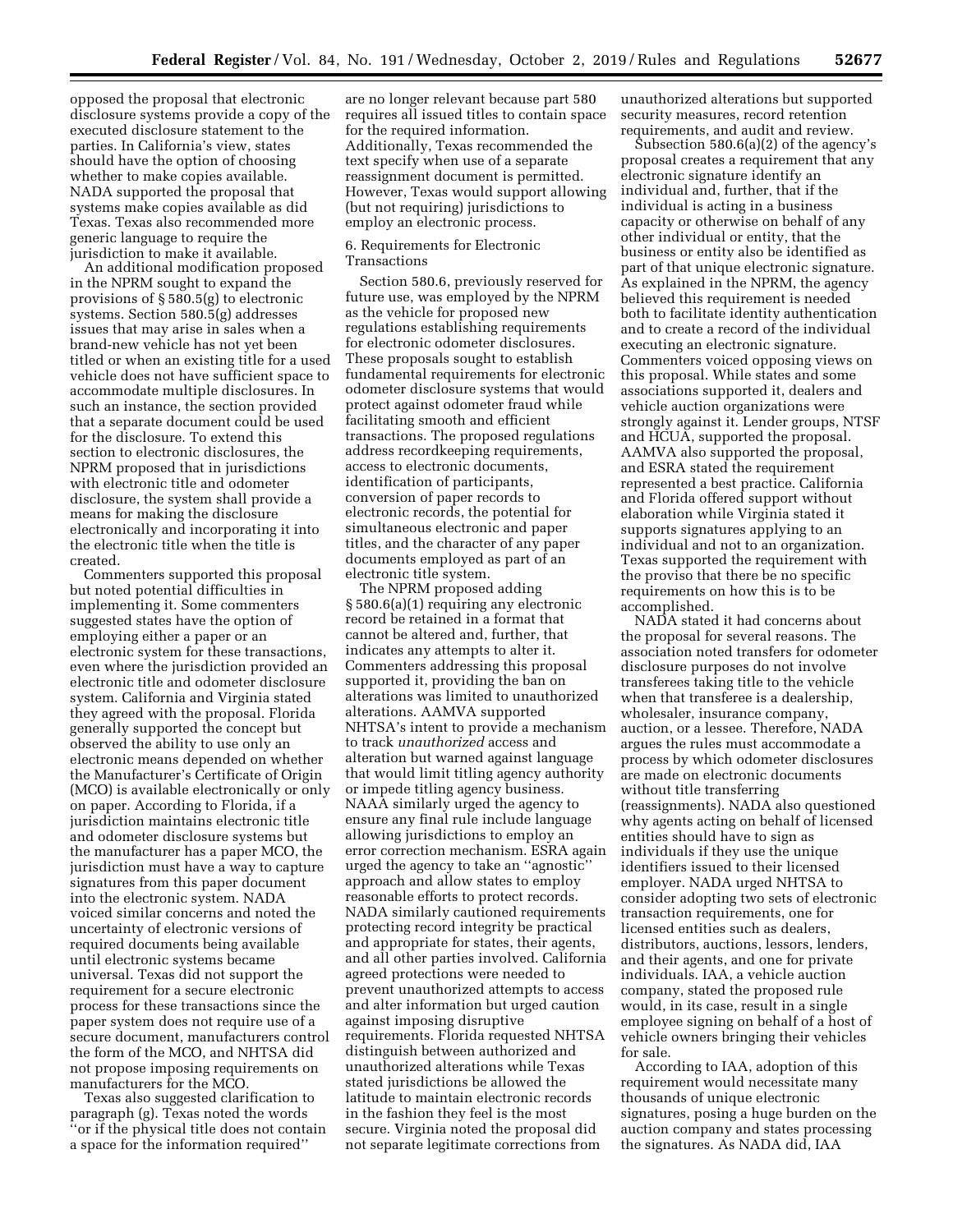observed auction houses were statelicensed and subject to state regulation. As such, IAA argued states and licensees should be given the latitude to fashion workable methods for identification. Copart, another auction provider, offered the same observations about the effect of this proposal on businesses that provide a venue for selling large volumes of vehicles for many different owners. The company urged NHTSA to seek a solution allowing various industry stakeholders to develop reasonable methods for signing odometer disclosures. NAAA, a group representing auctioneers, stated the proposal was not workable for bulk processors like their members. In NAAA's view, creating thousands of unique signature credentials for each auction would be both a logistical nightmare and an opportunity for increased fraud. To address these problems, NAAA suggested NHTSA issue a second notice of proposed rulemaking incorporating comments from both industry stakeholders and states before proceeding to a final rule.

The process of executing an odometer disclosure requires notices, warnings, and instructions to be read, information to be supplied by the transferor, acknowledgement and acceptance of the disclosure by the transferee, and, in paper transactions, a copy of the signed disclosure statement must be given to the transferor by the transferee. To enable the needed access to text and other information in electronic disclosure schemes, NHTSA proposed adding § 580.6(a)(3), stating any requirement in the regulations to disclose, issue, execute, return, notify, or otherwise provide information to another person is satisfied when a copy of the electronic disclosure or statement is electronically transmitted or otherwise electronically accessible to the party required to receive the disclosure. Two associations, AAMVA and ESRA, and two states, California and Virginia, commented on this specific proposal. AAMVA opposed the proposal, arguing the responsibility to provide odometer disclosure information resides with the transferee and transferor and should remain there. AAMVA also contended any notification requirements should be transaction-based rather than the process-based individual account method proposed by NHTSA. In AAMVA's view, the NHTSA proposal would impose additional technology requirements on states.

ESRA noted the federal Electronic Signatures in Global National Commerce Act (''ESIGN'') establishes how a consumer may request a paper copy of an electronic record. Arguably, therefore, precedence has been set for permitting vehicle owners to obtain paper copies of e-titling documents, including odometer disclosures, in any state e-titling system. California argued states should not be required to provide the access described, and Virginia stated it had no objections.

NHTSA explained in the NPRM that it expected implementation of electronic titling and odometer disclosure systems would occur slowly, and, for the foreseeable future, both paper and electronic title and disclosure systems would coexist. As evidenced by the petitions for approval filed with the agency, individual states are not likely to shift their entire titling and odometer disclosure systems from paper to electronic systems at one time, and it is inevitable that interstate vehicle sales will involve vehicles moving from one type of jurisdiction to another. The NRPM proposed adding two sections to 580.6 to address the issues posed by the co-existence of paper and electronic systems. Section 580.6(a)(4) proposed requiring that a prior paper title and odometer disclosure be copied electronically for retention by the electronic system state and that the paper document(s) be destroyed at the time they are converted to electronic documents. Further, the electronic copy of the paper title would be retained in a system allowing its retrieval for five years. Section 580.6(a)(6) proposed that states maintaining an electronic title and odometer disclosure system shall retain the capacity to issue physical titles meeting all the requirements of this part. Once a physical title is created by a state with an electronic title and odometer disclosure statement system, the electronic record must indicate a physical title has been issued and the electronic title and disclosure statement have been superseded by the physical title as the official title.

The proposal further provided that electronic title and odometer disclosure systems shall record the date on which the physical title was issued and record the identity of the recipient of the physical title as well as the owner(s) named on the physical title. Two commenters, PCI and ESRA, supported these proposals without substantive comment. AAMVA noted that use of physical documents should be strongly discouraged in an electronic disclosure jurisdiction, but exchanging electronic and paper title records will be necessary. According to AAMVA, an active electronic title record and an active paper title cannot coexist. However, AAMVA noted jurisdictions cannot reliably ensure the destruction of

existing physical documents. These paper titles can be invalidated and the record superseded (as is current practice), but the new jurisdiction of record has no control over whether a transferor or transferee destroys the document. AAMVA also stated that because states are currently required to perform a title check prior to title transactions to determine if they have the most current title issued, states already have a process in place to validate that they are not dealing with an out-of-date or superseding title.

NADA concurred in the need for a process to convert ''official'' e-odometer records to ''official'' paper records and that only state or their authorized agents should be allowed to do so. In NADA's view, records of such conversions should be retained. Florida stated the proposed rules mirror its current practices as it scans and stores paper titles electronically and converts e-titles to paper for various reasons. According to Florida, it presently stores the history of title conversions from one form to another and invalidates the inactive title while paper titles are printed by Florida or an authorized entity. Florida, nonetheless, requested NHTSA not dictate that only states can print titles in the event future developments allow for other means of producing these secure documents. Florida also noted it would be difficult for states to ensure paper titles are destroyed after conversion to electronic titles and suggested that the rule provide that a prior physical title be destroyed or otherwise rendered void. California noted its procedure for converting paper titles to electronic calls for the paper title to be scanned and stored, and the original is destroyed. However, California felt the five-year storage requirement proposed in § 580.6(a)(4) is burdensome and suggested a four-year requirement. Virginia supported the proposals without substantive comment while Texas also stated the proposals mirrored its current practice. However, Texas also noted jurisdictions cannot control the submission of physical documents and would have to prevent issuance of title until such time the documents were surrendered to comply with the proposals.

An individual providing comments, Lopatka, stated NHTSA should alternatively consider adopting a system by which individual titleholders may create official physical copies of their own records from the electronic system. Mr. Lopatka conceded that allowing individuals to print their own records from the electronic system might reduce the level of security associated with the transaction to some degree but that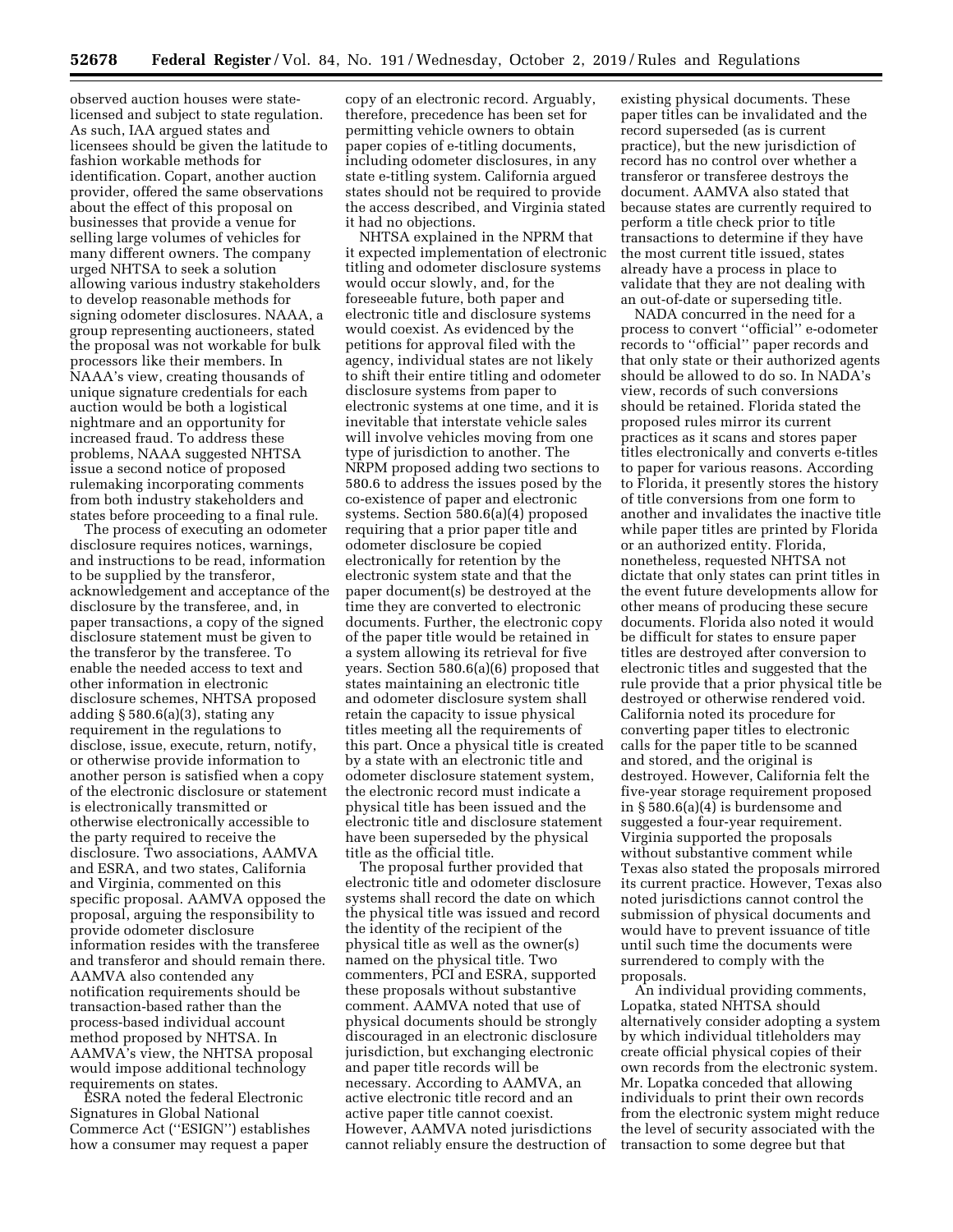allowing them to do so would lessen burdens on states implementing electronic title and disclosure systems.

Based in part on its experience in processing petitions for approval of alternative disclosure schemes, NHTSA also proposed a new § 580.6(a)(5) giving jurisdictions with electronic title and odometer disclosure systems the option of providing vehicle owners with a paper record of ownership, including odometer disclosure information, so long as the document clearly indicates it is not an official title or odometer disclosure for that vehicle. Almost all commenters supported this proposal provided the document issued could not be employed as a counterfeit title. ESRA noted providing a non-negotiable copy of a paper title is a standard practice in some states supporting electronic titling programs today. NADA concurred with the proposal, recognizing that some dealership customers may wish to be provided with paper printouts. NTSF supported the proposal as this practice is currently used in some states with electronic lien and title programs but stated it should not be required. California and Florida also agreed with the proposal if it remains permissive. Virginia opposed using the language ''paper record of ownership'' because of potential fraud and suggested the term ''title receipt.'' Texas also supported states having this option provided issuing such a document was discretionary. Lopatka argued against allowing states to provide an unofficial ownership document, stating that merely requiring clear disclosure that the physical copy is an unofficial record may be insufficient to prevent this fraud and abuse.

The agency's NPRM observed electronic title and odometer disclosure systems have the potential to reduce opportunities for odometer fraud by eliminating or reducing the use of paper documents in vehicle transfers. Nonetheless, the agency's experience in processing petitions seeking approval of alternative odometer disclosure schemes demonstrated states may choose to implement electronic title and odometer disclosure systems in ways that will still require the limited use of paper documents. To ensure the security of transactions employing such documents, the NPRM proposed a new section, § 580.6(a)(7), requiring any physical documents used to make odometer disclosures for entry into and electronic title and odometer disclosure system to comply with the existing requirements of part 580. AAMVA agreed to the extent that continued use of physical documents is necessary in an electronic system, any physical

documents used must comply with regulatory requirements. NADA did not object to the proposal while California supported it without substantive comment. Arizona observed the requirements in the proposed §§ 580.5(c) and 580.6(a)(7) appeared to conflict and suggested that § 580.6(a)(7) take precedence and § 580.5(c) be reworded to eliminate the conflict. Texas stated that it fully supported this proposal, particularly as it would apply to powers of attorney but encouraged NHTSA to review other sections of its proposed rules because the agency believes other sections may imply such a scenario is not permissible.

Another issue addressed in the NPRM is the need to ensure odometer disclosure records converted from paper to an electronic form do not lose their value in that process. The NPRM therefore proposed such a conversion must maintain and preserve the security features in the document so alterations or modifications can be detected in the electronic version. The proposal, found in § 580.6(a)(8), also required that scanning be made in color at a resolution of 600 dpi.

Comments received in response to this proposal were unanimously opposed to the requirement that scanning be conducted at 600 dpi, and some commenters noted that scanning or imaging need not be in color. Dealertrack stated that a 600 dpi and color scanning requirement are well beyond current industry standards and should be reconsidered. NADA opposed the proposal as unduly burdensome on states and their agents. In NADA's view, NHTSA should adopt a standard that requires no more than a black and white scan of 300 dpi PDF, TIFF, or equivalent. OADA recommended NHSTA not impose any minimum technological standards and instead leave that to the discretion of the individual state motor vehicle administrators. AAMVA contended a 600-dpi scan is excessive, and the NPRM provides no clear evidence or case study to support a high-resolution standard. According to AAMVA, a 600 dpi resolution unnecessarily increases the file size to the point that storage and transmission of title histories sent via email become overly expensive and burdensome. This burden, AAMVA's view, provides no meaningful benefit as documents are but one part of establishing an odometer fraud case.

ESRA stated NHTSA should take a technology and standard-neutral position and allow states to choose reasonable standards. NTSF recommended NHTSA abandon scanning and resolution requirements because of variations in document and font sizes among states. In NTSF's view, states already have appropriate scanning resolution requirements, and NHTSA should leave this issue to state regulation. Arizona stated scanning documents at the NHTSA proposed resolution would adversely affect system performance and impose data storage costs and recommended states retain the ability to balance between system performance and scanned image quality. In Arizona's view, any requirement should be limited to requiring detail sufficient to preserve the features of the original document. California also strongly disagreed with the proposal, contending the standard be left to states and not set above 200 dpi in black and white. Florida echoed the comments of Arizona and California, citing greatly increased storage, transmission, and scanning costs.

According to Florida, color scans are not optimal, and NHTSA should allow states to set their own scanning standards. Texas observed jurisdictions have a strong interest in the accuracy of title records and bear the responsibility for assuring their validity. According to Texas, scanning at the proposed resolution in color produced a loss of visibility to security features, such as the ''VOID'' watermarks, which are apparent at lower dpi black and white scans. Texas also noted NHTSA did not impose a dpi requirement when approving its petition for alternative disclosure, and Texas had been employing a minimum 200 dpi standard with good results. Texas urged striking any dpi requirement and allowing jurisdictions to ensure the security of their process, particularly as the cost of scanning at the NHTSA-proposed resolution would be prohibitive. Virginia also opposed requiring 600 dpi color scans for cost and feasibility reasons. In Virginia's view, the regulation should not set a dpi standard but noted 300 dpi is reasonable. Lopatka urged the agency to more fully consider if states must scan physical titles with sufficient resolution to preserve security features or if preserving details such as the clarity of the titleholder's signature is sufficient.

The comments submitted by Texas also suggested adding two more subsections to 580.8. One of the subsections would provide an electronic means for completing a transaction where the transferor holds a physical title that has been lost. According to Texas, adding this paragraph, which would authorize the transferor to execute an electronic or physical power of attorney, would save costs and reduce fraud because it would eliminate the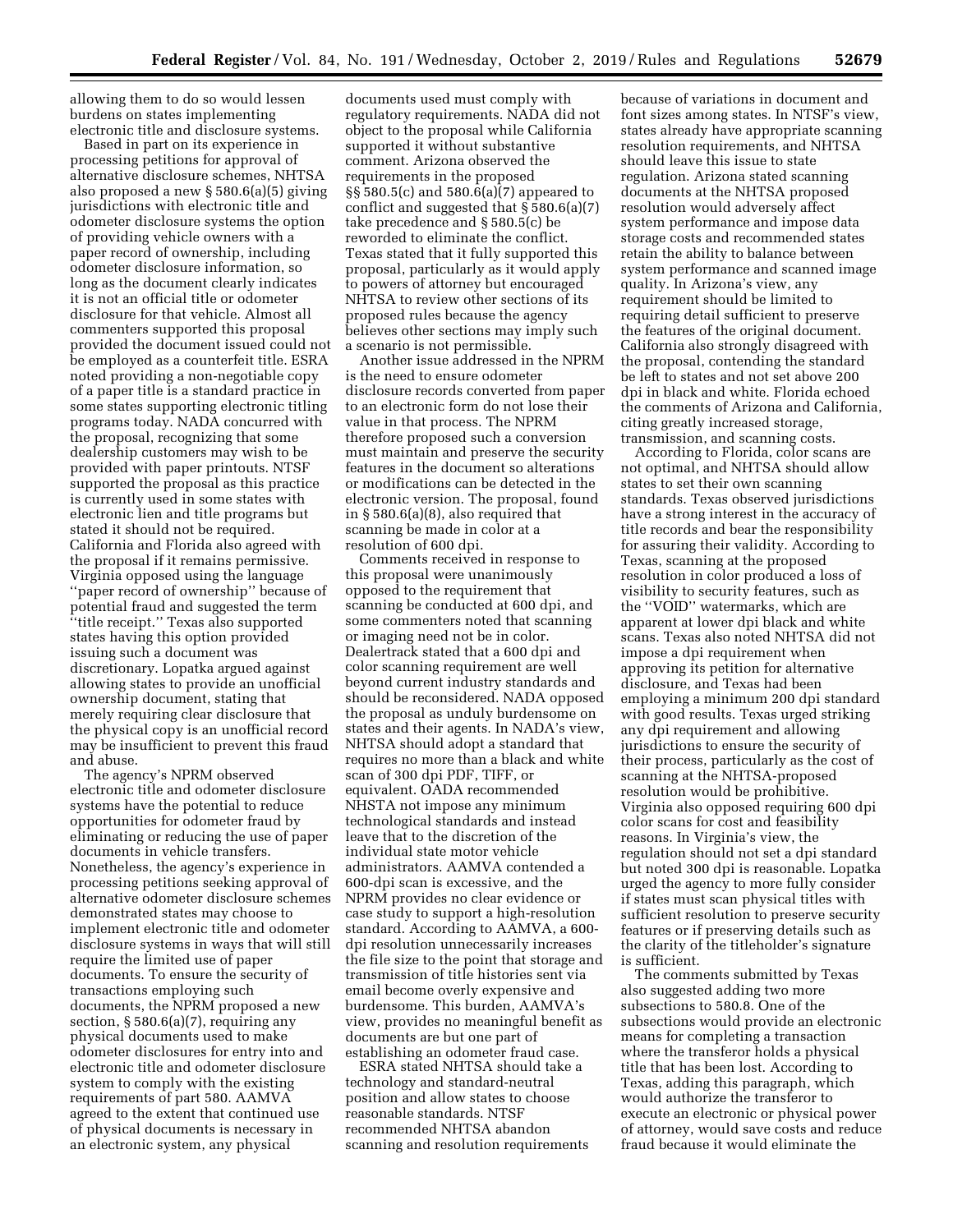need for the transferee to obtain a physical title, only to transfer it electronically and make disclosure electronically. The second addition put forward by Texas would explicitly state that separate reassignment documents may not be used with an electronic title. Texas explained that because electronic titles have no physical limitation on the number of reassignments that can be incorporated into an electronic title, a separate reassignment document is not needed and should not be allowed. Texas also argued allowing physical reassignment documents with electronic titles could result in increased odometer fraud.

#### 7. Leased Vehicles

Section 580.7 of part 580, *Disclosure of odometer information for leased motor vehicles,* establishes requirements for odometer disclosure for vehicles which, because of their leased status, are physically controlled by a lessee while the lessor holds the title. Because these vehicles are frequently transferred by the lessee to a transferor, this section establishes special procedures to ensure mileage information is provided by the lessee to the lessor. The lessor then executes the odometer disclosure on the title using the information provided by the lessee unless the lessor believes the lessee's mileage information is inaccurate. As NHTSA explained in the NPRM, NHTSA is not aware of any reason why electronic disclosures could not be made for leased vehicles, and the NPRM proposed revisions which would allow lease disclosures to be made on paper documents or electronically. Although the proposal did not require any action on the part of states or other jurisdictions to accommodate electronic disclosures for leased vehicles, the NPRM asked for comments on whether such a requirement should be implemented.

Commenters submitting responses to this portion of the NPRM rejected any suggestion that states or other jurisdictions be required to make any accommodation for leased vehicle disclosures. NTSF recommended this requirement be left up to states implementing electronic odometer system. According to NTSF, specific regulations to be implemented by states may be needed for electronic processing of the practice by which a lessor can obtain an odometer disclosure from the lessee. NIADA also stated electronic disclosures for leased vehicles should be left to states to develop in conjunction with the leasing companies operating in their jurisdiction. NADA did not address the role of states but supported the NHTSA proposal to

enable electronic lessor-lessee notices and electronic lessee-lessor disclosures. NADA also stated minimum requirements for these end-of-lease situations should be established because leasing companies have been a significant source of odometer fraud. AAMVA opposed involving states in transactions made between the lessee and the lessor and that a state's only involvement should be to accept completed documents. AAMVA also noted the term ''physical document'' used in the proposed amendments could create confusion as the proposed definition of this term included a title, reassignment document, or power of attorney. California also indicated leased vehicle transactions should only involve lessors and lessees. Florida noted states were not involved in the leased vehicle disclosure process and should not be compelled to participate now.

As observed by AAMVA, Florida also questioned the use of term ''physical document'' in the proposed amendments. Texas found the proposal to be particularly concerning. Texas rejected any role for states in this process but observed the use of term 'physical document'' and language stating leased vehicle disclosure be made within an ''electronic document'' implicated states (and other title issuing jurisdictions) because of the specific definitions NHTSA proposed for these terms in the proposal. In addition, Texas recommended allowing the lessors to comply with this section without imposing the security requirements proposed by NHTSA as doing so would provide a disincentive to adopting an electronic process. Virginia, unlike any other commenter, supported including electronic disclosures of leased vehicles as part of the electronic system established by a jurisdiction but did not elaborate further.

## 8. Document Retention

Sections 580.8 and 580.9 include requirements for odometer disclosure record retention by motor vehicle dealers and distributors and by auction companies, respectively. The NPRM proposed to amend these requirements to include electronic copies or electronic documents as an acceptable form of record. The proposal also added a requirement in 580.8 that dealer electronic records must be retained in a format which cannot be altered and which indicates any attempts to alter it.

The comments addressing this proposal questioned whether extending the paper record requirements for dealers and auction houses would be necessary in jurisdictions with

electronic title and odometer disclosure systems because these jurisdictions would be required to securely store electronic title and odometer disclosure data. Some commenters also questioned the accuracy of some of the terms proposed in the amendments. California stated the proposals are not needed because it maintains the titling record of a vehicle, to which only authorized access is permitted. Florida supported the proposed amendments but asked NHTSA to reconsider the storage or retention of paper records altogether given state recordkeeping. Texas argued that where jurisdictions facilitated the electronic odometer disclosures needed to create a new title, it would be burdensome for dealers to retain this information. According to Texas, dealers would have to extract the information or require the jurisdiction to provide it, and Texas perceived no benefit from this burden. Texas also contended the requirements for auctioneers proposed by NHTSA were overbroad, particularly in requiring secure storage as auctions only need to log transactions and not store odometer disclosures. Texas also observed that use of the term ''physical document'' in the proposal was inappropriate as that term is defined by the NPRM. In contrast to other states, Virginia stated records kept by motor vehicle dealers and distributors and by auction companies should be held to the same standard as records maintained by state vehicle administrators. As did California, Florida, and Texas, AAMVA stated the proposed requirements were unnecessary as states systems would provide the required security protocols and data. NADA noted the proposed language changes to § 508.8(a) should similarly be made to paragraphs (b) and (c). In NADA's view, NHTSA should clarify that where electronic records are kept in a centralized state system, the dealer record retention requirements are satisfied to the extent those records are reasonably accessible from their primary place of business. Allstate's comments stated record retention requirements are needed to support the detection and prosecution of odometer fraud but did not elaborate further.

#### 9. Power of Attorney

Prior to this final rule, part 580 contained secure paper power of attorney provisions in §§ 508.13, 508.14, and 580.15 facilitating transactions in cases where the title was lost or physically held by the lienholder. These power of attorney provisions provide an exception to the rule that a single person cannot execute an odometer disclosure as both transferor and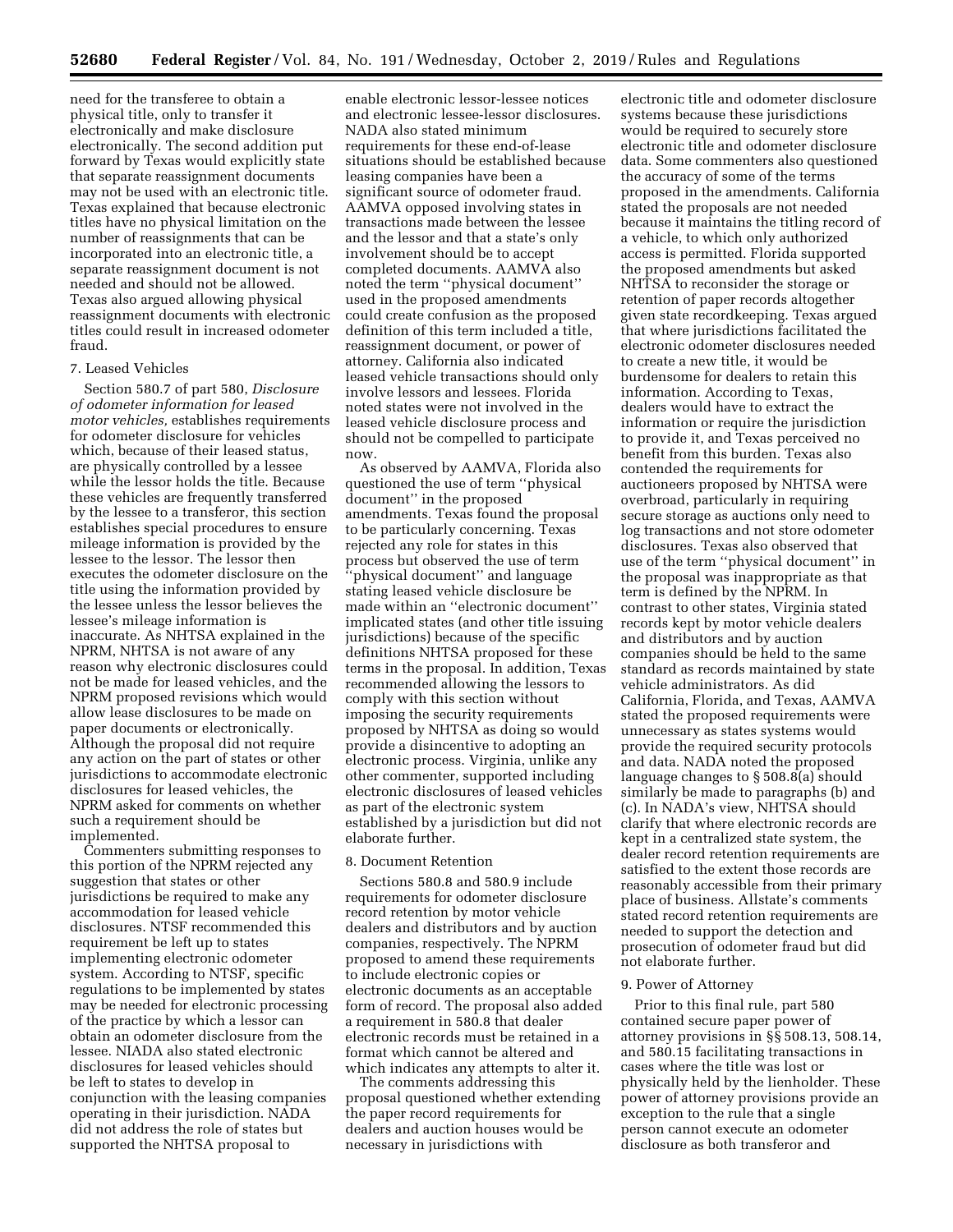transferee by allowing appointment of that individual to execute odometer disclosures on behalf of the transferor when acquiring the vehicle under § 508.13, and, if transferring the vehicle, on behalf of the new transferee under § 508.14.

The NPRM proposed amending § 580.13(a) and (b), to allow an individual with a vehicle titled in an electronic title state to use a power of attorney to sell a vehicle in a paper title state. Further, because the agency believed a power of attorney or reassignment documents would not be needed in electronic title jurisdictions, the NPRM proposed adding the word ''physical'' to certain phrases in § 580.13(f), § 580.14(a), (e), and (f), and in § 580.15(a). Along with proposing use of a power of attorney for interstate transfers from electronic to paper jurisdictions, NHTSA specifically requested comments on whether this power of attorney would be necessary in an electronic odometer system for intrastate transfers. The NPRM also sought comment on the feasibility of an electronic power or attorney as well as the implications of variations among states in implementing the power of attorney.

The comments submitted in response to this section in the NPRM identified several issues related to the proposed amendments. Several commenters observed the NPRM's view that a power of attorney would be useful in interstate transactions from an electronic title state to a paper state was flawed. Commenters also offered varying degrees of support for the continued use of the power of attorney in electronic title jurisdictions while others advocated both electronic and paper versions of the power of attorney in jurisdictions with electronic title and odometer systems. Other comments addressed the restriction that the power of attorney could be used only when a title is lost or physically held by a lienholder in the context of contemporary electronic title and lien schemes. Similarly, the status of an electronic title made unavailable because of technical failures led others to advocate expansion of the power of attorney provision in such an instance. Others advocated expanding the power of attorney provisions to facilitate vehicle financing.

States generally argued against restricting power of attorney use to jurisdictions without electronic title systems, advocated electronic and paper power of attorney use and observed that a power of attorney, without more, would not allow completion of an interstate vehicle transfer from an

electronic title jurisdiction to a paper title jurisdiction. California agreed electronic disclosure would generally eliminate the need for the power of attorney but urged that the rule should not restrict its use only to a physical document. In California's view, a power of attorney, by itself, is not sufficient to sell a vehicle or otherwise convey ownership and that completing an interstate sale from an electronic to paper jurisdiction would also require a secure title printed on secure paper, with an application for a duplicate title on which the disposition of the original paper title is attested. Florida also agreed the secure power of attorney should not be needed in an electronic title environment but that paper titles will continue to be in use for some time, and the secure power of attorney should remain available to states with e-title systems. According to Florida, electronic powers of attorney would also be needed, even if not used frequently. Oregon noted there is still an issue with state-to-state transactions and will continue to be until all states implement an electronic process and asked if the proposal eliminated the use of the power of attorney with electronic titles. Virginia's comments voiced the same concerns and observations raised by California and Florida while also noting the NPRM does not address how states deny accepting documents from other states.

Texas strongly advocated allowing use of the power of attorney with any electronic title, whether within the same jurisdiction or not. Further, Texas observed electronic lien systems and electronic titles raise the question of whether the power of attorney can be used under the existing restriction that the power of attorney can be used only when a title is lost or physically held by the lienholder. As the title is neither lost or held by the lienholder but resides within state electronic title systems, a transferor must either pay off the loan to release the title prior to the transfer or must use the power of attorney to allow the transferee to complete the odometer disclosure. Texas also urged the power of attorney be permitted in jurisdictions with electronic titles and that electronic powers of attorney be allowed as well and requested there be no limitation to whom a jurisdiction can provide a secure power of attorney. Texas strongly encouraged NHTSA to amend § 580.13(f), which specifies a power of attorney is void if the odometer reading on the power of attorney is lower than on the title. According to Texas, this rule does not address situations where the power of

attorney contains a statement from the transferor that the odometer reading is known to be in excess of mechanical limits or is not actual. The preceding circumstances, where the odometer reading on the power of attorney may be lower than that on the title should not, in the view of Texas, void the power of attorney. Texas also asked that this section allow for electronic submission of an original power of attorney by scanning or imaging. As the power of attorney is useful only for a single transfer, Texas requested this change not be accompanied by a requirement that the jurisdiction confirm destruction or invalidation of the document. Finally, Texas requested § 580.16 be amended to specify that a copy of a power of attorney be made available upon request rather than returned and that NHTSA replace the term ''purchaser'' with ''transferee'' for consistency.

California, Texas, and AAMVA observed the current language in § 580.13(f) states ". . . [i]f the mileage disclosed on the power of attorney form is lower than the mileage appearing on the title, the power of attorney is void and the *dealer* shall not complete the mileage disclosure on the title.'' (emphasis added). These three commenters all observed that because the dealer does not complete the disclosure, the reference to ''dealer'' in § 580.13(f) should be changed to ''transferee'' for consistency.

AAMVA also noted the power of attorney process described in the NPRM would not allow completion of a transfer of a vehicle from an electronic title state to a paper title state without the corresponding title. In AAMVA's view, a power of attorney is or would be the appropriate document to transfer ownership. These transactions should be performed on a secure physical title like they are today. AAMVA also urged a secure power of attorney, whether physical or electronic, is needed when the title is electronic because a power of attorney may still be necessary in intrastate transactions within an electronic titling state in instances where the buyer or seller does not have the ability to complete the transaction electronically. As did Texas, AAMVA observed the power of attorney regulations did not provide relief when an electronic title cannot be physically held, and there is no title available for the seller to sign.

Comments provided by the dealer and auctioneer communities supported the continued use of the power of attorney in electronic title and odometer disclosure jurisdictions as well as the availability of both electronic and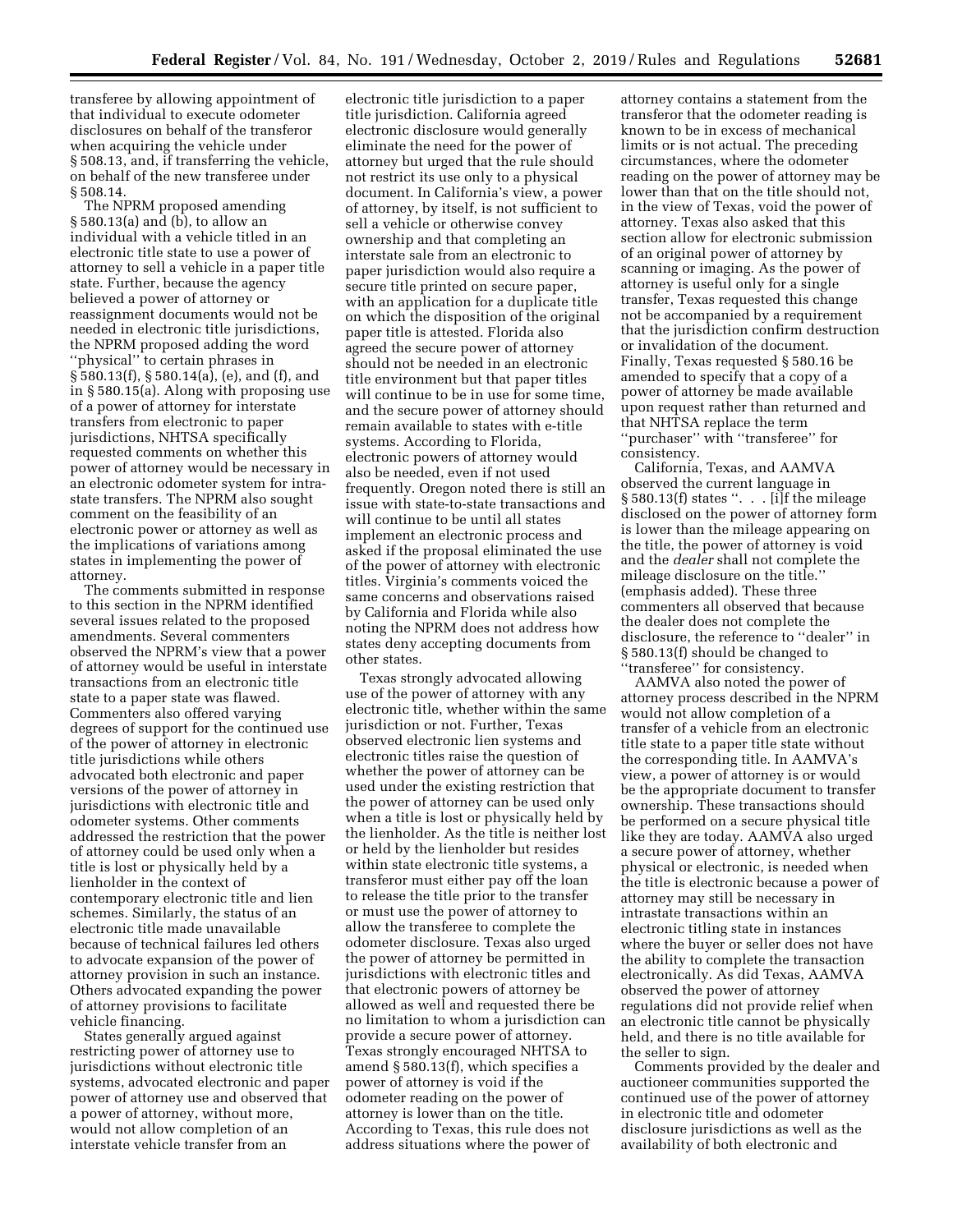secure paper versions of these documents. Additionally, support was also expressed for expanded application of the power of attorney beyond situations where the title is lost or physically held be a lienholder.

NADA noted the power of attorney should be unnecessary for electronic transfers but stated that there will be situations where a power of attorney will continue to be necessary. Therefore, NADA fully supported the use of a power of attorney in situations involving electronic state to physical state transactions when it is impractical for sellers to obtain physical copies of their electronic titles. In addition, NADA stated NHTSA should recognize that physical state to electronic state transfers may also involve lost paper titles or paper titles held by lienholders, and electronic disclosure states should have to provide for a power of attorney. The organization gave the example of a paper state trade-in customer transferring to an electronic state dealership needing to use the power of attorney if the title is lost or held by a lienholder. NADA urged amending §§ 580.13 and 580.14 to accommodate both physical and electronic powers of attorney or, at the least, NHTSA allow ''electronic states'' to issue physical powers of attorney.

NIADA offered similar comments and supported continued availability of the power of attorney as well as electronic versions of the document. Dealertrack asked the agency to recognize paper and electronic titles and odometer disclosures will both be used for many years and the availability of the power of attorney is essential for commerce. The company also advocated allowing an electronic power of attorney. Copart stated powers of attorney will continue to be necessary for intra-state transfers, particularly if the electronic system is not available during a catastrophic event. IAA asked if NHTSA intended for power of attorney forms only to be submitted to paper title states if their use was not allowed in electronic title and odometer disclosure states. NAAA requested NHTSA consider expanding the availability of the power of attorney to situations where technical problems in an e-title state made electronic titles unavailable. In NAAA's view, a power of attorney should be available to allow transfers to occur during the interval when the e-title is inaccessible.

Lenders and their affiliates also supported broad availability of the power of attorney. NTSF supported the continued use of the power of attorney, including electronic systems allowing for electronic power of attorney forms. CUCTX requested § 580.13 be amended

to permit the use of an electronic power of attorney, even when the title is still a physical document. According to CUCTX, if parties to a transaction execute a power of attorney electronically refinancing a vehicle would be expedited. Similarly, CUCTX encouraged NHTSA to amend § 580.13 to expressly provide that financial institutions may be appointed as an agent of either the transferee or transferor to execute documents in these transactions. HCUA also urged the agency to allow that a lienholder may serve as agent of both transferor and transferee and execute the statements on their behalf. In HCUA's view, this is necessary for credit unions involved in the financing of private sales of automobiles. NAFCU also noted the agency should look for areas within part 580, especially § 580.13, to identify how the regulation can be amended to enable the efficient performance of a financial institution's essential duties when facilitating a vehicle sale.

Therefore, NAFCU recommended the regulation be amended to clearly specify that a financial institution can serve as an ''agent'' for the parties in the transaction.

ESRA's comments acknowledged that an electronic odometer disclosure system would allow most e-titling transactions to occur without a power of attorney. ESRA further stated an odometer disclosure by power of attorney can be made electronically. According to ESRA, if a state requires notarization of such a power of attorney, electronic notarization could be applied, and the form signed electronically, as allowed by ESIGN or the Uniform Electronic Transactions Act (''UETA'').

#### 10. Exemptions

Section 580.17(3) exempts any vehicle which is more than 10 years old from the odometer disclosure requirements. Because the average age of the United States vehicle fleet has been trending upward, the NPRM proposed raising this exemption to 25 years. NHTSA also requested comments on whether this exemption should be eliminated.

The comments responding to this proposal were mixed, with most states supporting the proposal or remaining neutral with some concerns about increased costs. Lenders, insurers, and dealer-related organizations generally opposed the proposal while other groups aligned with consumer protection strongly supported it. Many of the commenters also exhibited concerns about the practicalities of how disclosures would be made and mileage reported when the exemption is changed given the large numbers of

vehicles whose titles may already have had their odometer disclosures marked as ''exempt'' instead of having their mileage reported as set forth in § 580.5(e).

Among the states providing comments to this proposal, California supported raising the exemption to 25 years but not eliminating it. California suggested implementing the change incrementally at one year intervals until the 25-year threshold it attained. Florida noted the NPRM did not discuss why 25 years was proposed and questioned how this could be implemented. Oregon stated changing the exemption from 10 years to 25 years would require computer system reprogramming and result in a higher rejection rate of transactions, which would increase costs. Texas strongly supported proposed change to 25 years or eliminating the exemption. According to Texas, eliminating the exemption would simplify processing and technological requirements. Texas observed NHTSA would have to address the issues raised by currently ''exempt'' vehicles having no mileage recorded.

According to Texas, a solution to the problems raised by implementation would be to make the change effective when the regulation becomes effective and then phase in the applicability yearby-year over the next 15 years. Alternatively, Texas suggested vehicles exempt at the time of promulgation be grandfathered unless other evidence of false mileage exists. Virginia simply stated it does not oppose raising the exemption to 25 years or eliminating the exemption. AAMVA supported the extension of the exemption beyond 10 years, noting 25 years is consistent an antique vehicle classification in many jurisdictions. AAMVA also noted some states discontinue the issuance of titles at a certain age, such as 15 years. This, AAMVA noted, would leave no title available to carry the odometer disclosure. AAMVA expressed concern on how the change in the exemption would be implemented. At the least, AAMVA recommended any vehicle that does not reflect ''actual'' mileage in the title record be precluded from obtaining an ''actual'' mileage brand on the title even if this mileage is disclosed later. Beyond that, AAMVA recommended the rule change phase-in the 25-year exemption, by first applying the requirement to vehicles under 25 years old that are currently subject to odometer reporting.

NADA opposed the proposed change as it would greatly increase disclosure and recordkeeping burdens for transferors, transferees, and states, with no demonstration by NHTSA that vehicles 11 to 25 years-old have become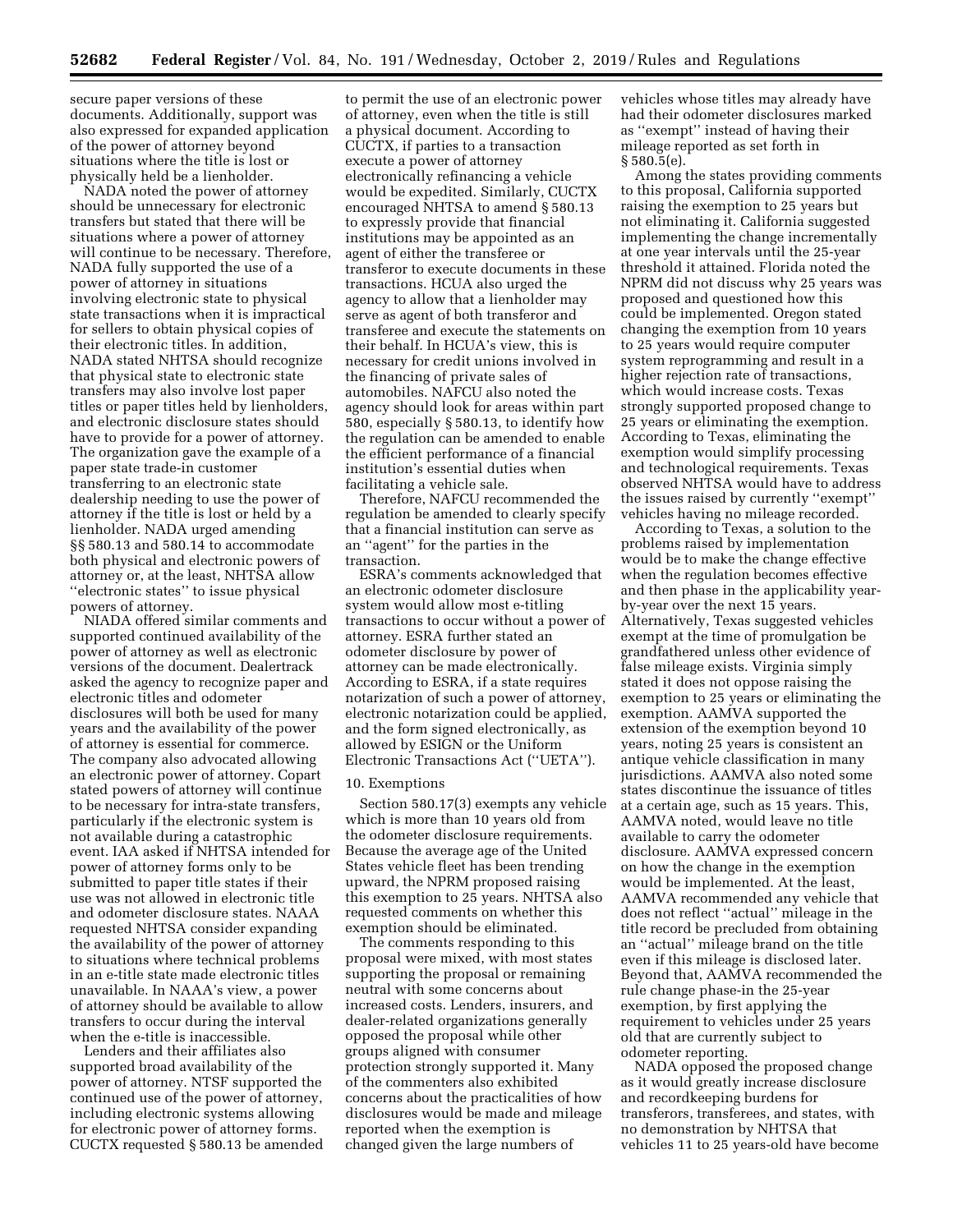a ''hot bed'' for odometer fraud. The organization argued NHTSA could revisit the issue in the future after electronic titling and odometer disclosures provide data on older vehicle odometer fraud but should not act until NHTSA can show changing the exemption will significantly reduce odometer fraud. In NADA's view, this proposal runs contrary to NHTSA's time-honored and well-deserved reputation for being a data driven agency. Moreover, NADA noted the proposal fails to provide for any transition period to account for currently exempt vehicles. In contrast to NADA, dealer association NIADA supported the increase of the exemption to 25 years but urged NHTSA to ''grandfather'' currently exempt vehicles.

Copart opposed the proposal as an unreasonably high threshold given the average vehicle age is 11 years. Copart also questioned the benefit to be realized in relation to costs imposed by the change on state title systems. Auctioneer IAA argued that mileage as an indicator of condition and value do not apply to older cars or factor into the decisions of those who buy them. According to IAA, the proposed change is not warranted, and the costs of the expansion far outweigh any benefit.

Insurer representative AIA opposed the proposed change arguing the vehicles subject to theft and/or cloning are most often late model high-value vehicles. In AIA's view, the age of vehicles is simply not reason enough to change the existing exemption without a thoughtful discussion of the underlying need to do so. PCI argued against the proposed change stating the value of older vehicles is driven primarily by the appearance and condition of the vehicle, not its mileage. Further, PCI noted the odometers on older vehicles may not be functional, further complicating the process and providing little if any benefit to a purchaser of an older vehicle. PCI suggested if NHTSA believes that a change is necessary, the threshold for the exemption should not be higher than 15 years.

Lender affiliated organization NTSF supported changing the exempt vehicle age from 10 years to 25 years. The NSVRP, a non-profit consumer organization, stated there is no justification to retaining the 10-year recording limit. In NSVRP's view, the older the vehicle, the more likely it is there will be risks to the public from non-disclosure of odometer discrepancies. The organization noted it is likely that most vehicles now on the road are exempt and therefore not

covered because of the 10 model years of age cut-off for required reporting. NOTFEA urged NHTSA to adopt the proposal. NOTFEA observed the average vehicle age is now 11.5 years and that operation of vehicles older than 12 years old is expected to increase 15% by 2020. Further, NOTFEA cited a survey indicating drivers were keeping and driving their vehicles more than 100,000 miles and planned on continuing to drive them until 200,000 miles and/or until they stopped running. Participants planned on keeping their vehicles more than 12 years.

According to NOTFEA, a recent odometer fraud investigation revealed a dealer rolled back the odometers on 547 vehicles, and only 134 were not exempt. NOTFEA stated the exempt status of vehicles gave the dealer an opportunity to reduce the mileage and that this dealer removed approximately 26 million miles from the odometers of all the exempt vehicles he sold. According to NOTFEA, this accounted for an approximate fraud loss of \$1.2 million and approximately 26 million miles rolled back on 300 vehicles. NOTFEA also offered examples of similar cases involving exempt vehicles. To address the mechanics of implementing the change to the exemption threshold, NOTFEA suggested when the change becomes effective, NHTSA should make it apply only to vehicles less than 10 years old on the effective date.

#### 11. Miscellaneous Amendments

The NPRM proposed various amendments updating the agency's address, removing obsolete text, and conforming the petition for alternative disclosure schemes requirements to the other proposed amendments. These included inserting a new address in §§ 580.10(b)(2) and 580.11(b)(2), deleting the text in § 580.12, and amending § 580.11(a). One commenter, NADA, indicated they supported these proposed amendments.

#### 12. Other Comments

Several commenters addressed issues unrelated to specific proposals in the NPRM as well as other odometer disclosure concerns and issues. Some of these comments related to terms used within part 580. Texas suggested the term ''purchasers'' in § 580.2 be changed to ''transferees'' because not all transfers of ownership requiring an odometer disclosure are the result of a purchase and ''purchaser'' is not defined in part 580. Texas also recommended changing the language ''at the time the lessors transfer the vehicle'' in § 580.2 to ''at the time the lessees return possession of the vehicle to the lessors'' to more

accurately fix the time when a lessee must make disclosure. AAMVA recommended NHTSA remove references to the term ''form'' as it relates to electronic odometer disclosure and electronic titles because such disclosures are not made on a paperbased ''form.''

AAMVA also asked for clarification on when a power of attorney may be used in conjunction with odometer disclosure. Specifically, AAMVA wanted to know if use by third parties such as lienholders, title services, and auctions signing a non-secure power of attorney permissible. ESRA noted none of the proposed rulemaking provisions address ''end of life'' of vehicle title processing. In ESRA's view, NHTSA should consider if an odometer disclosure is needed once a vehicle is declared a total loss, and, if so, create an electronic disclosure process for such vehicles.

The NSVRP urged NHTSA to make whatever changes were needed to ensure odometer readings were reported to the correct jurisdiction at every transfer, including dealer-to-dealer transfers. According to NSVRP, gaps in reported mileage occurring when reassignment documents or a power of attorney are used create opportunities for title skipping and false odometer disclosure statement.

Auctioneer representative NAAA argued the proposed rule does not adequately address U.S. and international export rules. According to NAAA, U.S. Customs and Border Protection regulations require vehicles titled domestically be exported with the original certificate of title or a certified copy and destination countries may require original titles for importation. Because the proposed rule requires destruction of paper titles when those titles are converted to electronic titles, NAAA is concerned domestic and foreign customs officials may not be prepared to work with electronic titles and disclosures and that delays in processing requests to create official paper titles may harm vehicle exporters.

Two commenters, Texas and AAMVA, addressed the petition process for establishing alternative odometer disclosure schemes. AAMVA asked that the final rule ensure the petition process remains available while Texas requested § 580.12, which the NPRM proposed to remove and reserve, be used to provide the parameters for rescinding a grant of approval.

Finally, two lender organizations, NTSF and HCUA, recommended electronic odometer systems provide the means for lienholders to electronically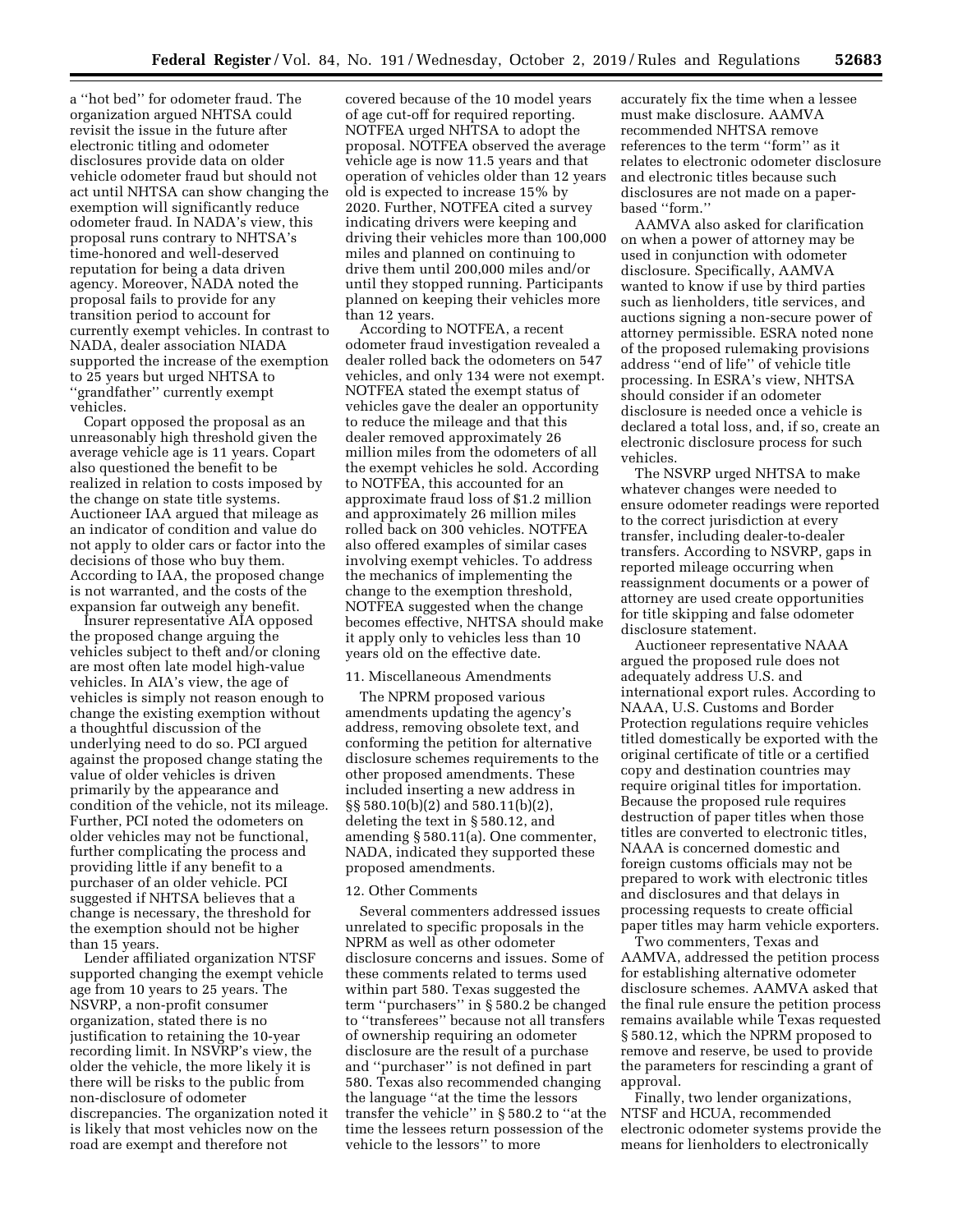receive the mileage reading for vehicles they intend to finance.

#### **III. Final Rule and Response to Comments**

#### *A. Summary of the Final Rule*

This final rule adopts the amendments proposed by the NPRM for §§ 580.1, 580.10, 580.11, and 580.12 without substantive change. Minor changes from NPRM proposals include replacing ''his'' with ''their'' to achieve gender neutrality throughout part 580 and establishing a definition of ''jurisdiction'' that encompasses states and territories to replace the term ''state'' wherever formerly used in part 580. Also for clarity and accuracy, § 580.2 is amended to better describe the status of a vehicle upon termination of a lease, and the term ''purchasers'' has been replaced with the more accurate and less restrictive term ''transferees.'' Consistent with the former amendment, the term ''dealer'' in § 508.13(g) has been changed to ''transferee'' to reflect that those receiving ownership are not just dealers.

The NPRM proposed facilitating adoption of electronic title and odometer disclosure systems by adapting the existing physical document requirements of part 580 to a broadly defined class of electronic documents. In response to comments criticizing this approach, the final rule contains new definitions for ''Access,'' ''Electronic Power of Attorney,'' ''Electronic Title,'' ''Jurisdiction,'' and ''Printed Name,'' and revises the definitions of ''Original Power of Attorney,'' ''Sign or Signature,'' and ''Transferor.'' These more precise definitions are applied throughout part 580 to allow odometer disclosures with both physical and electronic titles and powers of attorney. This final rule also authorizes use of an electronic power of attorney and, provides for electronic reassignments when a transferee is given a paper title by the transferor but does not take title to the vehicle. The definition of ''Sign or Signature'' includes an electronic signature employing NIST level 2 authentication system or its equivalent, instead of NIST Level 3. The regulations now also more clearly allow authorized modifications to electronic records and recognize that electronic titles and odometer disclosures may be held in a variety of formats. The final rule retains our proposal that an individual signing a disclosure on behalf of a business must identify himself and the business. Also, because technologies such as ''pen pads'' may be used in electronic titling and odometer disclosure systems and that paper documents may, in some

jurisdictions, be employed in an electronic odometer disclosure system, the final rule abandons the NPRM's proposal to delete printed names from electronic transactions. This final rule also substantially relaxes the proposed requirements for scanning documents to allow document conversion in black and white at a resolution of 200 dot per inch (dpi) and recordkeeping requirements in §§ 580.8 and 580.9 provide more options for dealers and relax the rules for auctions. NHTSA now promulgates provisions allowing both electronic and paper powers of attorney if a title is unavailable to a transferor because the title is lost, physically held by a lienholder, electronically controlled by a lienholder or when an electronic title is inaccessible. The exemption rules in § 580.17 are now set so vehicles that are 20 years old or older are exempt from mileage reporting. The final rule also now explicitly establishes how this exemption will be applied to different model years.

## *B. Supplemental Notice of Proposed Rulemaking (SNPRM)*

As noted above, NADA and NAAA, suggested NHTSA issue an SNPRM prior to issuing a final rule while NAMIC and Texas stated NHTSA might consider delaying this final rule. NADA felt that an SNPRM would help to provide more comments and information about interstate transfers. NAAA asked for an SNPRM to explore the effect of any delays inherent in producing paper titles on exporting vehicles. Texas urged delay in issuance so the agency could craft clearer language. NAMIC thought delay would give a greater opportunity for NHTSA and state officials to forge a national electronic titling and odometer disclosure system.

Given the amount of time that has passed since the issuance of the NPRM and the extensive changes made to the agency's original proposal as detailed elsewhere in this notice, NHTSA does not believe that an SNPRM is needed or would provide any added value in addressing the concerns voiced by these commenters. NHTSA shares NADA's concerns about the challenges posed by interstate transactions and has drafted the final rule to provide solutions. Additionally, the agency's approach is to provide as much flexibility as possible while protecting the integrity of mileage disclosures. This approach will allow states to adopt and develop means for addressing different transactions in what will certainly be an evolutionary process. Similarly, the agency believes NAAA's concerns would not be

addressed by issuing an SNPRM. States have an interest in meeting the needs of citizens and resident businesses and will likely develop methods for providing paper titles efficiently. The commenters urging delay, Texas and NAMIC, raised entirely different issues. Texas urged delay so better language could be developed. The extensive revisions made to our original proposal signal NHTSA's strenuous effort to do just that. NAMIC's loftier goal, to delay issuance until a national titling system could be developed, would require significant and unacceptable delay in issuing this final rule.

#### *C. Scope of the Final Rule*

In considering the breadth of the proposals in the NPRM and the amendments promulgated in this final rule, NHTSA remained mindful of the direction given by Congress in directing that the agency ''prescribe regulations permitting any written disclosures or notices and related matters to be provided electronically.'' (Section 31205, 126 Stat. 761, Pub. L. 112–141 (2012)). NHTSA notes this direction was unaccompanied by any suggestion that a national electronic title system be created, however laudable that goal may be. Moreover, in enacting section 24111 of the FAST Act authorizing states to create electronic odometer disclosure systems without NHTSA's approval until the effective date of this final rule, Congress also did not offer any indication it supported the creation of a national title system by expansion of NMVTIS or other means. (Section 24111, Pub. L. 114–94 (2015)). However desirable a national electronic title or odometer disclosure infrastructure might be, the agency concluded it has not been tasked with creating such a system. Accordingly, this final rule does not answer to the sentiments expressed by AIA, NAMIC, and Texas that this rulemaking action create such a system.

A secondary scope issue exists to the extent the NPRM contemplated that NHTSA take two approaches to regulating electronic odometer disclosures. As reflected in the NPRM's request for comments, one approach would be to draft a set of detailed and comprehensive regulations creating rules governing technical aspects of system security, identity authentication, interstate communications, and the mechanics of executing transfers. Alternatively, the NPRM posited the agency take a less prescriptive approach aimed at preserving the essential characteristics of odometer disclosure and providing states with the latitude needed to develop electronic systems consistent with their environment. On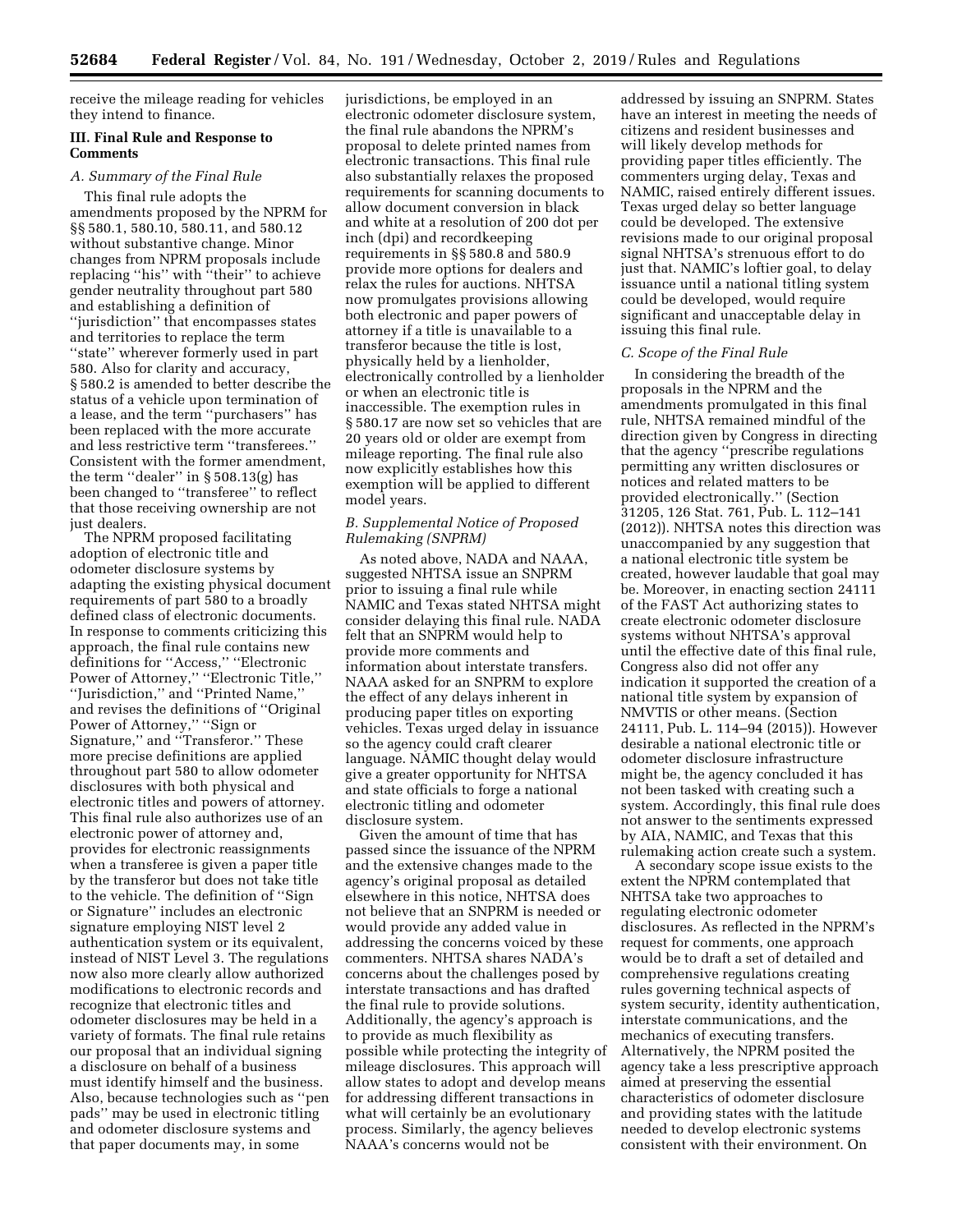the whole, commenters strongly favored NHTSA adopt this less prescriptive approach, noting that rapidly changing technologies and traditional rulemaking are incompatible, that overly restrictive rules would preclude development of electronic systems, and that states have a deeply rooted fundamental interest in erecting and maintaining electronic titling and odometer disclosure systems that are secure, functional, and efficient. The agency concurs in these assessments and believes this less restrictive approach is consistent with the brevity exhibited by Congress in directing the promulgation of this final rule.

#### *D. Definitions*

The definitions in this final rule differ significantly from those proposed in the NPRM and remedy some significant shortcomings in our earlier proposal. Commenters identified many issues created by the proposed definitions. In posing the terms ''Electronic Document'' and ''Physical Document'' our proposal apparently created an impression that NHTSA's vision of permissible electronic odometer disclosure schemes was limited to instances where the electronic record was nothing more than a scanned or imaged conversion of a paper document. Although it was not NHTSA's intent to erect such a limitation, many commenters noted these terms were inconsistent with many existing systems where electronic titles and odometer disclosures are entries in a database. Commenters also correctly observed the types of documents encompassed by the respective definitions suffered from real or apparent conflicts with other sections of the proposed rules. Some comments addressed the proposed definition of ''Sign or Signature'' and noted it did not appear to encompass signatures made on ''pen pads'' or similar devices on which an individual's physical signature is captured electronically. Two commenters, NADA and Texas, also suggested NHTSA modify the definitions section to ensure no doubt exists that the proposed rules apply to any jurisdiction that issues titles, including territories.

As noted, Texas included a ''redline'' version of the regulatory text proposed in the NPRM along with its substantive comments. Noting first that Texas has already implemented an electronic title and odometer disclosure system known as webDEALER consistent with NHTSA's approval of its petition to implement alternative electronic disclosure requirements and thereby gained valuable experience in a new field, NHTSA examined the changes to

the regulatory language proposed by that state. After consideration of the proffered language and the comments addressing concerns about our proposals in this, and other, sections, the agency is incorporating many of the changes suggested by Texas into this Final Rule.

To distinguish between the ability to view an electronic title, power of attorney, and the electronic odometer disclosures incorporated into those records and the ability to modify those records, the final rule adds the definition of ''Access'' to § 580.3. This definition states ''Access'' is the authorized display and entry of information into an electronic title or power of attorney in a manner allowing modification of previously stored data. The definition further differentiates ''Access'' from the mere ability to view information without being able to modify it and distinguishes ''Access'' from the modification of a record resulting in creation of a new title. Adding this definition, in our view, also assists in alleviating concerns voiced by commenters that different rules proposed in the NPRM failed to adequately provide opportunities for legitimate error correction in secure records by authorized persons.

This final rule also disposes of the definition of ''Electronic Document'' by replacing the latter with new definitions of ''Electronic Power of Attorney'' and ''Electronic Title.'' The definition of ''Physical Document'' has been retained in modified form to establish the meaning of the term ''Physical'' as it applies to documents. The term is inserted where appropriate throughout part 580 to identify paper documents. Although the NPRM did not provide for an electronic power of attorney or propose to define one on the basis that such a document should not be necessary where electronic titles exist, NHTSA has reconsidered this position in response to the observations of some commenters that this tool will be needed as the transition from paper titles to electronic titles moves forward. The final rule definition simply states an electronic power of attorney is simply a power of attorney created and maintained in an electronic format that meets all the requirements of part 580. Our definition of ''Original Power of Attorney'' is amended in the final rule by adding the word ''physical'' for clarity. Similarly, the final rule definition for the electronic version excludes a scanned copy of a paper power of attorney. The final rule adopts a similar definition of ''Electronic Title,'' by specifying this record as created and maintained in an electronic

format and incorporating and odometer disclosure and reassignment process. For clarity, a scanned copy of a paper title is specifically excluded from the definition. Responding to other comments that the applicability of proposed rules should be clarified, the final rule also includes a definition of ''Jurisdiction'' as a state, territory, or possession of the United States. To ensure all governmental entities with the power to title vehicles are clearly encompassed by part 580, the final rule replaces the term ''state'' with ''jurisdiction'' wherever it appears. The agency also notes that the definition of ''Jurisdiction'' is singular and signals NHTSA's decision not to establish security standards or similar regulations governing the exchange of electronic title information between jurisdictions. While it is most certainly the agency's intent to ensure that odometer disclosures be properly executed in interstate and intrastate transfers, the manner in which jurisdictions may share electronic title information is beyond the purview of this final rule.

For electronic documents, the NPRM proposed eliminating the requirement found § 580.5(f) for a person completing an odometer disclosure to provide their printed name when transferring a vehicle. The agency viewed this requirement as superfluous when identity authentication requirements should ensure the information would be available. While NHTSA still believes this to be the case where a party would have to log on to a state website to conduct a transaction, electronic title and odometer disclosure schemes may involve other procedures. For example, our approval of Florida's petition for alternative odometer disclosure requirements involved a system where individuals presented secure documents to a tag agent who entered the information into a state system. A variant of such a system might involve parties employing a pen pad to sign documents and enter information at a state or state-authorized facility after presenting identification. In such an instance, providing a printed name would be necessary to ensure identification in the future. Accordingly, the final rule is adding a definition of ''Printed Name'' to § 580.3 specifying what constitutes a printed name in both an electronic record and a physical document.

NHTSA's proposed changes to the definition of ''Sign or Signature'' generated many comments. These comments were directed at the NIST authentication level proposed in the definition as well as more prosaic concerns about the definition not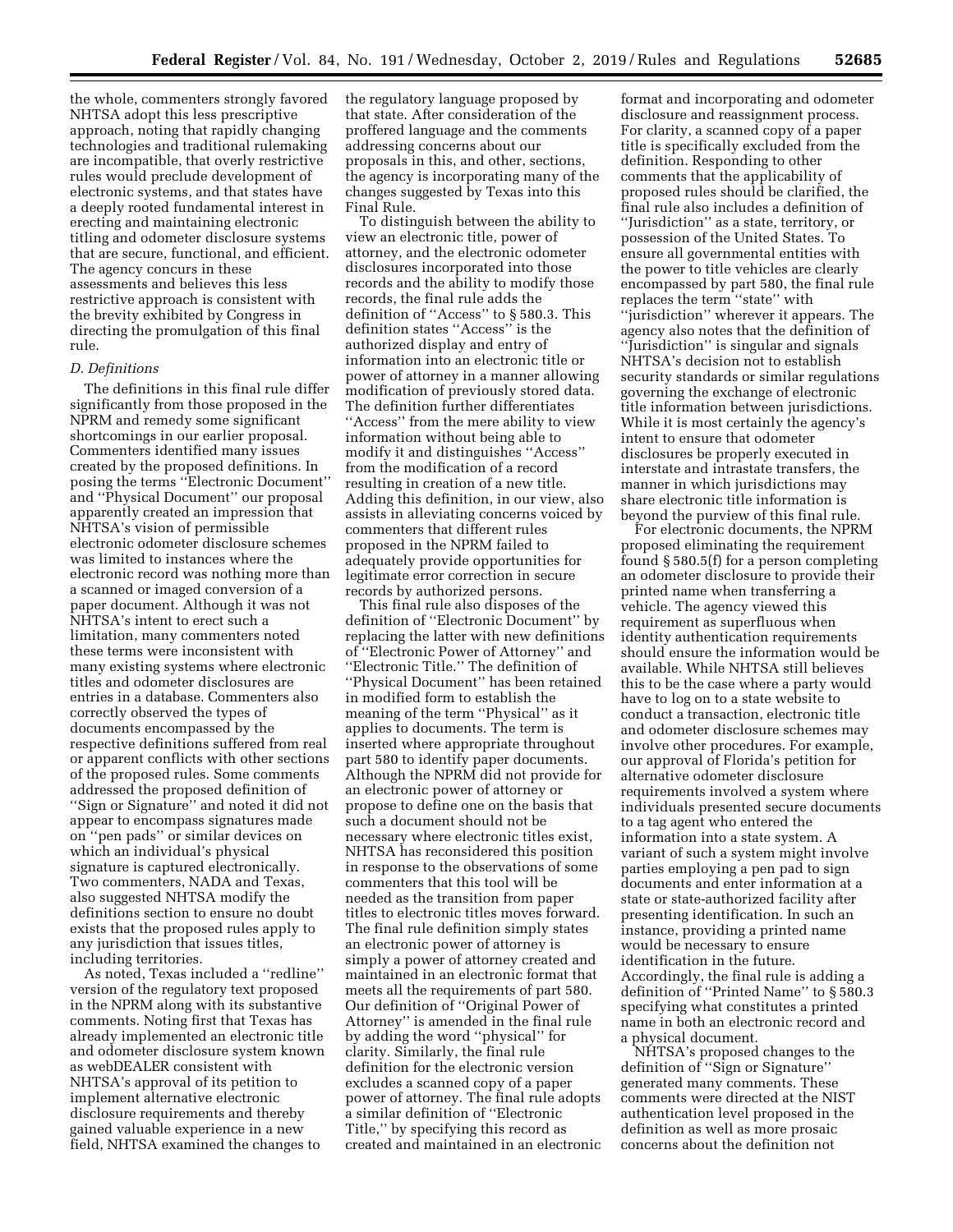adequately encompassing the full range of potential means for making an electronic signature. NHTSA's response to the NIST authentication issues is discussed below, and the agency now addresses the remaining issues.

The final rule leaves the language pertaining to physical signatures unchanged and adopts a two-part definition of electronic signature. In the first part of this definition, the language remains essentially the same as that in the NPRM aside from the NIST level requirement. The second part of the definition, which states that an electronic signature may include an electronic sign or process made before an employee or statutory employee of the jurisdiction, encompasses situations where an electronic title and odometer disclosure system may involve entering information and executing signatures at a state office or a state-authorized facility. NHTSA added this language to accommodate electronic title systems that may rely on physical signatures as part of the titling and odometer disclosure process

## *E. Identity of Parties to a Motor Vehicle Transfer and Security of Signatures*

As NHTSA observed in the NPRM, a physical signature is a unique mark linked to the person who made it. That unique mark may be tied to its maker even in the event a false name is used when the signature is given. In contrast, an electronic signature is anonymous. Confirming the identity of a person making an electronic signature is therefore dependent on factors other than the signature and requires a degree of corroboration. Because of concerns that the use of electronic signatures may impede the ability to identify persons making an odometer disclosure, NHTSA proposed the definition of ''Sign or Signature'' require that an electronic signature identify a specific individual. The NPRM also proposed this requirement be included in 580.6(a)(2), that proposed requirements for electronic transfers. This proposal was supported by those commenters choosing to address it, and NHTSA is adopting this requirement in this final rule.

The NPRM simultaneously proposed that in the context of an electronic odometer disclosure, the identity of the individual making or acknowledging the disclosure be verified using an identity authentication scheme meeting, or equivalent to, Level 3 as described in the NIST Special Publication 800–63–2, *Electronic Authentication Guideline.*  This NIST guideline specified four different levels of identity assurance which are assigned according to the

level of risk posed by the potential failure to authenticate the identity of an individual using an electronic system for a transaction. These four levels of assurance (LOA)—with Level 1 being the lowest and Level 4 being the highest set out different authentication requirements. At Level 1 a user name and a password is sufficient verification and there is no identity proofing. The only assurance is the fact that the user can authenticate to the identity provider that some relationship exists between the two because the user provides a previously issued credential (username and password or cryptographic key). At Level 2, proof of identity requirements are introduced, requiring presentation of identifying materials or information. Both in-person and remote registration are permitted. For in-person registration the applicant must be in possession of a primary government photo ID (such as a driver's license or passport). For remote registration, the applicant submits the references of and attests to current possession of at least one primary government photo ID and a second form of identification. The applicant must provide to the registration authority at a minimum their name, date of birth, and current address or personal telephone number. At Level 3 proof of identity requires verification of identifying materials and information. Both in-person and remote registration are permitted. Level 3 requires the same evidence for issuing credentials as Level 2; however, at this level verification of the documents or references through record checks is required. The most stringent requirements, at Level 4, do not permit remote registration. Potential users must appear before a registration officer and provide two independent ID documents or accounts which must be verified. One of these must be a current primary government photo ID that contains applicant's picture, and either address of record or nationality (*e.g.* driver's license or passport).

Most of the commenters submitted views on this proposal, and all the commenters protested imposition of a NIST Level 3 requirement. As noted above, the comments in opposition stated the Level 3 standard was inapposite, costly, and overly restrictive. In specifying the NIST Level 3 standard, NHTSA intended to ensure the identities of those giving electronic signatures would be established to the extent necessary to ensure imposters did not execute or acknowledge mileage disclosures.

However, the agency has also reexamined the applicability of the Level 3 standard. The comments submitted in response to the NPRM, directed toward this proposal and other proposed and potential security requirements, underscored the degree to which states are invested in providing secure electronic systems and, to a lesser but still sufficient degree, in verifying the identities of persons using those systems for vehicle transfers. The final rule, therefore, specifies the required level of authentication for confirming the identity of persons participating in electronic odometer disclosures shall meet the NIST Level 2 requirements or an alternative scheme providing an equivalent level of security.

Furthermore, since the June 2017 issuance of NIST Special Publication 800–63–3, *Digital Identity Guidelines*  (including sub-parts 800–63–3A, 800– 63–3B and 800–63–3C) superseded Special Publication 800–63–2, *Electronic Authentication Guideline,* the final rule has updated the reference to the new NIST guidance. While making this change, NHTSA is mindful the NIST guidelines, or similar guidance, will continue to evolve as technology advances. As discussed in the NPRM, advances in technology are likely to proceed at a faster pace than NHTSA's ability to revise and issue new rules. It is for this reason that the NPRM, as well as this final rule, specified that states need adopt a system meeting the specified NIST guideline or its equivalent. Moreover, in specifying that the NIST Level 2 standard or its equivalent must be met, NHTSA does not intend that states must update their systems to meet each new NIST guideline when it is issued. Instead, our expectation is that states will recognize the need to properly authenticate participants in odometer disclosure transactions and maintain a level of authentication security comparable to what the 2017 NIST Level 2 guideline establishes now. NIST guidelines can be met with currently available products on the market.

The final rule's definition of an electronic signature—''an electronic sound, symbol, or process''—is intended to encompass the full range of methods and technologies that may be employed to electronically sign a disclosure. Accordingly, a signature executed by writing on a pen pad or using a biometric such as a fingerprint, falls within an ''electronic process'' as described in the definition. While a biometric such as a fingerprint or retina scan might serve as a signature under the definition, NHTSA notes that employment of a biometric does not relieve a state or jurisdiction from having to meet the authentication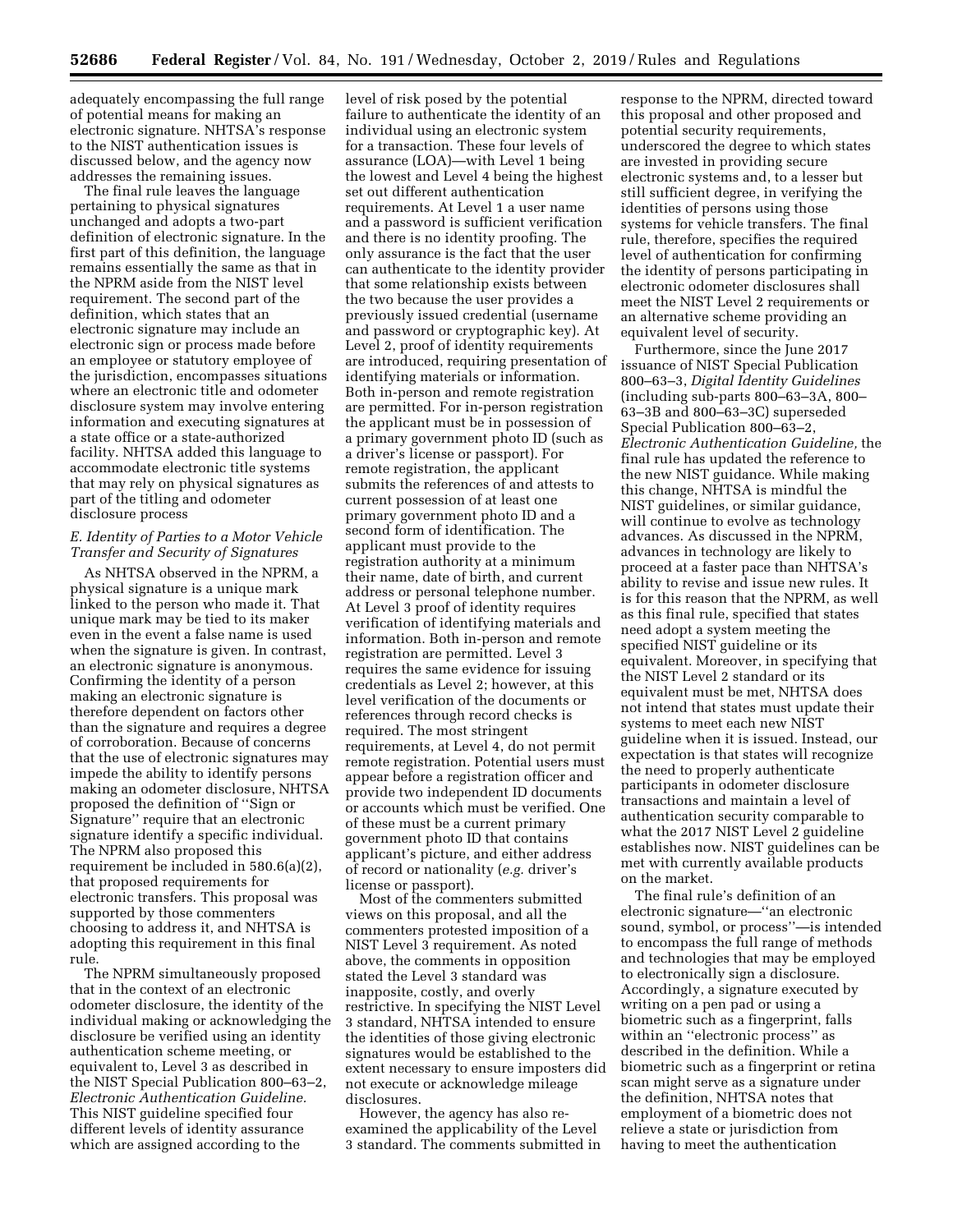requirements in subsection (b)(i) of the definition.

## *F. Document or Record Security and System Security*

The NPRM proposed amending § 580.4 to require electronic titles, powers of attorney, and reassignment documents to be maintained in a secure environment preventing unauthorized modification and recording when records are created, accessed, altered or unauthorized attempts to modify them are made as well as the date and time any attempt is made to alter the documents and any alterations are actually made in the records. The NPRM explained NHTSA might consider specifying security standards for these systems and requested comment on doing so. Commenters supported the proposed changes on the condition the final rule take adequate steps to ensure the final rule allowed authorized changes to electronic records to correct errors. One commenter, Virginia, objected to the requirement that unauthorized attempts to alter or modify records be tracked as the proper response in that event is to deny access and not create a record. Commenters overwhelmingly supported NHTSA's tentative decision to not issue security standards for overall system security.

The final rule adopts the language proposed in the NPRM with a small number of modifications. The heading for § 580.4 is changed to make it clear that it applies to physical documents, electronic titles, and electronic powers of attorney. As electronic reassignments are addressed in the definition of *Electronic Title* the final rule also removes the reference to an electronic reassignment document in § 580.4(b). In transactions where paper titles are used, separate reassignment documents become necessary when the title is reassigned multiple times and the existing title can no longer physically accommodate the required odometer disclosures. In the case of an electronic title, no such physical limitation exists, and, for all practical purposes, all the necessary reassignment disclosures will be incorporated into the electronic title. However, as there may be instances where a transferee is provided with a paper title by the transferor in a state with electronic titles, and the transferee may not wish to take title to the vehicle, an electronic reassignment option should be made available in those circumstances where a paper reassignment form would otherwise be used. Accordingly, § 580.5(g) of the final rule provides that an electronic reassignment shall be made before issuance of an electronic title where the

transferee receives a paper title and no room exists on that title for the desired reassignment. Other changes made in this section for the sake of clarity and consistency include deletion of the word ''forms'' when referring to electronic records, substitution of ''jurisdiction'' for ''state,'' and expansion of the term ''secure process'' in § 580.4(a) to ''secure printing process or other secure process.''

#### *G. Odometer Disclosures*

NHTSA proposed changing § 580.5, Disclosure of odometer information, to accommodate electronic odometer disclosures by adding references to electronic systems, directing information required on a paper title be entered in an electronic form incorporated into the electronic title, requiring warnings be provided electronically for electronic transactions, and executed electronic disclosures be made available to the parties. Where paper transactions required participants to provide a printed name, the NPRM proposed the printed name was not needed in electronic transactions and sought to delete that requirement. NHTSA also proposed an existing requirement that transferees provide a copy of a completed paper disclosure form to transferors be expanded to electronic transactions by requiring that the completed electronic disclosure be made available to the parties. To address situations where a vehicle has not yet been titled, NHTSA proposed amendments for the use of disclosures separate from the title in both paper and electronic systems.

Commenters supported the proposed changes while offering modifications aimed at improving clarity and flexibility. The final rule addresses many of the concerns found in the comments. Because this final rule adopts a definition of an ''electronic title'' instead of the proposed ''electronic document,'' changes consistent with that definition are now incorporated into § 580.5. Section 580.5(a) states the mileage and other information required for odometer disclosures must be incorporated into a physical title or an electronic title presented to a transferee. Because an electronic title has unlimited space available for disclosures, § 580.5(b) of the final rule provides physical titles must have space available for the required elements of the disclosure. Where NHTSA proposed in § 580.5(c) that an odometer disclosure be made an ''electronic form incorporated into the electronic title,'' the final rule now provides disclosures be made on an

electronic title to clarify that electronic title systems are not, as many commenters noted, limited to systems where ''forms'' are scanned into an electronic format. The final rule also differs from our proposal by requiring that parties provide a printed name on both physical and electronic titles. As noted above, using ''pen pads'' or similar handwriting conversion technologies could result in an inability to identify individuals in ''hybrid'' electronic title and odometer disclosure systems. Section § 580.5(d) of this final rule specifies the warnings and notices present on paper odometer disclosures also be presented to parties executing an electronic disclosure. The NPRM proposed an additional requirement be added to this section in electronic transactions in the form of a check box or similar mechanism to ensure the notices were read and understood before the transaction can move forward. In response to comments that this requirement is superfluous, since the electronic or physical signature already constitutes acknowledgement of these warnings, the final rule does not require a separate acknowledgement or ''check box'' in electronic disclosures.

NHTSA is also adopting the language proposed in the NPRM for § 580.5(f), with some modifications. Because of comments that the proposal did not sufficiently specify the sequence in which odometer disclosure statements are signed, this final rule states a transferee must execute the disclosure statement ''upon receipt'' of the transferor's signed disclosure. While the concept of ''receipt'' is arguably more ephemeral in an electronic transaction when no physical document is present, the agency believes that ''receipt'' in that context occurs when a system provides a display confirming the transferor's signature and all the required elements of the disclosure itself. For electronic systems, this final rule also adapts the requirement in § 580.5(f) that a transferor provide a paper copy of the executed disclosure statement to the transferee by requiring that such systems must make the completed statement available to the parties. Although one commenter objected to states being required to provide this copy, the requirement is satisfied if the electronic system allows the parties to print or download a record of the odometer disclosure and the required elements of that disclosure.

The requirement that odometer disclosures be made on the title and not on a separate document is critical for preventing odometer fraud. Since the title is nearly indispensable when establishing ownership, making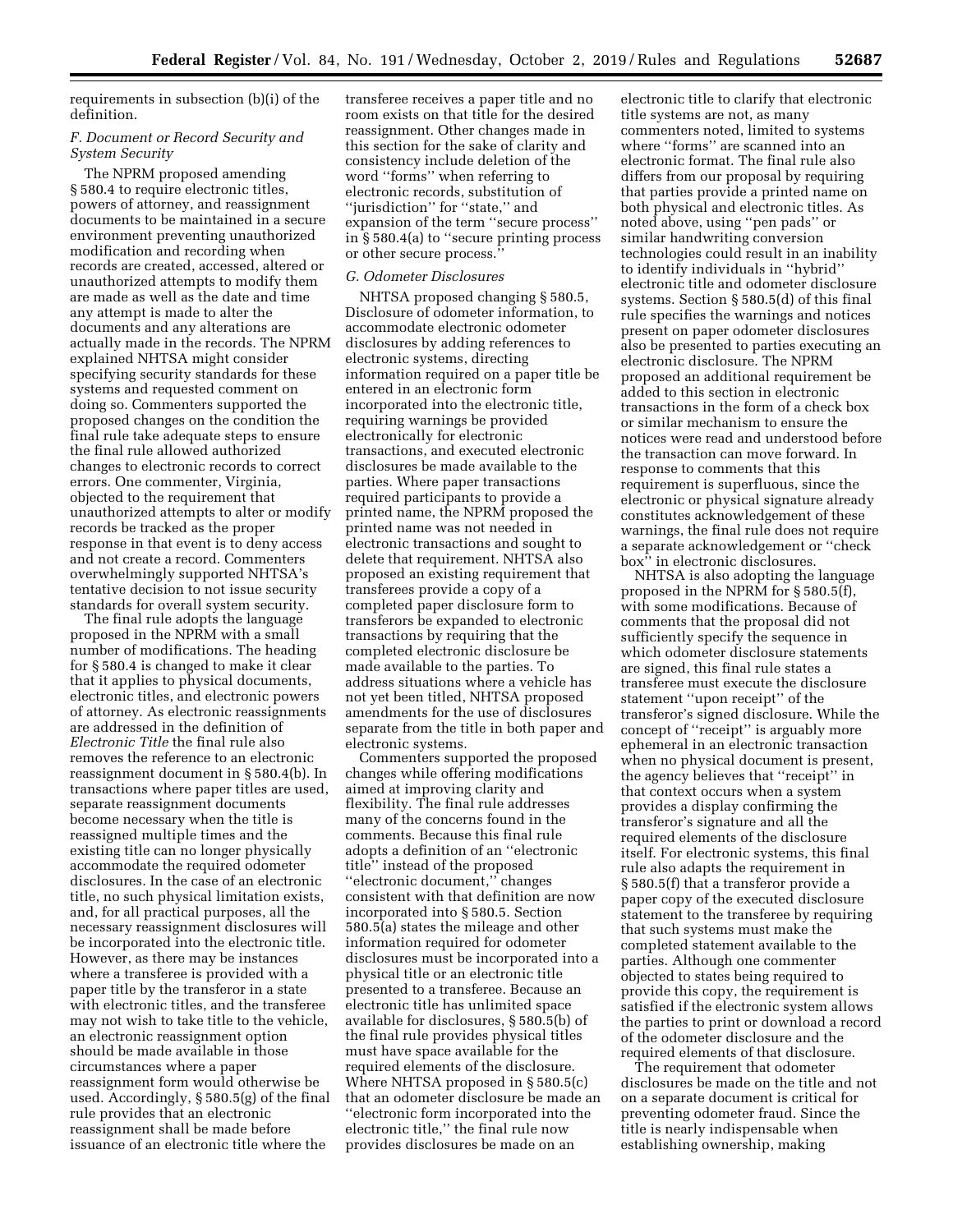disclosures on the title ensures that opportunities for counterfeiting odometer statements are kept to a minimum. Consistent with this theme, part 580 allows odometer disclosures to be made on a document other than the title only in very prescribed circumstances. One of these is when the title is lost or held by a lienholder and the power of attorney authorized by this part may be used. Another exists when a paper title, which is required to have space for an odometer disclosure and subsequent reassignments, no longer has space available for additional reassignments. A reassignment document may also be used when the vehicle at issue has never been titled. While preserving the foregoing provisions for physical documents in paper title states, our NPRM proposed amendments stating electronic title and odometer disclosure systems shall provide a means for making the disclosure electronically and incorporating it into the electronic title when the title is created. Commenters supported this proposal but requested states have the option of employing either a paper or an electronic system for these transactions, even where the jurisdiction provided an electronic title and odometer disclosure system. NHTSA agrees that states, whether they have an electronic or paper-based title and odometer disclosure system, must have the option of using either paper or electronic disclosure statements in instances when a vehicle has not yet been titled. The final rule now provides that option.

The final rule also allows the use of electronic or physical reassignments under specific conditions after a vehicle has been titled. These conditions stem from the nature of physical titles and the fact that transfers occurring in electronic title jurisdictions will inevitably involve transactions where a transferor has a paper title. Because physical titles can only accommodate a certain number of reassignments, separate secure reassignment documents can be employed to facilitate transfers between parties that do not take title to the vehicle. Where a transaction involves a vehicle with an electronic title, the electronic title system should accommodate any number of reassignments. Therefore, reassignment documents, either electronic or physical, would not be needed in electronic title jurisdictions. There will, however, be situations where an electronic title system must allow electronic reassignment before an electronic title has been created. The first will be instances where the vehicle

has never been titled and neither an electronic or a physical title is available for recording reassignments. Another circumstance requiring an electronic reassignment would arise when a transferor holding a paper title for a vehicle wishes to transfer that vehicle in a jurisdiction with an electronic title system. In that circumstance, a mechanism needs to exist to allow further reassignments prior to issuance of the electronic title. If the transferor holding the physical title makes the disclosure on that title, the final rule requires subsequent electronic reassignments in such an instance, even though the vehicle has a physical title.

Consistent with other provisions of this final rule, § 580.5(g) disposes of the use of separate physical odometer disclosure statements in states with electronic title and odometer disclosure systems. To make this limitation on the use of separate physical odometer disclosure statements after a title has been issued, the final rule now states a separate physical disclosure statement may only be used after the holder of a physical title has made a proper odometer disclosure, assigned the title to their transferee, the title no longer has space for a reassignment and the transaction's locale does not have an electronic title and odometer disclosure system. Finally, while states with electronic title and odometer disclosure systems may choose to employ separate physical disclosure statements in instances where a title has not been issued, the final rule establishes these states must provide a means for electronic odometer disclosures both before and after a title has been issued.

### *H. Requirements for Electronic Transactions*

NHTSA proposed employing Section 580.6, previously reserved, to address issues specific to electronic transactions. These proposals included electronic storage in § 580.6(a)(1), electronic signatures in § 580.6(a)(2), availability of electronic records in § 580.6(a)(3), accounting for the potential for co-existing paper and electronic records in §§ 580.6(a)(4) and 580.6(a)(6), allowing a non-negotiable paper ownership record option in § 580.6(a)(5), NHTSA also proposed, requiring secure physical documents be used in electronic odometer disclosure systems in § 580.6(a)(7), and setting standards for converting secure paper documents to electronic formats in § 580.6(a)(8).

As set out in the NPRM, § 580.6(a)(1) stated electronic records shall be retained in a format which cannot be altered, and which indicates any

attempts to alter it. Commenters supported this proposal if the final rule allowed authorized alterations to the records to make corrections and other permissible changes. In response to these comments, the final rule makes several changes to this section. First, NHTSA has narrowed the applicability of this section from electronic ''records'' to electronic titles to remedy the overbreadth of our proposed language and for consistency with the remainder of the final rule. The final rule similarly changes the heading for § 580.6 to ''Additional Requirements for Electronic Odometer Disclosures'' to add clarity and precision. Proposed § 580.6(a)(1) is now redesignated as § 580.6(a) and, also for clarity,  $\S 580.6(a)(2)$  through  $(8)$  are re-designated as § 580.6(b) through (h).

Section 580.6(a) of the final rule states electronic titles and power of attorney shall be retained in a format which cannot be altered unless such alterations are authorized and which indicates any unauthorized attempts to alter it  $(\S 580.6(a)(1))$ . This language allows authorized modifications in response to comments requesting this authority. To assist in detecting odometer fraud, these records must be stored in an order that permits systematic retrieval  $(\S 580.6(a)(2))$  for a minimum of five years following conversion to a physical title, issuance of a subsequent title, or permanent destruction of the vehicle. Absent those events, the record shall be retained indefinitely. Final rule § 580.6(a)(2) and (3) mirror provisions for electronic record retrieval and storage that were found in § 580.6(a)(4) of the NPRM's regulatory text. These have been relocated as the focus of § 580.6, which has been narrowed to electronic odometer disclosures embedded in electronic titles and powers of attorney. The agency observes that two commenters, Texas and California, indicated the five-year retention period was unnecessarily burdensome and suggested three and four years respectively. Although NHTSA acknowledges that a shorter retention period would be less burdensome, the agency believes effective detection and prosecution of odometer fraud requires that states retain records, as dealers must, for not less than five years.

The agency also proposed requirements for signatures in electronic transactions. Section 580.6(a)(2), as set forth in the NPRM, stated any electronic signature identify an individual, and, further specified a business or entity be identified if the individual is acting on behalf of that business or entity. Comments submitted in response to this proposal were generally split—states,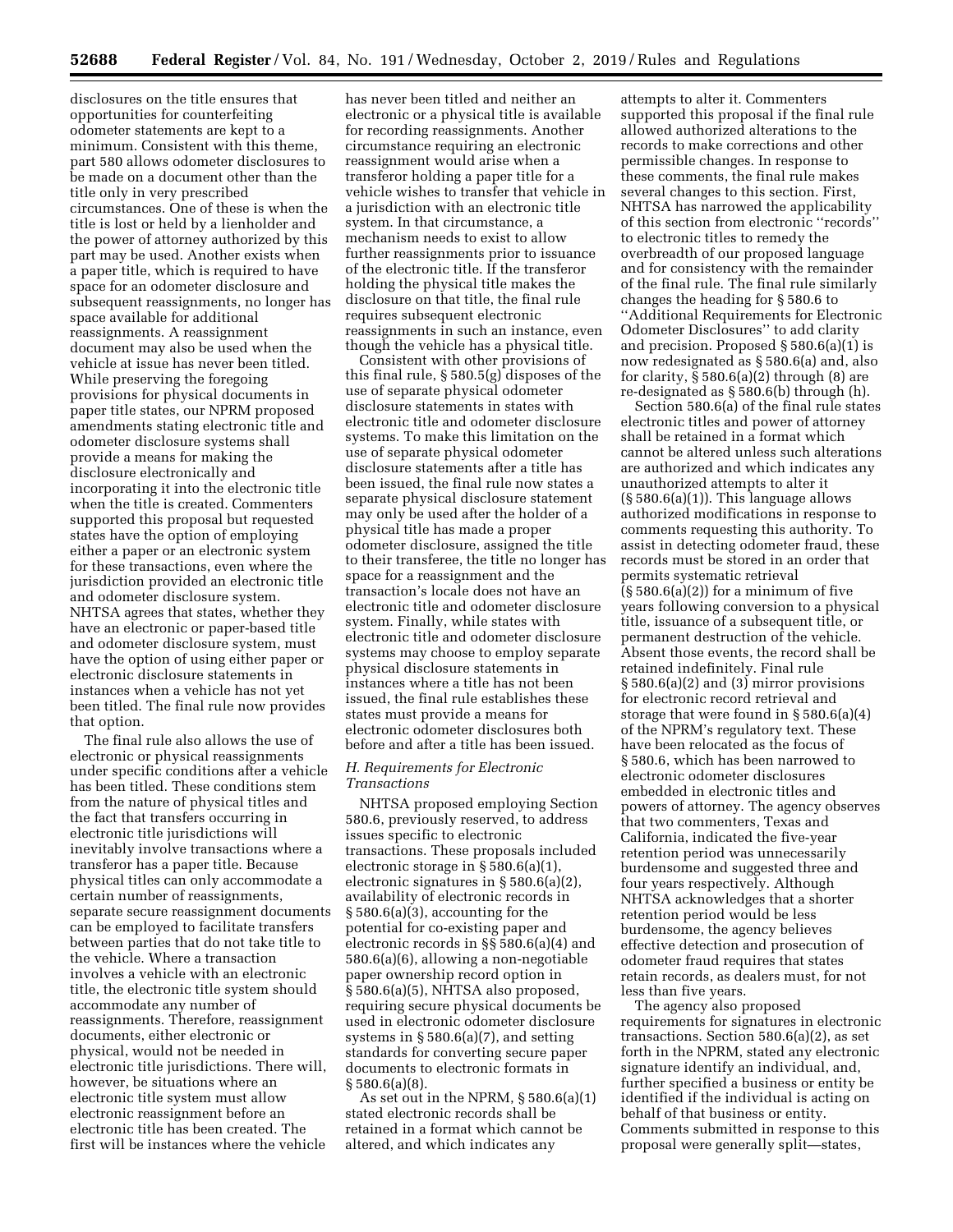AAMVA, and consumer or law enforcement-oriented groups supported it while dealers, auction firms, and their associations opposed it. Dealer groups believed the requirement to be unnecessary and inflexible as dealerships are entities regulated and licensed by their home states. Auction interests argued the requirement would impose a crippling burden on their ability to do business as they process hundreds or thousands of vehicles at a time. The final rule amends the language proposed in the NPRM to alleviate some of these concerns. Redesignated as § 580.6(b), this section is now restricted in application to electronic signatures made on odometer disclosures embedded in electronic titles or power of attorney. In contrast to our proposal, which was capable of being read as applying to all electronic transactions, the final rule requirement applies specifically to odometer disclosures.

In addition, the final rule also explains the requirement to identify both an individual and the entity that individual represents is, for auctions and dealers, limited to identifying the individual and the dealer or auction firm. NHTSA believes these modifications should relieve auctions from identifying multitudes of consignees that bring cars to them for sale, particularly since auctions typically do not take title or execute odometer disclosures. The agency does not, however, believe the requirement to identify both an individual and an entity when the individual represents an entity, should be eliminated. Identity verification schemes may rely heavily on personal information, not business information. Considering this, maintenance of what may be a rapidly changing list of ''authorized'' employees for a business would impose burdens on states and promote misidentification.

Executing odometer disclosures requires notices, warnings, and instructions to be read, information to be supplied by the transferor, acknowledgement and acceptance of the disclosure by the transferee, and, in paper transactions, a copy of the signed disclosure statement must be given to the transferor by the transferee. Transitioning from paper to electronic odometer disclosure requires parties have this information available. Then NPRM proposed any requirement in part 580 to disclose, issue, execute, return, notify, or otherwise provide information to another person is satisfied when the required information is electronically transmitted or otherwise electronically accessible to the party required to receive the

disclosure. One association and one state opposed this proposal as imposing a requirement on states that more properly lies with the parties. Objection was also made to this requirement as ''process based'' and not transaction based because of the proposed § 580.6 applying to electronic transactions.

The final rule adopts the language proposed in § 580.6(a)(3) in the redesignated § 580.6(c) with modifications responsive to commenter concerns. NHTSA observes first that § 580.6 has been recast to focus on electronic odometer disclosures instead of transactions to correct the impression it applies to processes. In addition, the final rule strikes the word ''execute'' from the proposed regulatory text and directs a requirement to disclose, issue, return, notify, or otherwise provide information to another person in the course of an electronic odometer disclosure is satisfied when the required information is electronically transmitted or otherwise electronically available to the party required to review or receive it. Therefore, the final rule clarifies the information at issue is that which is necessary for an odometer disclosure, and the duty to provide it is satisfied when it is made available to a party. As any electronic odometer disclosure must, at a minimum, provide an opportunity for parties to the transfer to view information, this requirement does not, for all practical purposes, impose an unnecessary burden.

Paper and electronic title and disclosure systems are likely to coexist for the foreseeable future. The NPRM proposed adding two sections to 580.6 to address the issues posed by the coexistence of paper and electronic systems. Section 580.6(a)(4) proposed requiring prior paper titles be copied electronically and then destroyed when a new electronic title is created. To preserve the paper title as a record, NHTSA also proposed the electronic copy of the paper title be retained for five years. Section 580.6(a)(6) proposed electronic title states must have an ability to issue secure paper titles and upon issuing such a title must invalidate any electronic title. Commenters supported these proposals but offered some concerns. One of these is that requiring destruction of physical titles by states is cumbersome, and the same purpose can be met by invalidating the paper title. Commenters also noted the requirement that only states can print paper titles might be too restrictive as technological advances might make it possible for secure paper titles to be produced by other entities. Indeed, one individual commenter

suggested individuals could print their own titles.

The agency is adopting the proposed sections with several modifications. Section 580.6(d), § 580.6(a)(4) in the NPRM, of the final rule requires states issuing electronic titles to obtain the prior physical title or proof that it was lost or invalidated before issuing a new title. These states must retain a physical or electronic copy of the physical title for five years, a period NHTSA believes is required for effective enforcement. As noted, the storage requirements for these records have been incorporated into the general requirements for storing electronic odometer disclosures in § 580.6(a) of this final rule. The final rule further adopts the language proposed in § 580.6(a)(6) of the NPRM without substantive change as § 580.6(f). NHTSA does not presently believe entities other than states should have the capability to issue titles.

NHTSA's NPRM proposed, in § 580.6(a)(5), that states with electronic title systems have the option of providing vehicle owners with a paper record of ownership, including odometer disclosure information, if that document clearly indicates it is not an official title or odometer disclosure for that vehicle. The comments received in response to this proposal were very supportive, with some commenters expressing reservations such a document could be used fraudulently if not clearly marked. The final rule adopts the proposal in § 580.6(e), allowing issuance of such a document if it clearly indicates it is not an official title for the vehicle and may not be used to transfer ownership.

States may implement electronic title and odometer disclosure schemes by employing physical documents at some stage of the process. NHTSA's approval of alternative odometer disclosure schemes presented by the Florida and New York petitions, was conditioned on the use of secure documents for portions of the odometer disclosure process. Section 580.6(a)(7) of the NPRM proposed any physical documents used make odometer disclosures for entry into an electronic title and odometer disclosure system to comply with the existing requirements of part 580. Comments directed toward this portion of the NPRM supported it, but two commenters, Arizona and Texas, respectively noted the proposed language conflicted or may conflict with other portions of the proposed rule.

The final rule adopts the regulatory text of § 580.6(a)(7) of the NPRM as § 580.6(g) and modifies the requirement that such a document meet the existing requirements of part 580. For clarity and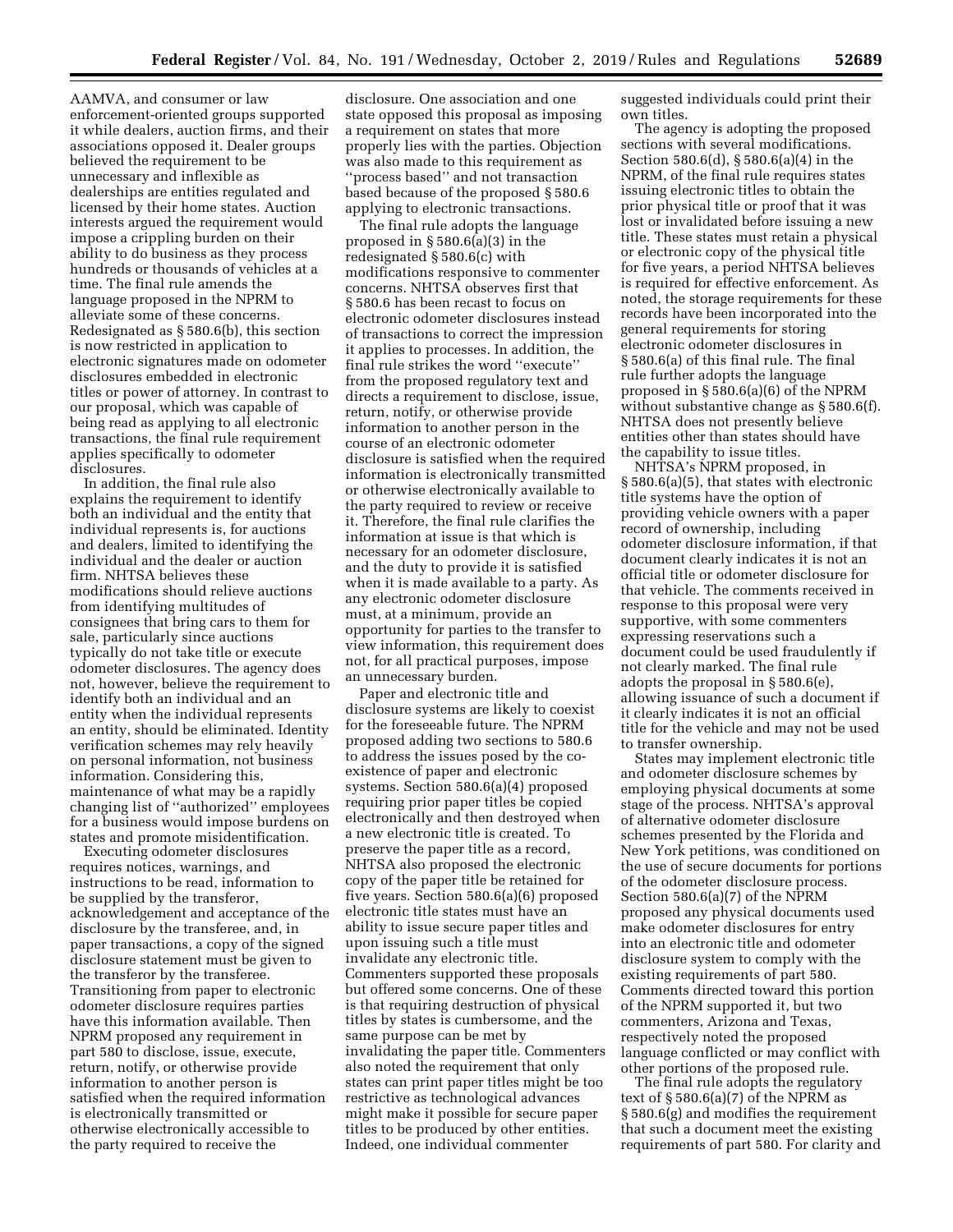to eliminate conflicts with other provisions, the final rule paragraph states any document used to make odometer disclosures into an electronic system must be set forth by means of a secure printing process or other secure process. In addition, the final rule specifies the foregoing requirement does not apply to a lessee's odometer disclosure made in conformance with § 580.7.

The simultaneous existence of both paper and electronic title and odometer disclosure systems requires paper documents be converted into electronic records. As NHTSA remained concerned document conversion presented opportunities for fraud, § 580.6(a)(8) of the NPRM proposed processes for converting titles and other secure documents to electronic copies maintain security features and that scanning be made in color at a resolution of 600 dpi. Commenters reacted strongly to this proposal and argued strenuously that it was ill founded, costly, and impractical. After consideration of these comments, the agency agrees a 600-dpi requirement is impractical and that a 200-dpi standard should provide the required level of security. Accordingly, the final rule redesignates the proposal's paragraph § 580.6(a)(8) as § 580.6(h), eliminates the requirement that scanning or imaging be performed in color and reduces the required resolution to not less than 200 dpi.

Texas submitted comments suggesting an additional two subsections be added to § 580.6. The first of these would make an explicit provision for using a power of attorney in an electronic title jurisdiction where the transferor holds a lost physical title. Rather than have the transferor execute a power of attorney and then have the transferee obtain a physical title and then convert it to electronic form, the provision would allow use of a single power of attorney to complete the transaction and convert the title. NHTSA concurs with adding this provision, which is adopted by this final rule as § 580.6(i). Texas also offered an amendment providing that reassignment documents may not be used for making odometer disclosures with an electronic title because there is no physical limit on the number of reassignments that can be incorporated into such a title. The agency agrees this provision is desirable and has added § 580.6(j) to implement it in the final rule.

## *I. Leased Vehicles*

Leased vehicles present challenges in making odometer disclosures because they are held by a lessee while the

lessor holds the title and, without the title accompanying the vehicle, frequently transferred by the lessee to a transferor. Section 580.7 establishes special procedures to ensure accurate mileage information is provided by the lessee to the lessor so the lessor can execute the odometer disclosure on the title. The NPRM proposed amendments to § 580.7 allowing the required documents be in the form of ''electronic documents.'' Commenters generally supported the proposed amendments provided NHTSA did not extend the proposal to require states to play a role in facilitating lease vehicle disclosures. Many commenters noted the use of the terms ''physical document'' and ''electronic document'' as employed in the proposed regulatory text were incompatible with the definitions and security requirements of these documents proposed elsewhere in the NPRM. Consistent with the revisions this final rule makes to the definitions in § 580.3, this final rule revises § 580.7 by eliminating references to ''physical document'' and ''electronic document'' and stating required communications may be made electronically and in writing. Because the existing paper process does not contain such a requirement, the final rule also eliminates a proposal stating a lessee completing an electronic odometer statement must separately acknowledge understanding federal and applicable state law requirements prior to signing the disclosure.

#### *J. Document Retention*

Part 580's document retention requirements provide for the maintenance of records essential to establishing the paper trail used to detect and prove cases of odometer fraud. Section 580.8, applicable to dealers and distributors, and § 580.9, which applies to auction companies were both the subject of amendments proposed to include electronic copies or electronic documents as an acceptable form of record. The NPRM further proposed § 580.8 specify dealer electronic records be retained in a format which cannot be altered, and which indicates any attempts to alter it. Commenters questioned whether extending paper record requirements would be necessary in electronic title and odometer disclosure states given those states would store the same data. Comments also questioned the use of the term ''electronic document'' and ''physical document'' in the proposal given the definition proposed in § 580.3. Other comments questioned the proposal's amending the requirements for odometer disclosure statements for

dealers and distributors while not applying similar requirements to leased vehicle documents and powers of attorney. The final rule makes several changes to the amendments proposed in the NPRM in response to these comments

This final rule amends § 580.8(a) to provide dealers and distributors must retain paper or electronic copies of each odometer mileage statement they issue and receive for five years. The final rule further states electronic data shall be retained so it cannot be altered and which indicates any attempts to alter it. Similarly, the final rule amends § 580.8(c) to require dealers and distributors to retain paper or electronic copies of each power of attorney, executed pursuant to §§ 580.13 and 580.14, that they receive for five years and imposes the same storage requirements for electronic documents as found in § 580.8(a). Section 580.8(b) is also amended to require lessors to retain both written and electronic odometer disclosure statements they receive from lessees for five years and, if the disclosure is electronic, the data shall be retained so it cannot be altered and which indicates any attempt to alter it. The final rule also adds a new paragraph, § 580.8(d), specifying that in the case of odometer disclosure statements made on electronic titles or electronic powers of attorney, dealers and distributors need not retain the data if the jurisdiction retains this information for five years and makes it available to these dealers and distributors at their principal place of business. To ensure these records are available to enforcement officials, the paragraph further states such data must be available at the dealer or distributors place of business upon demand.

As proposed in the NPRM, § 580.9, establishing document retention requirements for auction companies, employed the terms ''electronic document'' and ''physical document'' to describe the materials they must retain. Consistent with other changes made in this final rule, this section dispenses with those terms as used in the NPRM and states that the information may be physical or electronic. Also, the final rule replaces the term buyer in § 580.9(b) with ''transferee'' as that term is employed throughout part 580.

#### *K. Power of Attorney*

As required by the Truth in Mileage Act of 1986 (TIMA), NHTSA issued a final rule in August 1988 (53 FR 29464), stating odometer disclosures may only be made on the vehicle title unless the vehicle has never been titled or the title did not contain sufficient space for the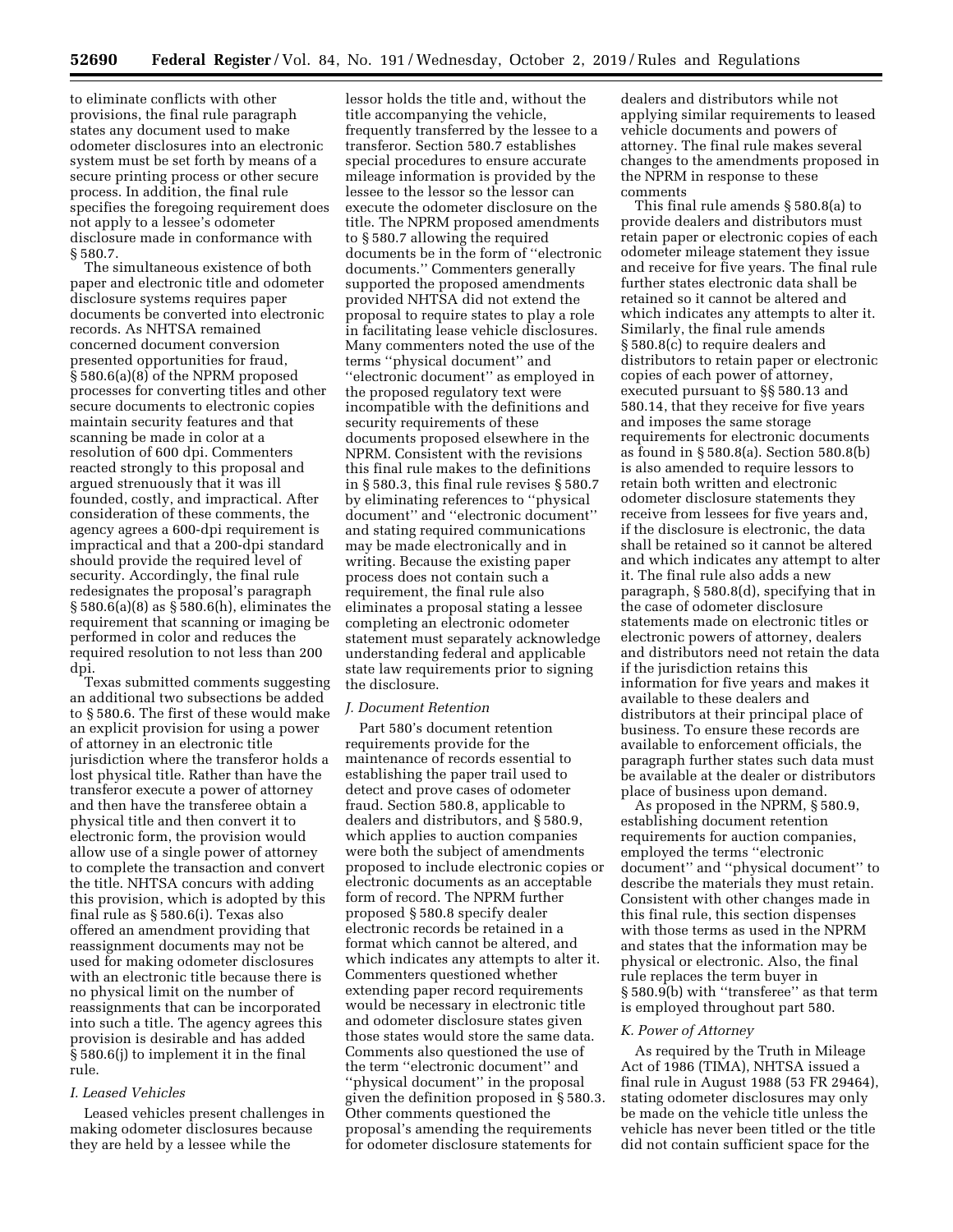disclosure. *Id.* at 29471. The command that odometer disclosures can only be made on the title could cause serious difficulties in instances where the title was held by a lienholder because the title, and the means for making an odometer disclosure, would not be available to the owner of the vehicle subject to the lien if that owner wished to sell the vehicle or trade it in when buying a new car. Congress responded to the foregoing final rule by inserting a provision in the Pipeline Safety Reauthorization Act of 1988 (Pub. L. 100–561) amending TIMA's requirement that odometer disclosures be made only on the title. This amendment allowed use of a special power of attorney for executing odometer disclosures when a title is physically held by a lienholder. NHTSA implemented changes to part 580 authorizing use of this power of attorney by an interim final rule published in the **Federal Register** on March 8, 1989. (54 FR 9609). NHTSA later expanded the applicability of the power of attorney provisions to instances where the title was held by a lienholder or the title was lost. (54 FR 35879).

The advent of electronic title and odometer disclosure systems presents challenges stemming from the requirement that odometer disclosures must be made on the title, a reassignment document if no space for disclosure is available on the title, or through the special power of attorney when a title is physically held by a lienholder or has been lost. If an electronic title is subject to an electronic lien, it is not available to the vehicle owner to allow odometer disclosure until the lien is released. Further, as explained in the NPRM, a person holding an electronic title issued in one state may wish to sell their vehicle in a state that does not have an electronic title and odometer disclosure capability. Again, this vehicle owner would not have a title on which to make an odometer disclosure unless they obtained a printed title from their state beforehand.

NHTSA proposed amending § 580.13(a) and (b), to allow an individual with a vehicle titled in an electronic title state to use a power of attorney to sell a vehicle in a paper title state. Based on the belief that a power of attorney should not be needed when electronic titles and disclosures were available, the agency limited their use to the paper format. Commenters observed the NPRM's view a power of attorney would be useful in interstate transactions from an electronic title state to a paper state was flawed as the transferor would still need a paper title

to register the vehicle. Most commenters advocated having both electronic and paper versions of the power of attorney in jurisdictions with electronic title and odometer systems. Three commenters noted language in § 580.13(f) stating ''. . . if the mileage disclosed on the power of attorney form is lower than the mileage appearing on the title, the power of attorney is void and the dealer shall not complete the mileage disclosure on the title'' (emphasis added) is erroneous. These commenters noted the dealer does not complete the disclosure and should be changed to ''transferee.'' Another commenter encouraged amending § 580.13(f), which specifies that a power of attorney is void if the odometer reading on the power of attorney is lower than on the title, to accommodate instances where the disclosure properly reports the odometer reading is known to be in excess of mechanical limits or is ''not actual.'' This commenter further asked that this section allow for electronic submission of an original power of attorney by scanning or imaging and that § 580.16 be amended to specify that a copy of a power of attorney be made available upon request rather than returned. Other comments noted an electronic title could be unavailable when subject to an electronic lien or in the event technical issues in an electronic system made titles temporarily unavailable. Commenters aligned with lenders asked the power of attorney be expanded so lenders could perform disclosures for their clients.

The agency is adopting several changes to this portion of the final rule in response to the comments. For clarity, these amendments required bifurcating the former § 580.13(a) into two paragraphs, § 580.13(a) and (b), and redesignating the former § 580.13(b) through (f) as  $\S 580.13(c)$  through (g). This final rule adds a new paragraph, § 580.13(h), as explained below.

Section 580.13(a) now specifies a power of attorney may be either a paper document, defined as an ''Original power of attorney'' in § 580.3, or may exist in electronic form consistent with the final rule's definition of ''Electronic power of attorney.'' The restriction on the use of the power of attorney when the title is lost or is physically held by a lienholder remains in place for physical or paper titles. However, either an electronic power of attorney or an original power of attorney may be used when a paper title is lost or held by a lienholder. Given the likelihood that electronic title and odometer disclosure systems will not be implemented across the nation in the foreseeable future, the final rule provides a power of attorney

may be used if the title in question is electronic. For an electronic title, the final rule allows use of a power of attorney under two circumstances. The first is when the electronic title is held or controlled by a lienholder. In NHTSA's view, this situation is analogous to that where a paper title is physically held by a lienholder as the title is not available to the transferor because the title will only be released when the lien is satisfied. The final rule also provides a power of attorney may be used when an electronic title cannot be accessed. The term ''accessed'' is employed here as defined in § 580.3 and therefore means the power of attorney may be used only in circumstances where either a transferee or a transferor does not have the ability to make authorized changes to the electronic title. In incorporating this provision into the final rule, NHTSA believes it offers the flexibility required to allow transferors with electronic titles to sell or trade in vehicles in states without electronic titles or odometer disclosure systems when the transferor did not obtain a paper title prior to the transfer.

NHTSA believes the foregoing changes to § 580.13(a) address the preeminent concerns expressed by most commenters. The final rule allows both physical and electronic powers of attorney to afford the flexibility required to facilitate vehicle transfers as states transition from paper to electronic titling and odometer disclosure. The agency acknowledges a power of attorney will not, in transactions where vehicle with an electronic title is transferred in a jurisdiction without electronic titles, allow the transferee to register and title the vehicle without obtaining a paper title from the transferor's state. Nonetheless, that same obstacle exists today in interstate transactions involving a lost physical title or one that is physically held by a lienholder.

This final rule also amends former § 580.13(a) through (e), now redesignated as § 580.13(b) through (f) to make these sections consistent with changes implemented elsewhere. Where it appeared, the term ''state'' is now replaced with ''jurisdiction'' to conform to the definition added in § 580.3. References to the power of attorney are also modified by use of the terms ''original'' and ''electronic,'' and the term ''title'' is similarly modified by the terms ''electronic'' or ''physical.'' Because of concerns raised by the potential for illegible signatures or address information in instances where a ''pen pad'' or similar device for recording hand written information electronically may be used, these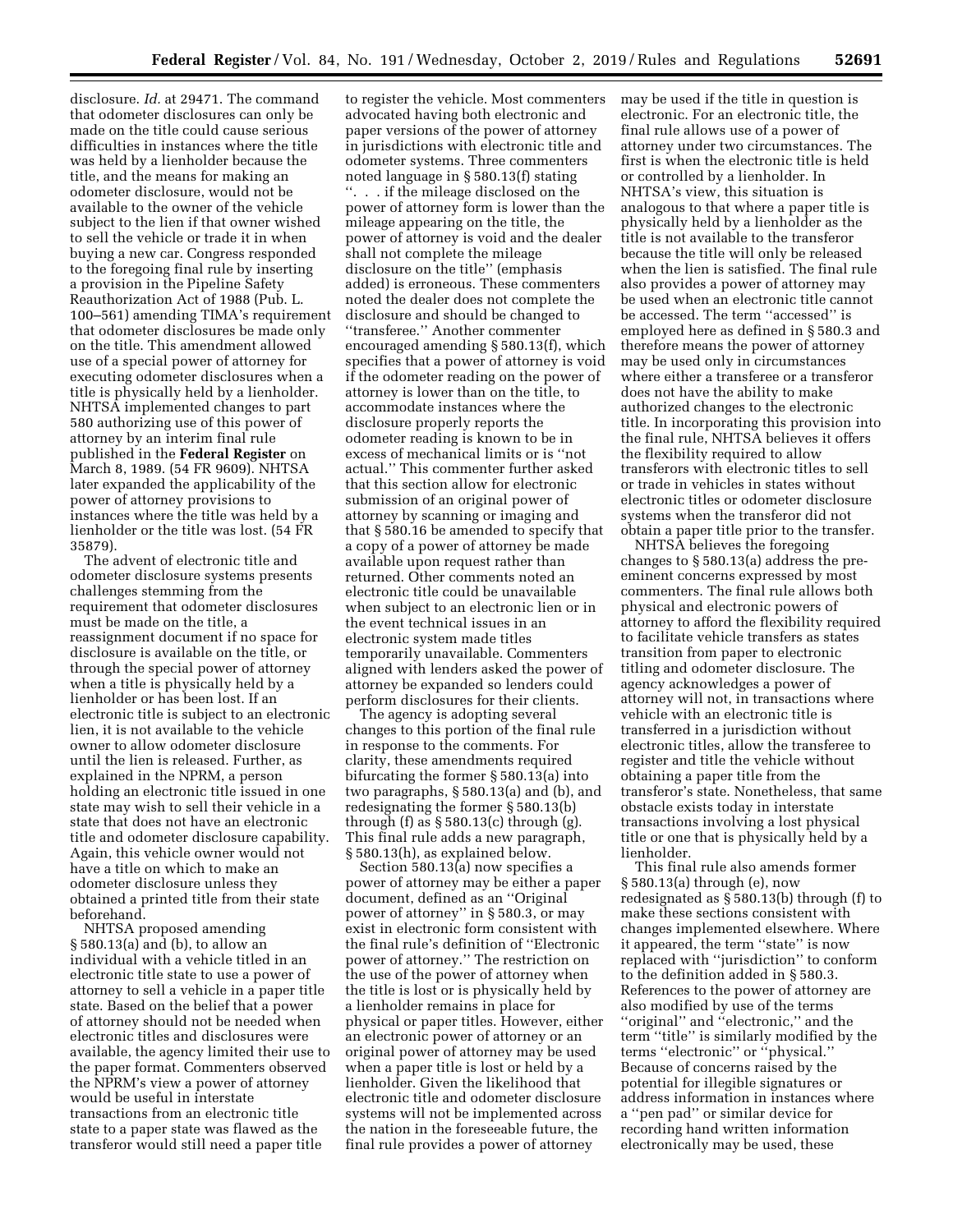sections have also been changed to require a printed name and a printed address.

NHTSA has also made amendments responding to comments addressing the former § 580.13(f), now redesignated at § 580.13(g), and added a new paragraph § 580.13(h). Along with adding the necessary terms to accommodate electronic and original powers of attorney and physical and electronic titles to the former § 508.13(f), the final rule now provides two exceptions to the requirement that mileage shown to be lower than that disclosed on the title voids the power of attorney. The two exceptions added reflect two instances where the mileage on the power of attorney may properly be lower than that shown on the prior title—when the transferor states that the mileage shown reflects mileage in excess of the designed mechanical odometer limit or that the mileage shown does not reflect the actual mileage. This final rule also removes the word ''dealer'' in this paragraph and replaces it with the word ''transferee'' for consistency. This final rule also adds § 508.13(h), allowing states to receive copies of an original power of attorney in an electronic format after scanning or imaging.

This final rule also amends §§ 580.14 through 580.16 to allow for the use of both electronic and original powers of attorney, electronic and physical titles and to replace ''state'' with ''jurisdiction'' consistent with the definitions in § 580.3. As § 580.14 sets out the requirements of Part B of the power of attorney and is a counterpart to Part A addressed by § 580.13, the final rule also adds the requirement transferees provide a printed name and a printed address in § 580.14(b)(3) and (4). Consistent with § 580.13(g) of this final rule, § 580.15—establishing the certification requirements for a person exercising the power of attorney—is modified to account for situations where a transferor has indicated mileage exceeds mechanical limits of the odometer or has stated the odometer does not reflect the actual mileage. Therefore, § 580.15(a) is revised to relieve the person making the certification from attesting that the mileage they disclosed (as authorized by the power of attorney) is greater than that previously shown in the title or a reassignment document if they disclosed that the mileage exceeds mechanical limits or the odometer reading does not reflect the actual mileage. The foregoing change to § 580.15(a) requires restructuring the remainder of this section for clarity. Accordingly, § 580.15(b) is redesignated in the final rule as § 580.15(c) and the

final sentence of the former § 580.15(a) is now § 580.15(b). In addition to the redesignation, § 580.15(c) is also modified to provide an exception to voiding the power of attorney for mileage inconsistency where the disclosure states the mileage is in excess of mechanical limits or does not reflect the actual mileage. The final rule makes another revision for consistency by replacing the term ''purchaser'' with ''transferee'' in § 580.16(b).

## *L. Exemptions*

NHTSA's NPRM proposed amending § 580.17(a)(3), exempting any vehicle more than 10 years old from the odometer disclosure requirements, to raise this exemption to 25 years. Comments submitted in response to the proposal were consistent in raising concerns about how such a change would be implemented because many vehicles exempt under the former rule would no longer qualify, but may have already been claimed as exempt. Far less consensus existed in consideration of the wisdom of changing the exemption. Some commenters strongly supported the proposal, citing the increased age of the vehicle fleet and providing anecdotal evidence of significant odometer fraud prosecutions involving older vehicles. One commenter noted some states do not issue titles for older vehicles, presenting the paradox of requiring disclosure on a title when no title exists. Out of states submitting comments, only one indicated any degree of opposition, citing possible increased data entry costs. Dealers, insurers, and auctioneers opposing the proposed change to the exemption argued it would increase disclosure and recordkeeping burdens for transferors, transferees, and states, without providing any known benefit. Others also decried the notion this change would provide any benefit, contending buyers of older cars do not consider mileage as an important indicator of value, while one commenter noted theft and cloning are largely restricted to newer and higher value cars.

After review of the comments and consideration of the available data, NHTSA is modifying the 25-year exemption proposed in the NPRM to a period of 20 years. NHTSA notes that it amended the previous 25-year exemption to a 10-year exemption rule in 1988. (53 FR 29464, August 5, 1988). In the preamble to the 1988 final rule, the agency observed it was abandoning the 25-year exemption because of evidence derived from studies conducted in Wisconsin and Iowa that odometer tampering was

disproportionately small as compared to the number of vehicles in that age group. The agency also observed at the time that many commenters indicated that the prices for vehicles over ten years old was not typically based on the odometer reading. Given the low incidence of odometer tampering and substantial evidence that buyers in 1988 were not relying on mileage as the primary indicator of condition in vehicles 10 year old and older than 10 years, NHTSA adopted an exemption that applied to vehicles 10 years old and older. *Id.* at 29472. When that final rule was issued in 1988, the average age of automobiles in use was 7.6 years.<sup>2</sup> In 2017, almost three decades later, the average age of light vehicles in use had risen to 11.7 years.3

The 2017 National Household Travel Survey also validate this trend of increased vehicles longevity. The survey shows that the average age of household vehicles increase to 10.1 years for cars and 10.4 for light trucks/vans (LTVS) from 7.6 and 8.0 years, respectively, in 1990. In other words, 10 years and older vehicles also have increasingly comprised a greater proportion of household vehicles. In 2017, about 47 percent of the household cars and 50 percent of the household LTVs were 10 years and older—a significant increase from the respective 30 percent and 32 percent in 1990.4 Furthermore, based on the NHTSA established scrapped rate schedule, the average age of vehicles when they are scrapped (*i.e.,* age at 50 percent scrappage rate) is about 16 years old for cars and 15 years old for LTVs.

In 2008, noting the increasing age of light vehicles in use, the U.S. Department of Justice (DOJ) requested NHTSA consider review of the 10-year exemption. Among other things, DOJ observed the increasing numbers of ''exempt'' titles increased opportunities for odometer fraud while the advent of mileage records in Carfax and similar venues made such titles more valuable for those engaging in odometer fraud. Consistent with increases in vehicle age since 1988, the age of vehicles that have their mileage altered has also increased. An April 2002 NHTSA study, which

<sup>2</sup>Average Age of Automobiles and Trucks, Fed. Highway Admin., *available at [https://](https://www.fhwa.dot.gov/ohim/onh00/line3.htm) [www.fhwa.dot.gov/ohim/onh00/line3.htm](https://www.fhwa.dot.gov/ohim/onh00/line3.htm)* (last visited Sept. 13, 2019).

<sup>3</sup>America's Cars and Trucks Are Getting Older, Business Insider (Aug. 22, 2018), *available at [https://www.businessinsider.com/americas-cars](https://www.businessinsider.com/americas-cars-and-trucks-are-getting-older-2018-8)[and-trucks-are-getting-older-2018-8](https://www.businessinsider.com/americas-cars-and-trucks-are-getting-older-2018-8)* (last visited Sept. 13, 2019).

<sup>4</sup>Table 21 of Summary of Travel Trends, 2017 National Household Travel Survey, Fed. Highway Admin., July 2018, *available at [https://](https://nhts.ornl.gov/assets/2017_nhts_summary_travel_trends.pdf) [nhts.ornl.gov/assets/2017](https://nhts.ornl.gov/assets/2017_nhts_summary_travel_trends.pdf)*\_*nhts*\_*summary*\_*travel*\_ *[trends.pdf](https://nhts.ornl.gov/assets/2017_nhts_summary_travel_trends.pdf)* (last visited Sept. 13, 2019).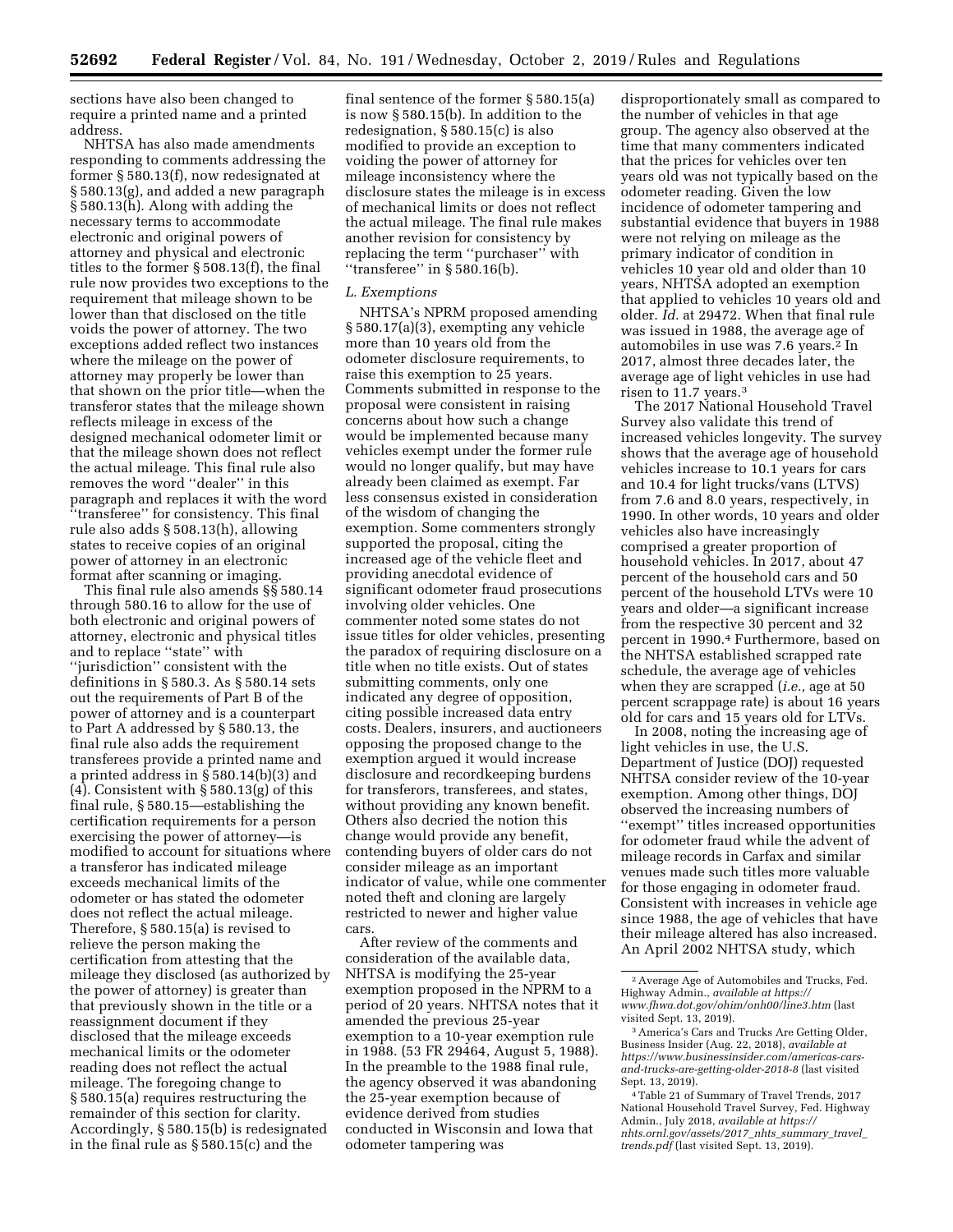examined 11 model years of data, found the rate of odometer fraud began to rise in the fourth and fifth year of service and then remained consistently high through years 7 through 10. A 2013 study performed by a private company, CARFAX, found vehicles 14 to 15 years old were most susceptible to having had their odometers rolled back.<sup>5</sup> The increased longevity of vehicles in years has been matched by change in the number of miles travelled before a vehicle has reached the end of its useful life. In the years before NHTSA's 1988 amendment decreasing the exemption from 25 to 10 years, vehicles that had travelled over 100,000 miles were generally considered to be at or near the end of their useful lives. Improvements in vehicle quality and advancements in technology have greatly extended this figure and worked corresponding changes in the used vehicle market. According to the data Edmonds provided to NHTSA, the 100,000 miles travelled approximated to that for an average 8/9 years old vehicles that were sold in 2017. These 8 to 9 years, on an average, would still maintain 87 to 89 percent of its useful life. Furthermore, not only have vehicles lasted longer, they also retain a greater proportion of their original manufacturer suggested retailed price (MSRP). Edmunds data indicated that a 10-year-old vehicle retained 21 percent of its original MSRP in 2012. In 2017, the percentage increase to 26 percent.6

Additional considerations supporting changing the exemption include the relative ease with which modern odometers may be rolled back and the significant increases in market value that may be gained through such fraud. Mechanical odometers have vanished from the market and have been controlled by microprocessor driven digital displays. As the microprocessors controlling the odometer display are also employed in service of anti-theft devices and other functions, they may be accessed by specialized software through the vehicle's diagnostic port. This specialized software, which may be used to reset, repair or correct information in the module controlling the odometer and other systems in the instrument cluster can also be employed to remove mileage from the odometer display in minutes. Given the improved

corrosion resistance and improved quality of exterior finishes on contemporary vehicles, resetting an odometer display to remove 100,000 miles from the mileage shown can significantly alter the market value of a car, often by many thousands of dollars. For those inclined to commit odometer fraud, the profit that can be gained from a single transaction can far exceed the investment in software and time needed to change the odometer display. Therefore, NHTSA's view is that the increased age of vehicles, the changes in the used car market prompted by vehicle longevity, the relative ease with which modern odometers may be rolled back and the known trends in odometer fraud support extending the exemption to 20 years.

Implementation of any change in the exemption caused many commenters to voice concern as the NPRM proposal did not account for vehicles subject to the prior exemption in the regulatory text. The final rule addresses this issue by stating the 20-year exemption applies only to vehicles manufactured after the 2010 model year, ensuring previously exempt vehicles are not captured by the new rule.

The agency believes the costs associated with changing the exemption will be negligible and more than offset by the benefits gained from protecting consumers from odometer fraud. Although one state and several commenters associated with dealers and auctioneers cited additional data entry and recordkeeping costs associated with modifying the extension, the exact nature and source of these costs was not described in the comments.

Approximately 40 million used car sales occurred in the United States in 2018. Vehicles over 10 years old accounted for approximately 3 to 4 percent of retail sales by franchised new car dealers 7 and 12 percent of sales by independent dealers.8 Many older vehicles are sold through private sales or at wholesale auctions.9 Private used car sales accounted for approximately 28 percent of 2017 used car sales or slightly less than 11 million sales.<sup>10</sup>

<sup>10</sup> Charles Chesbrough, The Used Vehicle Market: Bumps On The Road Ahead, *available at [https://](https://www.chicagofed.org/~/media/others/events/2017/automotive-outlook-symposium/chesbrough-06022017-pdf.pdf)*

Franchised dealers were responsible for approximately 37 percent of the used car sales while independent dealers accounted for approximately 34 percent of these sales.11 Wholesale auctions, which are an important source of used cars inventory for dealers, sold approximately 10 million cars in 2018.12 Given that approximately 4 and 12 percent of used car sales respectively involving franchised and independent dealers involve vehicles over 10 years old, the change in the exemption will impose some additional costs on these dealers which can be quantified with a degree of certainty. These additional costs will stem from having to complete odometer disclosure forms for vehicles which, because of their age, had the mileage blank on the title marked with the word ''exempt'' while leaving the remainder of the form blank. In instances where the vehicle's paper title is not available because it is lost or held by lienholders, a transferor will have to employ the power of attorney form dictated by part 580 and the transferee will have to either complete the odometer disclosure on the title when it is obtained or execute Part B of the power of attorney in a subsequent transaction. This is most likely to arise when a consumer transfers a vehicle to a dealer either as a trade-in or in an outright sale. NHTSA believes that it is unlikely that the change in the exemption will involve execution of a both a power of attorney and the odometer disclosure statement in transactions involving private sales and wholesale auctions. In both private sales and auction sales, odometer disclosures are almost always made on the vehicle's title and do not involve the use of a power of attorney. Private sales are more likely to involve vehicles that are not subject to a lien and where the seller has the title in their possession. Buyers in private sales are also more likely to insist on having the title itself available at the time the transfer is completed. Similarly, auction sales also rarely involve vehicles for which the title is not available. As these are wholesale transactions where the auctioneer is acting as the agent on behalf of a seller that is a business entity, the vehicle title is available at the time of sale.

The change in the exemption period made by this final rule will also impose some additional recordkeeping costs.

<sup>5</sup>Carfax: Odometer Fraud Hits Nearly 200,000 Cars Annually, *available at [https://](https://www.carfax.com/press/carfax-odometer-fraud-hits-nearly-200-000-cars-annually) [www.carfax.com/press/carfax-odometer-fraud-hits-](https://www.carfax.com/press/carfax-odometer-fraud-hits-nearly-200-000-cars-annually)*

*[nearly-200-000-cars-annually](https://www.carfax.com/press/carfax-odometer-fraud-hits-nearly-200-000-cars-annually)* (last visited Sept. 13, 2019).

<sup>6</sup>Used Vehicle Market Report, Edmunds, Feb. 2017, *available at [https://dealers.edmunds.com/](https://dealers.edmunds.com/static/assets/articles/2017_Feb_Used_Market_Report.pdf)  [static/assets/articles/2017](https://dealers.edmunds.com/static/assets/articles/2017_Feb_Used_Market_Report.pdf)*\_*Feb*\_*Used*\_*Market*\_ *[Report.pdf](https://dealers.edmunds.com/static/assets/articles/2017_Feb_Used_Market_Report.pdf)* (last visited Sept. 13, 2019).

<sup>7</sup>Used Vehicle Outlook 2019, Edmunds, *available at [https://static.ed.edmunds-media.com/](https://static.ed.edmunds-media.com/unversioned/img/industry-center/insights/2019-used-vehicle-outlook-report-final.pdf)  [unversioned/img/industry-center/insights/2019](https://static.ed.edmunds-media.com/unversioned/img/industry-center/insights/2019-used-vehicle-outlook-report-final.pdf) [used-vehicle-outlook-report-final.pdf](https://static.ed.edmunds-media.com/unversioned/img/industry-center/insights/2019-used-vehicle-outlook-report-final.pdf)* (last visited

 $^8\rm{NIADA}$  2018 Used Car Industry Report, National Independent Auto Dealers Association, *available at [https://www.niada.com/uploads/dynamic](https://www.niada.com/uploads/dynamic_areas/ei5l4ZznCkTc8GyrBKd6/34/UCIR_2018_Web.pdf)*\_*areas/ [ei5l4ZznCkTc8GyrBKd6/34/UCIR](https://www.niada.com/uploads/dynamic_areas/ei5l4ZznCkTc8GyrBKd6/34/UCIR_2018_Web.pdf)*\_*2018*\_*Web.pdf*?

<sup>&</sup>lt;sup>9</sup> Used Vehicle Market Report, Edmunds, Feb. 2017, *available at [https://dealers.edmunds.com/](https://dealers.edmunds.com/static/assets/articles/2017_Feb_Used_Market_Report.pdf)  [static/assets/articles/2017](https://dealers.edmunds.com/static/assets/articles/2017_Feb_Used_Market_Report.pdf)*\_*Feb*\_*Used*\_*Market*\_

*www.chicagofed.org/*∼*[/media/others/events/2017/](https://www.chicagofed.org/~/media/others/events/2017/automotive-outlook-symposium/chesbrough-06022017-pdf.pdf)  [automotive-outlook-symposium/chesbrough-](https://www.chicagofed.org/~/media/others/events/2017/automotive-outlook-symposium/chesbrough-06022017-pdf.pdf)[06022017-pdf.pdf](https://www.chicagofed.org/~/media/others/events/2017/automotive-outlook-symposium/chesbrough-06022017-pdf.pdf)* (lasted visited Sept. 13, 2019). 11 *Id.* 

<sup>12</sup>Auction Industry Survey For the Year Ended Dec. 31, 2018, *available at [https://www.naaa.com/](https://www.naaa.com/pdfs/AuctionIndustrySurveySummary_2018.pdf) [pdfs/AuctionIndustrySurveySummary](https://www.naaa.com/pdfs/AuctionIndustrySurveySummary_2018.pdf)*\_*2018.pdf*  (last visited Sept. 13, 2019).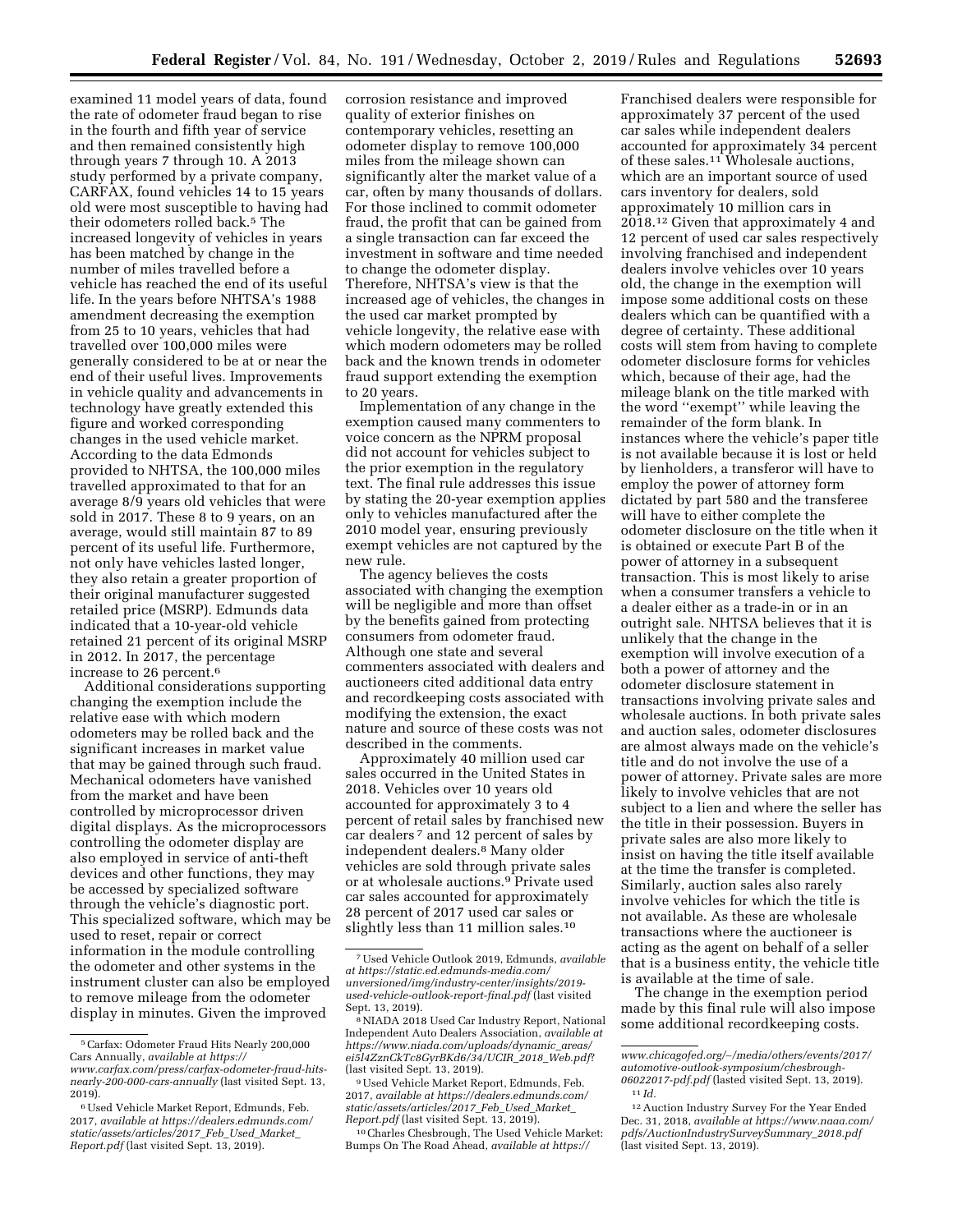Dealers are required to retain copies of executed odometer disclosure statements for a period of five years. As noted above, this may either involve retaining a copy of the executed odometer disclosure on the back of a title or a copy of both the power of attorney form and the odometer disclosure on the back of the title made under the authority given by the power of attorney.

#### *M. Miscellaneous Amendments*

The NPRM proposed various amendments updating the agency's address, removing obsolete text, and conforming the petition for alternative disclosure schemes requirements to the other proposed amendments. These included inserting a new address in §§ 580.10(b)(2) and 580.11(b)(2), deleting the text in § 580.12 and amending § 580.11(a). A single commenter supported these proposed amendments. This final rule adopts these amendments as proposed in the final rule.

#### *N. Other Comments*

Several commenters proposed amendments not offered in the NPRM. One commenter suggested the term ''his'' used in various sections of part 580 be changed to be gender neutral and that ''purchasers'' in § 580.2 be changed to ''transferees'' because not all transfers of ownership requiring an odometer disclosure are the result of a purchase and ''purchaser'' is not defined in part 580. This commenter also proposed changing ''at the time the lessors transfer the vehicle'' in § 580.2 to ''at the time the lessees return possession of the vehicle to the lessors'' to more accurately fix the time when a lessee must make disclosure. The final rule adopts these changes.

Commenters also asked for clarification on when a power of attorney may be used in conjunction with odometer disclosure by third parties such as lienholders, title services, and auctions. NHTSA observes the definition of both ''transferor'' and ''transferee'' in § 580.3 includes not just the owner and the buyer but also an agent acting on their behalf. Such an agent may include an individual or entity appointed by a general or limited power of attorney. If, however, that agent is representing an owner in a situation where the special power of attorney set forth in § 580.13 may be used, that agent must make the odometer disclosure on the secure special power of attorney specified in that section.

Several commenters requested NHTSA implement provisions

providing lenders with the ability to make odometer disclosures through the special power of attorney in § 580.13 as well as requiring the mileage on disclosures be transmitted electronically to lenders. NHTSA does not believe expanding the scope of permissible users of the special power of attorney to be desirable because limiting the use of these documents reduces the opportunity for fraud. The agency also declines to require mileage disclosures to be transmitted electronically to lenders as such a requirement is inconsistent with the purposes of part 580.

Comments were also submitted supporting provisions to address ''end of life'' of vehicle title processing. These commenters suggested special electronic processes be implemented to facilitate transfers of vehicles that are scrapped or have been declared to be a total loss. NHTSA acknowledges the desirability of streamlining the process of transferring vehicles to recyclers as well as transfers for vehicles that have been declared to be a total loss. The agency does not, however, believe it should take further action other than fostering the development of electronic title and odometer disclosures through issuing this final rule.

The NSVRP urged NHTSA to make whatever changes were needed to ensure odometer readings were reported to the correct jurisdiction at every transfer, including dealer-to-dealer transfers. NHTSA concurs in the goal of having odometer mileage accurately reported at every opportunity and believes the implementation of electronic title and odometer disclosure systems will do much to achieve that goal. As this final rule eliminates reassignment documents in states with electronic odometer disclosure systems, mileage will be reported more frequently when these systems are implemented. The agency is not requiring such reporting where paper documents are used absent further analysis of the burdens that would be imposed and the benefits what would accrue.

Auctioneer representative NAAA stated U.S. Customs and Border Protection (CBP) regulations require vehicles to be exported with the original or certified copy of the title. This commenter fears CBP may not be prepared to work with electronic titles, and delays in issuing paper titles may harm vehicle exporters. NHTSA believes this final rule will not result in titles becoming more difficult to obtain.

Two commenters addressed the petition process for approval of odometer disclosure schemes,

expressing concern about the effect the NPRM would have on the continued existence of the petition process. One commenter requested NHTSA establish rules for rescinding prior grants and that this final rule declare that it did not invalidate any previously granted petition. NHTSA did not propose eliminating the petition process in the NPRM, and this final rule does not make any changes to that process. The agency also does not agree there is a need to craft rules of general applicability for rescinding prior grants of any petitions for approval of alternative disclosure requirements. Historically, NHTSA has received few of these petitions and has, thus far, not encountered any situation calling for a rescinding a prior grant. To the extent any conflict exists between the requirements of this final rule and a previously granted petition, NHTSA expects the final rule to be controlling authority that must be followed. In making this statement, however, it is the agency's belief the provisions of this final rule are not inconsistent with any of its prior determinations approving alternative odometer disclosure schemes.

#### *O. New Technologies*

NHTSA intends for this final rule to accommodate emerging technologies such as blockchain that states may wish to use for recording electronic titles, making odometer disclosures, and authenticating electronic signatures. As was discussed previously, we cannot foresee all future security and authentication applications that states may wish to use to facilitate electronic odometer disclosures and title transactions. We intend for this final rule to be technology neutral. States can use any application for electronic odometer disclosure or title transactions so long as the application provides for NIST Level 2 assurance or equivalent and otherwise complies with the requirements of part 580.

#### **IV. Effective Date**

The NPRM did not propose a date on which the amendments offered by NHTSA would become effective. NHTSA has determined the amendments provided below shall become effective on December 31, 2019. The agency is issuing this final rule in response to a Congressional directive that NHTSA issue regulations allowing states to implement electronic odometer disclosure systems without having to petition NHTSA for approval. After thorough review of the comments and consideration of existing electronic odometer disclosure systems, the agency believes almost all of the states with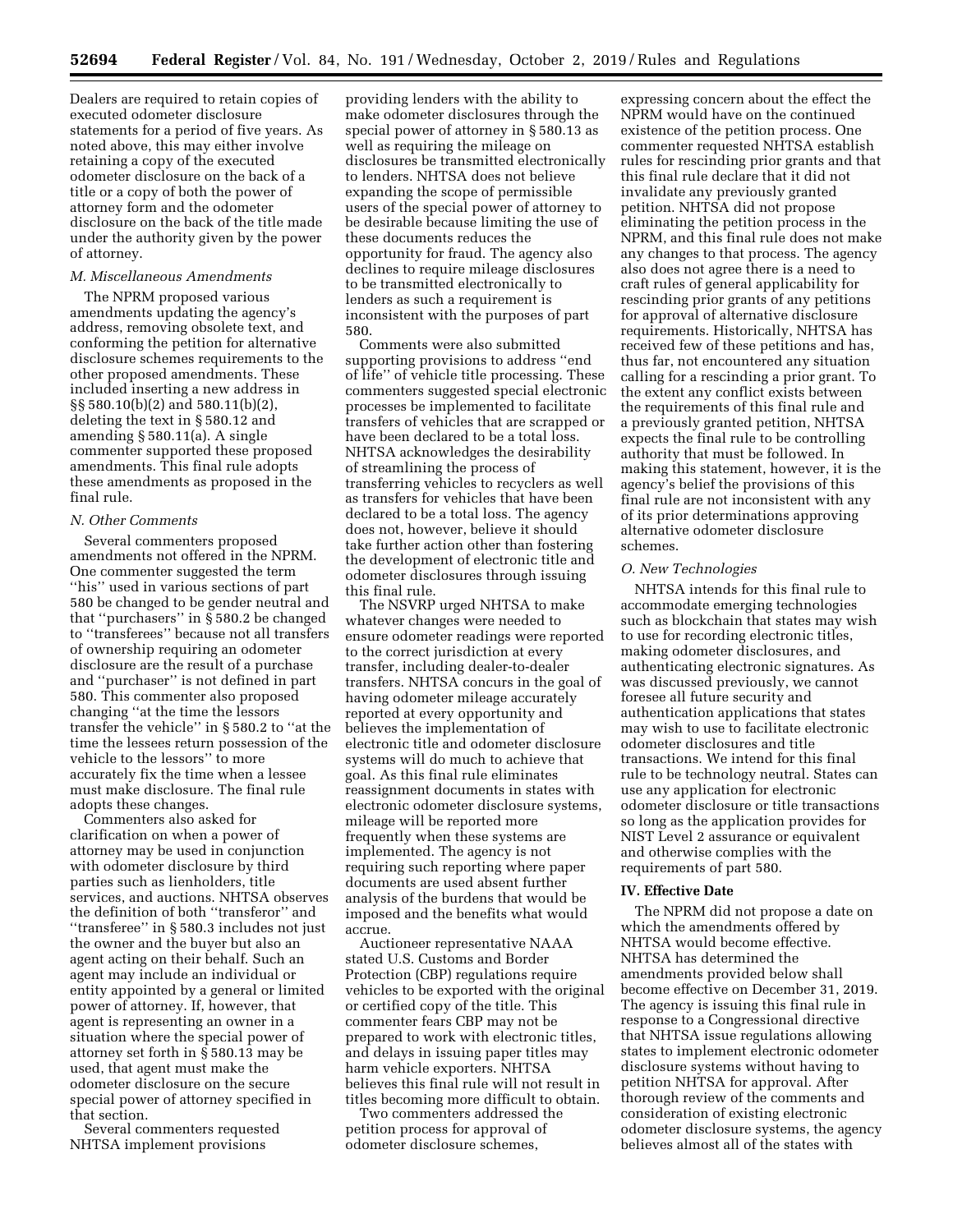such systems currently will meet the new requirements. However, NHTSA notes that states whose systems may need to be modified to meet the new requirements will need to time to make any changes needed to comply with this rule, NHTSA has established an effective date that allows sufficient time to for states to ensure compliance.

#### **V. Costs and Benefits**

The estimated annual costs of the final rule considers the total labor cost for filling the mileage in odometer disclosures when ownership is transferred for 11 to 19 years old used vehicles, the cost for computer storage for these disclosure records, and the processing time for filing these records. The estimated benefits of the final rule primarily are measured by the annual consumer loss from the odometer fraud that can be eliminated by the exemption requirement of the final rule. Allowing e-odometer filing is expected to be more efficient for a paper form of odometer system and thus has the benefits of paper reduction and the decrease of record processing and management time. The agency presently is unable to quantify the efficacy impact of Eodometer, therefore, its benefit is not included. The estimated costs and benefits are expressed in 2018 dollars. Please see the accompanying cost and benefit analysis for a detailed discussion.

This final rule, except for the amendment modifying the exemption for vehicles of a certain age from the odometer disclosure requirements, establishes rules intended to accommodate electronic odometer disclosures in the event states or other jurisdictions seek to adopt such systems. The agency has carefully reviewed previous petitions for approval of such systems, the requirements of federal odometer disclosure law, past rulemaking actions, and the comments provided in response to the NPRM with a goal toward crafting regulations that will continue to protect against odometer fraud while providing sufficient latitude for jurisdictions to either retain or develop electronic title and odometer disclosure schemes. The agency believes the final rule will not require the small number of jurisdictions with electronic odometer systems to make significant changes to comply with the new rules, and NHTSA will work with those jurisdictions to facilitate compliance. Specifically, the final rule requires the security of the electronic systems that are comparable to the practice of the current state security requirements and to that recommended by the task force

sponsored by the American Association of Motor Vehicle Administrators.13 Therefore, the agency believes the final rule would not impose costs to states for the implementation of security requirement of the e-odometer systems.

This final rule also alters the previous exemption from odometer disclosure for vehicles that are 10 years old to make it applicable to vehicles 20 years old. This new exemption will apply to vehicles manufactured in the 2010 model year and later and, unlike the remainder of the provisions of this final rule, will be applicable to all vehicle transfers and odometer disclosures regardless of whether the disclosures are made on paper or electronically.

The increased quality and longevity of vehicles dictates half of vehicles now in use are more than 11 years old, and, with the average age at scrapping of 15 years, these vehicles are prime targets for odometer fraud. It is the agency's belief the aggregate cost of odometer fraud to purchasers of vehicles in the 10 to 20-year age range is substantial. Balanced against that cost, the burdens imposed by raising the exemption age are minimal. An odometer disclosure is one of many steps involved in transferring ownership of a vehicle. When a vehicle is old enough to be exempt from the disclosure requirements, the seller may choose to simply place the word ''exempt'' in the space where the odometer mileage would be entered. In such a case, the buyer and seller do not need to fill in the remainder of the disclosure form or sign it. However, whether made on the title or on a separate document when it is permissible to do so, the claim that the vehicle is exempt or the odometer mileage is recorded and processed by a state when the vehicle is registered. The odometer disclosure is also just one part of the larger process of transferring ownership in which the various participants are executing or processing documents and retaining copies as records. States will be maintaining these records regardless of whether the vehicle is exempt from odometer disclosure. Car dealerships also generally preserve all transaction records for at least five years, for tax and audit purposes. As such, the agency believes that the final rule would not have additional costs on computer and physical storage for states and car dealerships. The final rule also is not expected to increase the record processing burden to states and car

dealerships. Therefore, the only cost from the final rule would be the labor cost for the time that is needed for recording the mileage from ''exempt'' to the actual mileage, for inspection to ensure accuracy, time to sign the statement and to provide the name and address information.

Based on the NIADA Used Car Industry Report (NIADA report),14 there were 41.4 million used cars sold in 2017. Examining the data in the NIADA report, the data provided by Edmonds, and Polk vehicle registrations, the agency estimated that 10.4 million vehicles sold annually were between 10 and 19 years old. This represents the whole 10 model years (MY) of vehicles that would be affected by the extended exemption requirement of this final rule in the 10th (2019) and later years. During the first effective year of the final rule, *i.e.,* 2020, only one MY of vehicles, 2010 MY (*i.e.,* age 10) will be affected. One more additional MY vehicles will be added each year between the 2nd to the 9th effective years of the final rule. Afterwards, *i.e.,* the 10th effective year and later, a whole 10 MYs of vehicles will be affected each year.

The number of odometer disclosures for the affected vehicles would depend on the retained sources. Private party transactions (*i.e.,* individual to individual) will require one odometer disclosure assuming that the disclosure conforms to the current individual state regulations for vehicles 0 to 9 years old. By contrast, vehicles sold through dealers will involve at least two disclosures due to the wholesale level when vehicles are passed among dealers. With the lack of the statistics on how many times a used vehicle would be wholesaled before its retail purchase, the agency assumes a total of 5 disclosure transactions per retailed vehicle.

Using several data sources (Polk registration data, NIADA report, and Edmonds), the agency estimated that the total number of affected vehicles is about 1.4 million in 2020 when only one MY of vehicles would be affected. With one additional MY of vehicles affected each progressing year, the volume as expected will be gradually increased until reaching the maximum of 10.5 million units in 2029 and later years (2028+) when 10 MYs of vehicles (*i.e.,* 10 to 19 years old) were included. Derived from the same data source, the agency estimated that 40.3 percent were from private party sales and 59.7

<sup>13</sup>Roadmap to Electronic Odometer Disclosure Guidance Document from the E-Odometer Task Force, March 2018, American Association of Motor Vehicle Administrators.

<sup>14</sup>NIADA 2018 Used Car Industry Report, National Independent Auto Dealers Association, *available at [https://www.niada.com/uploads/](https://www.niada.com/uploads/dynamic_areas/ei5l4ZznCkTc8GyrBKd6/34/UCIR_2018_Web.pdf) dynamic*\_*[areas/ei5l4ZznCkTc8GyrBKd6/34/UCIR](https://www.niada.com/uploads/dynamic_areas/ei5l4ZznCkTc8GyrBKd6/34/UCIR_2018_Web.pdf)*\_ *2018*\_*[Web.pdf](https://www.niada.com/uploads/dynamic_areas/ei5l4ZznCkTc8GyrBKd6/34/UCIR_2018_Web.pdf)*? (last visited Sept. 13, 2019).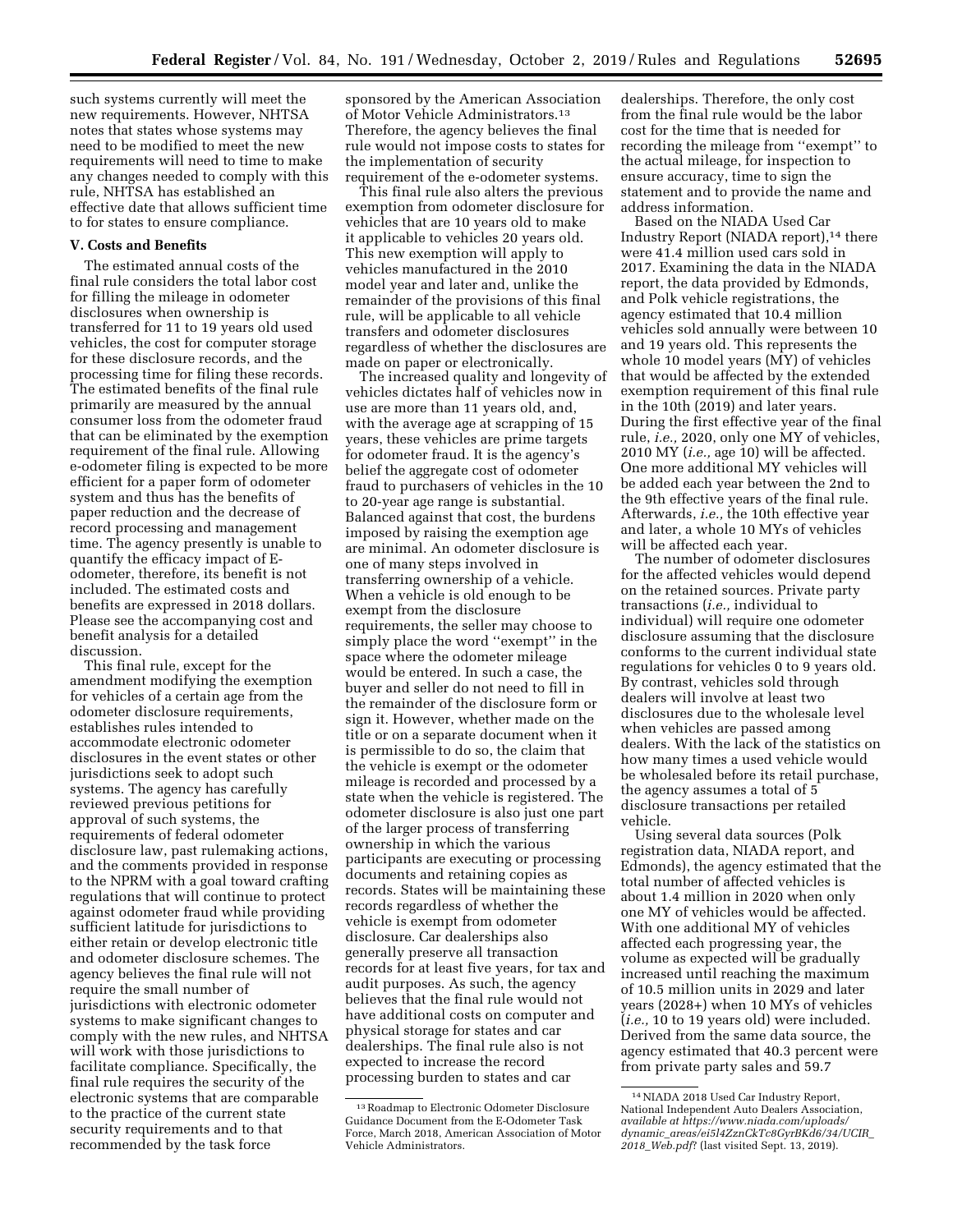percent from car dealerships (franchised and independent). Therefore, there will be 4.9 million disclosures (=1.4 million  $*$  0.403  $*$  1 + 1.4 million  $*$  0.597  $*$  5) for 2020 and 35.4 million annual disclosures (= 10.5 million \* 0.403 \* 1 + 1.4 million \* 0.597 \* 5) for 2029+ years. The agency estimated that it will take 15 seconds to fill the actual mileage per disclosure and the average hourly labor cost in 2018 is \$36.39.15

Multiplying time in hours by the total disclosures and hourly labor cost derived the total cost of the final rule. The total cost of the change to the agebased exemption in the final rule is estimated to be from the minimum of \$0.7 million in 2020 to the maximum of \$5.4 million for 2029+ years.

Table 1 summarizes the affected MYs, the number of affected vehicles, the total number of mileage disclosures, and

the total costs from 2020. Note that the first part of the table shows the affected MYs and their corresponding age for each effective calendar year. The last column ''2029+'' indicates that 2029 and later, 10 MYs of vehicles will be affected by this final rule but with rolling one MY forwards each year. In other words, affected vehicles are MYs 2010–2019 for 2029, MYs 2011–2020 for 2030, and so on so forth.

# TABLE 1—ESTIMATED COST OF THE FINAL RULE

[Affected vehicles]

| Model year | Calendar year |      |      |      |      |      |      |      |      |         |
|------------|---------------|------|------|------|------|------|------|------|------|---------|
|            | 2020          | 2021 | 2022 | 2023 | 2024 | 2025 | 2026 | 2027 | 2028 | $2029+$ |
| 2010       | 10            |      | 12   | 13   | 14   | 15   | 16   |      | 18   | ۱9      |
| 2011       |               | 10   |      |      | 13   | 14   | 15   | 16   |      | 18      |
| 2012       |               |      | 1 C  |      | 12   | 13   | 14   | 15   | 16   |         |
| 2013       |               |      |      |      |      | 12   | 13   | 14   | 15   | 16      |
| 2014       |               |      |      |      |      |      | 12   | 13   | 14   | 15      |
| 2015       |               |      |      |      |      |      |      |      | 13   | 14      |
| 2016       |               |      |      |      |      |      |      |      | 12   | 13      |
| 2017       |               |      |      |      |      |      |      |      |      | 12      |
| 2018       |               |      |      |      |      |      |      |      |      |         |
| 2019       |               |      |      |      |      |      |      |      |      |         |

#### COST ESTIMATES [In 2018 dollars]

|  | lln 2018 dollarsl |  |  |  |  |  |  |
|--|-------------------|--|--|--|--|--|--|
|--|-------------------|--|--|--|--|--|--|

|                                                                  | 2020                            | 2021                        | 2022                         | 2023                         | 2024                        | 2025                   | 2026                          | 2027                          | 2028                          | $2029 -$                       |
|------------------------------------------------------------------|---------------------------------|-----------------------------|------------------------------|------------------------------|-----------------------------|------------------------|-------------------------------|-------------------------------|-------------------------------|--------------------------------|
| Number of Transac-tions (in Million)<br>Labor Costs (in Million) | $\cdot$<br>4.9<br>20.2<br>\$0.7 | 2.8<br>9.6<br>40.1<br>\$1.5 | 4.2<br>14.2<br>59.1<br>\$2.2 | 5.5<br>18.5<br>77.1<br>\$2.7 | 6.6<br>22.<br>93.6<br>\$3.4 | 26.0<br>108.1<br>\$3.9 | 8.6<br>29.0<br>120.8<br>\$4.4 | 9.3<br>31.5<br>131.3<br>\$4.8 | 9.9<br>33.7<br>140.3<br>\$5.1 | 10.5<br>35.4<br>147.5<br>\$5.4 |

The benefit of the final rule as stated earlier is measured by the consumer cost from odometer fraud that can be eliminated due to the final rule. Based on the 2013 Carfax study,<sup>16</sup> there are about 190,000 cases of odometer fraud (or rollbacks) with an annual loss of \$761 million indicating an average of \$4,000 loss per case. The study also stated that 60 percent of rollbacks occurred in vehicles 11 to 19 years old and the average rollback is about 50,000 miles.

These are the available rollback statistics and fraud monetary loss that the agency used as starting points for benefit estimates. Specifically, the fraud loss was adjusted from 2013 economics to 2018 economics. Therefore, the fraud loss is estimated to be \$820 million in 2018 dollars. The 60 percent rollback rate is used as the rate for all affected vehicles (*i.e.,* 10–19 years old) because of the lack of annual rollback

information by individual age. This implies that during the full effective calendar year where 10 MYs of vehicles will be affected, rollbacks for these 10 MYs of vehicles account for 60 percent of all rollbacks of that calendar year. The agency believes that the impact on fraud loss will be reduced disproportionally with increased age given the same rollback miles. To reflect this, the agency used the overall annual fraud loss of \$820 million as the base and estimated the proportion each age of vehicles' contributing to this loss. To achieve this, the agency first developed a regression model describing the relationship between retail price and vehicle mileage using data provided by Edmonds. The 50,000 miles was treated as the average rollback miles and was used in the regression model to project the retail price when mileage is increased by 50,000 miles for all age of vehicles. The average price difference is

the retail price difference between a vehicle with a specific mileage level and with that mileage increased by 50,000 miles. The Edmonds data used in the regression model only reflects dealership transactions which tend to involve younger used vehicles. The model projected price difference thus might not account for the relative occurrence of each age of vehicles in the annual used car market. To address these issues, the projected price difference for individual vehicle age was indexed relative to that of age 0 (*i.e.,* ratio of price difference of individual age to that of Year 0). The relative indexes were then weighted by the vehicle age factors to account for the occurrence of each vehicle age. The age factors were developed using 2013 to 2018 Polk vehicle registration data. Thus, in 2020, there are about 15,700 rollbacks in vehicles 10–19 years old, representing a minimum annual impact.

<sup>15</sup>Average of first three Quarters of 2018. Series Id: CMU1010000000000D (C); Series Title: All Civilian Total compensation for All occupations;

Cost per hour worked as of March 18, 2019, Bureau of Labor Statistics, *[https://data.bls.gov/cgi-bin/dsrv.](https://data.bls.gov/cgi-bin/dsrv)* 16Odometer Fraud 2013, Carfax, *available at* 

*[https://cfx-wp-images.s3.amazonaws.com/2017/11/](https://cfx-wp-images.s3.amazonaws.com/2017/11/odometer_fraud_infographic.jpg)* 

*odometer*\_*fraud*\_*[infographic.jpg](https://cfx-wp-images.s3.amazonaws.com/2017/11/odometer_fraud_infographic.jpg)* (last visited Sept. 13, 2019).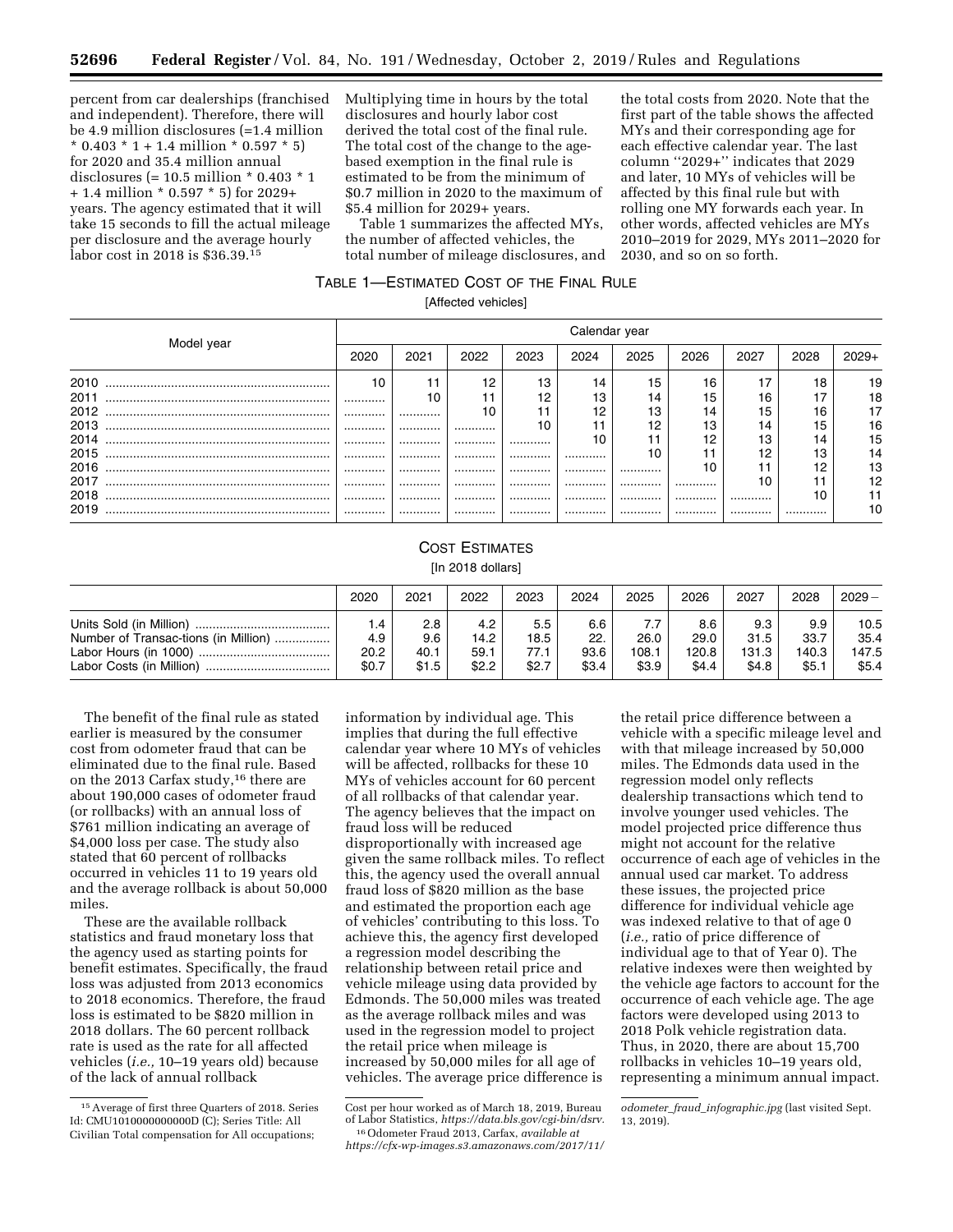These rollbacks would account for 3.6 percent of the overall annual fraud loss which equates to \$29.4 million (= \$820 million \* 0.036). Representing a maximum annual impact, from 2028 onwards when a whole of 10 MYs would be affected each year, there would be 114,300 annual rollbacks. These rollback account for 18.3 percent of the overall annual fraud loss resulting in a \$150.1 million (= \$820 million \*

0.183) loss to consumers. Table 2 summarizes the estimated annual rollbacks for affected vehicles, its share in overall annual fraud loss, annual consumer economic loss, and a 5 percent rollback scenario. As shown, if the rule can deter 5 percent of rollbacks from affected vehicles, *i.e.,* the 5% of loss, the rule would reduce \$1.5 million annual consumer loss in 2020 and \$7.5 million from 2029 forwards. In addition,

Table 2 also presents the breakeven point of the rule. The breakeven point is defined as the projected effectiveness of the final rule where the benefit is equal to the cost. The rule is expected to break even if the rule can eliminate 3.6 percent of the annual fraud loss (or rollbacks). If the rule can deter more than 3.6 percent of rollbacks in affected vehicles, the rule would accrue monetary benefits.

## TABLE 2—BENEFITS ESTIMATES  $[II]$  2018 dollars

| iin 2018 gollari |  |
|------------------|--|
|------------------|--|

|                                                      | Calendar year                           |                                         |                                            |                                           |                                           |                                           |                                              |                                               |                                               |                                            |
|------------------------------------------------------|-----------------------------------------|-----------------------------------------|--------------------------------------------|-------------------------------------------|-------------------------------------------|-------------------------------------------|----------------------------------------------|-----------------------------------------------|-----------------------------------------------|--------------------------------------------|
|                                                      | 2020                                    | 2021                                    | 2022                                       | 2023                                      | 2024                                      | 2025                                      | 2026                                         | 2027                                          | 2028                                          | $2029+$                                    |
| Percent of Overall Annual Loss*<br>Breakeven Point** | 15.7<br>3.6%<br>\$29.5<br>\$1.5<br>2.5% | 31.1<br>6.8%<br>\$55.8<br>\$2.8<br>2.6% | 45.8<br>9.7%<br>\$79.6<br>\$4.0<br>$2.7\%$ | 59.8<br>12.3%<br>\$100.9<br>\$5.0<br>2.8% | 72.5<br>14.5%<br>\$110.0<br>\$5.9<br>2.9% | 83.8<br>16.4%<br>\$134.5<br>\$6.7<br>2.9% | 93.6<br>17.4%<br>\$142.7<br>\$7.1<br>$3.1\%$ | 101.8<br>18.0%<br>\$147.7<br>\$7.4<br>$3.2\%$ | 108.7<br>18.3%<br>\$150.1<br>\$7.5<br>$3.4\%$ | 114.3<br>18.4%<br>\$150.9<br>\$7.5<br>3.6% |

\* Overall annual loss from all vehicle ages is estimated to be \$820 million.

\*\* The projected effectiveness where the benefit is equal to the cost.

**Note:** rounding might affect the final outcomes.

#### **VI. Regulatory Notices and Analyses**

## *A. Executive Orders 12866 and 13563 and DOT Regulatory Policies and Procedures*

Executive Order 12866, Executive Order 13563, and the Department of Transportation's regulatory policies require this agency to make determinations as to whether a regulatory action is ''significant'' and therefore subject to OMB review and the requirements of the Executive Orders. Executive Order 12866 defines a ''significant regulatory action'' as one that is likely to result in a rule that may:

(1) Have an annual effect on the economy of \$100 million or more or adversely affect in a material way the economy, a sector of the economy, productivity, competition, jobs, the environment, public health or safety, or State, local, or Tribal governments or communities;

(2) Create a serious inconsistency or otherwise interfere with an action taken or planned by another agency;

(3) Materially alter the budgetary impact of entitlements, grants, user fees, or loan programs or the rights and obligations of recipients thereof; or

(4) Raise novel legal or policy issues arising out of legal mandates, the President's priorities, or the principles set forth in the Executive Order.

NHTSA has considered the potential impact of this final rule under Executive Order 12866, Executive Order 13563, and the Department of Transportation's regulatory policies and procedures, and have determined that it is not significant. This proposal amends existing requirements to allow States a

new alternative means of complying with those requirements and changes the terms of an existing exemption from mileage disclosure. This change in the exemption will require slight additional data entry and otherwise does not impose any new regulatory burdens. For those States with existing electronic title and odometer disclosure systems, the agency believes that changes required to meet the new rule will not be burdensome. Therefore, this document was not reviewed by the Office of Management and Budget under E.O. 12866 and E.O. 13563.

## *B. E.O. 13771 (Reducing Regulation and Controlling Regulatory Costs)*

E.O. 13771 (82 FR 9339, February 3, 2017), Reducing Regulation and Controlling Regulatory Costs, requires that for ''every one new [E.O. 13771 regulatory action] issued, at least two prior regulations be identified for elimination, and that the cost of planned regulations be prudently managed and controlled through a budgeting process.''

An E.O. 13771 deregulatory action is defined as ''an action that has been finalized and has total costs less than zero.'' As discussed earlier, this final rule does not impose new requirements but rather creates opportunities for states to implement an electronic odometer disclosure system without petitioning NHTSA for approval. As such, it is considered a deregulatory action.

## *C. National Environmental Policy Act*

NHTSA has reviewed this rule for the purposes of the National Environmental Policy Act and determined it would not have a significant effect on the quality of the human environment.

#### *D. Regulatory Flexibility Act*

Pursuant to the Regulatory Flexibility Act (5 U.S.C. 601 *et seq.,* as amended by the Small Business Regulatory Enforcement Fairness Act (SBREFA) of 1996), whenever an agency is required to publish a notice of proposed rulemaking or final rule, it must prepare and make available for public comment a regulatory flexibility analysis that describes the effect of the rule on small entities (*i.e.,* small businesses, small organizations, and small governmental jurisdictions). The Small Business Administration's regulations at 13 CFR part 121 define a small business, in part, as a business entity ''which operates primarily within the United States.'' 13 CFR 121.105(a). No regulatory flexibility analysis is required if the head of an agency certifies the proposal would not have a significant economic impact on a substantial number of small entities. SBREFA amended the Regulatory Flexibility Act to require federal agencies to provide a statement of the factual basis for certifying that a proposal would not have a significant economic impact on a substantial number of small entities.

In compliance with the Regulatory Flexibility Act, NHTSA has evaluated the effects of this final rule on small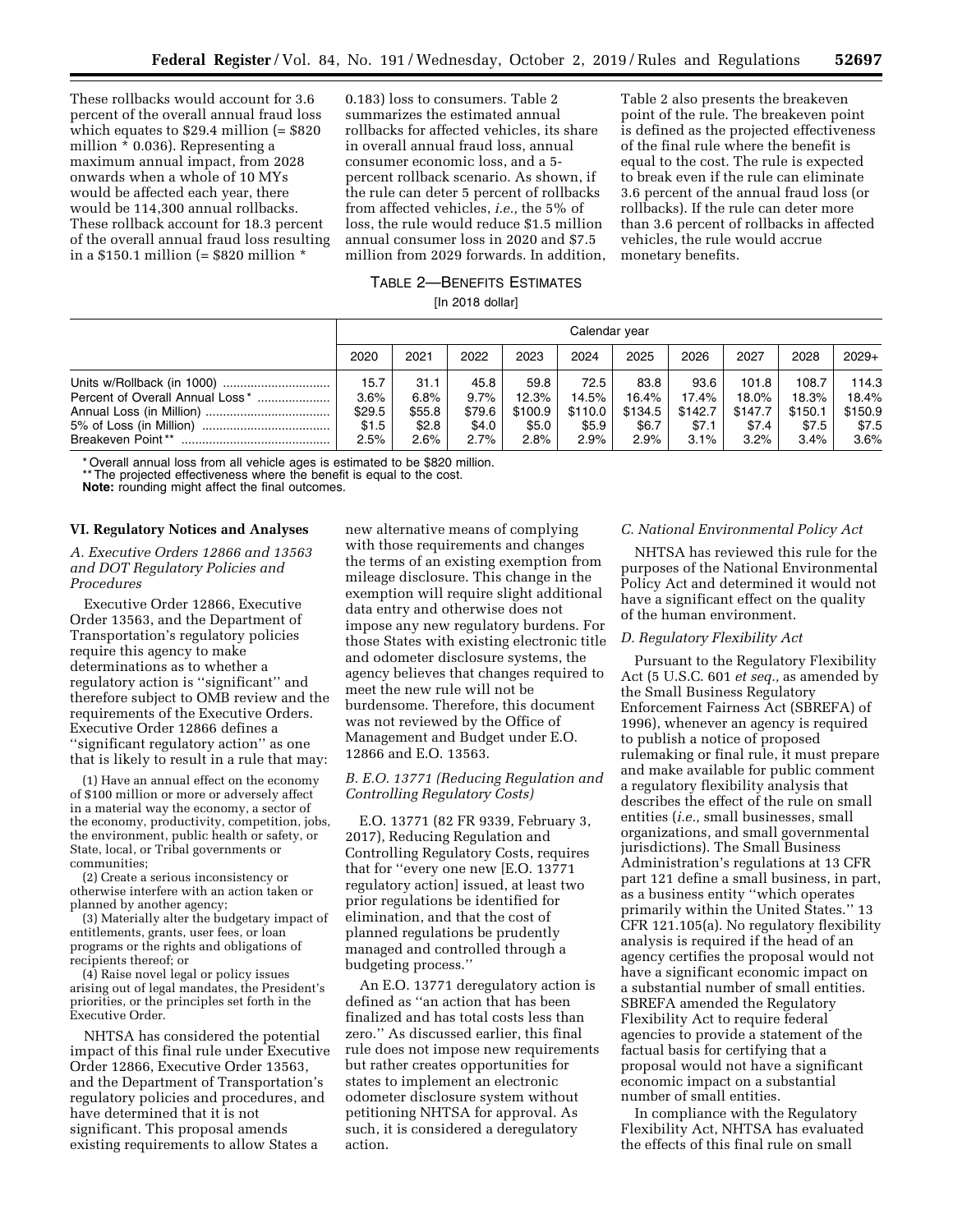entities. The head of the agency has certified that this final rule would not have a significant economic impact on a substantial number of small entities. The changes promulgated by this final rule, except for modification of the tenyear old vehicle exemption to 20 years, allow states the option of an alternative means of complying with previously existing requirements. Adoption of electronic title and odometer schemes by states choosing to do so, will likely confer benefits on small businesses. This final rule's modification of the previous 10-year exemption from mileage disclosure to 20-year old vehicles will require minimal changes in data entry for small businesses and not result in any significant effect.

## *E. Executive Order 13132 (Federalism)*

NHTSA has examined today's final rule pursuant to Executive Order 13132 (64 FR 43255, August 10, 1999). Executive Order 13132 requires agencies to determine the federalism implications of a final rule. The agency has determined this final rule does not have sufficient federalism implications to warrant the preparation of a Federalism Assessment. The final rule adds another option to the way states may process existing odometer disclosure requirements and alters existing statutory or regulatory requirements only by changing the terms of an exemption for owners from disclosing vehicle mileage when transferring the vehicle.

## *F. Executive Order 12988 (Civil Justice Reform)*

When promulgating a regulation, Executive Order 12988 specifically requires the agency must make every reasonable effort to ensure that the regulation, as appropriate: (1) Specifies in clear language the preemptive effect; (2) specifies in clear language the effect on existing federal law or regulation, including all provisions repealed, circumscribed, displaced, impaired, or modified; (3) provides a clear legal standard for affected conduct rather than a general standard, while promoting simplification and burden reduction; (4) specifies in clear language the retroactive effect; (5) specifies whether administrative proceedings are to be required before parties may file suit in court; (6) explicitly or implicitly defines key terms; and (7) addresses other important issues affecting clarity and general draftsmanship of regulations.

Pursuant to this Order, NHTSA notes as follows. The preemptive effect of this proposal is discussed above in connection with Executive Order 13132. NHTSA has also considered whether this rulemaking would have any retroactive effect. This proposed rule does not have any retroactive effect. NHTSA notes further there is no requirement that individuals submit a petition for reconsideration or pursue other administrative proceeding before they may file suit in court.

## *G. Executive Order 13609: Promoting International Regulatory Cooperation*

The policy statement in section 1 of Executive Order 13609 provides, in part:

The regulatory approaches taken by foreign governments may differ from those taken by U.S. regulatory agencies to address similar issues. In some cases, the differences between the regulatory approaches of U.S. agencies and those of their foreign counterparts might not be necessary and might impair the ability of American businesses to export and compete internationally. In meeting shared challenges involving health, safety, labor, security, environmental, and other issues, international regulatory cooperation can identify approaches that are at least as protective as those that are or would be adopted in the absence of such cooperation. International regulatory cooperation can also reduce, eliminate, or prevent unnecessary differences in regulatory requirements.

NHTSA finds this final rule, which establishes requirements for electronic odometer disclosure systems, does not implicate or encompass the issues outlined in the foregoing policy statement.

## *H. National Technology Transfer and Advancement Act*

Under the National Technology Transfer and Advancement Act of 1995 (NTTAA) (Pub. L. 104–113), all federal agencies and departments shall use technical standards that are developed or adopted by voluntary consensus standards bodies, using such technical standards as a means to carry out policy objectives or activities determined by the agencies and departments, except when use of such a voluntary consensus standard would be inconsistent with the law or otherwise impractical. Voluntary consensus standards are technical standards (*e.g.,* materials specifications, test methods, sampling procedures, and business practices) developed or adopted by voluntary consensus standards bodies, such as the SAE International. The NTTAA directs NHTSA to provide Congress, through OMB, explanations when the agency decides not to use available and applicable voluntary consensus standards. NHTSA is referencing the standards provided in NIST Special Publication 800–63–3, *Digital Identity Guidelines* (including sub-parts 800–63–

3A, 800–63–3B and 800–63–3C), to determine the appropriate level of security to authenticate electronic signatures.

## *I. Unfunded Mandates Reform Act*

The Unfunded Mandates Reform Act of 1995 requires agencies to prepare a written assessment of the costs, benefits, and other effects of proposed or final rules that include a federal mandate likely to result in the expenditure by state, local, or tribal governments, in the aggregate, or by the private sector, of more than \$100 million annually (adjusted for inflation with base year of 1995). In 2011 dollars, this threshold is \$139 million.

This final rule would not result in the expenditure by state, local, or tribal governments, in the aggregate, or more than \$139 million annually, and would not result in the expenditure of that magnitude by the private sector.

#### *J. Paperwork Reduction Act*

Under the procedures established by the Paperwork Reduction Act of 1995 (PRA), a person is not required to respond to a collection of information by a federal agency unless the collection displays a valid OMB control number. Today's final rule does not propose any new federal agency information collection requirements; it merely allows states to provide an alternative means of collecting information they already collect.

#### *K. Incorporation by Reference*

As discussed earlier in the relevant potions of this document, NHTSA is incorporating a single standard issued by the NIST into the Code of Federal Regulations in this rulemaking. The standard NHTSA is incorporating is NIST Special Publication 800–63–3 *Digital Identity Guidelines* (including sub-parts 800–63–3A, 800–63–3B and 800–63–3C).

Under 5 U.S.C. 552(a)(1)(E), Congress allows agencies to incorporate by reference materials that are reasonably available to the class of persons affected if the agency has approval from the Director of the Federal Register. As a part of that approval process, the Director of the Federal Register (in 1 CFR 51.5) directs agencies to discuss (in the preamble) the ways that the materials NHTSA is incorporating by reference are reasonably available to interested parties.

NHTSA has worked to ensure that standards being considered for incorporation by reference are reasonably available to the class of persons affected. In this case, those directly affected by incorporated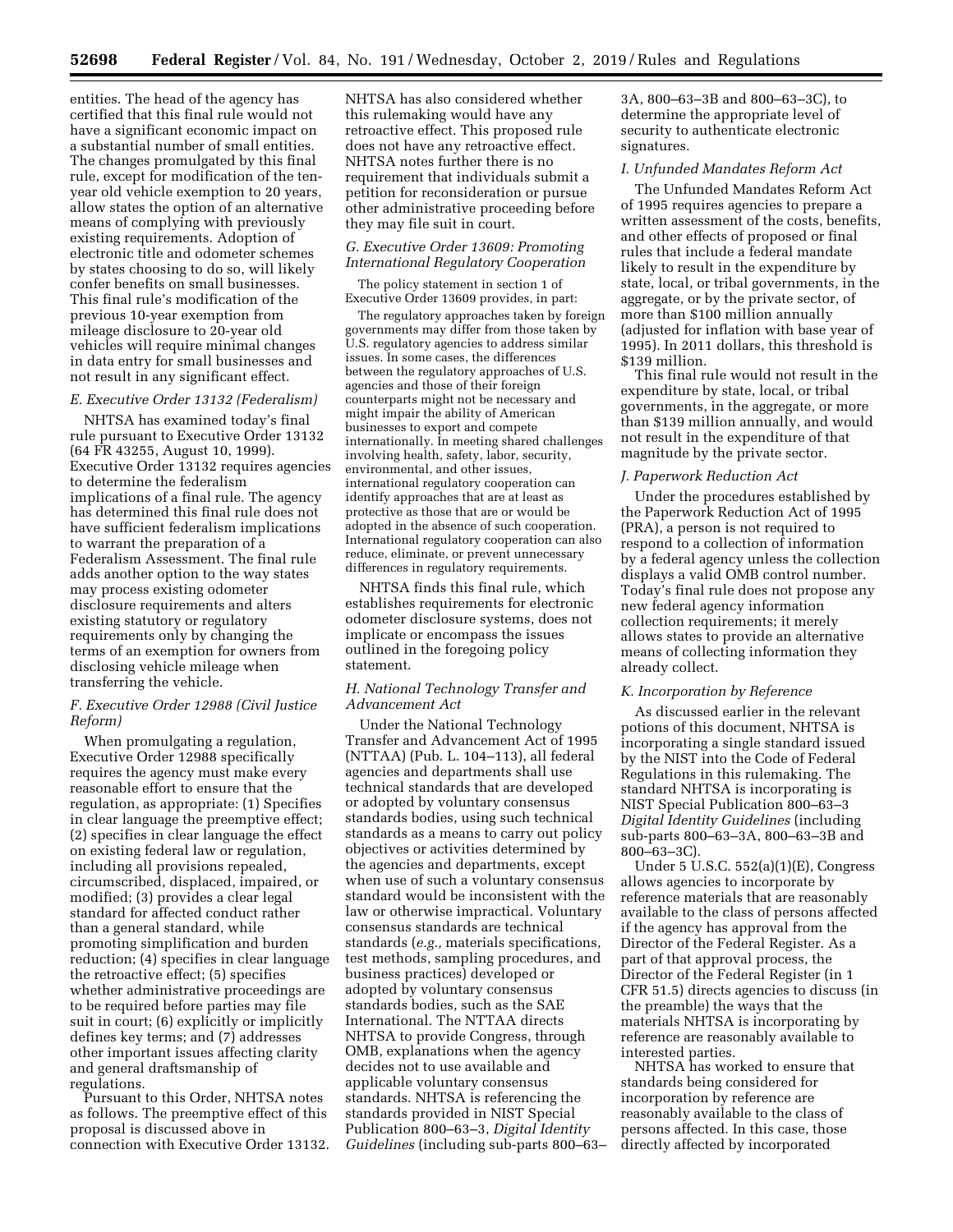provisions are states and vehicle lessors choosing to adopt electronic systems for odometer disclosures. These entities have access to copies of the aforementioned standard through NIST at no charge. Other interested parties in the rulemaking process beyond the class affected by the regulation include members of the public, vehicle dealers, law enforcement agencies, consumer protection groups, etc. Such interested parties can access the standard by obtaining a copy from NIST.

Interested parties may also access the standards through NHTSA. All approved material is available for inspection at NHTSA's Office of Technical Information Services, 1200 New Jersey Avenue SE, Washington, DC 20590, phone number (202) 366–2588.

## *M. Executive Order 13211*

Executive Order 13211 applies to any rule that: (1) Is determined to be economically significant as defined under E.O. 12866, and is likely to have a significant adverse effect on the supply, distribution, or use of energy; or (2) that is designated by the Administrator of the Office of Information and Regulatory Affairs as a significant energy action. If the regulatory action meets either criterion, the agency must evaluate the adverse energy effects of the proposed rule and explain why the proposed regulation is preferable to other potentially effective and reasonably feasible alternatives considered by NHTSA.

This rule is not economically significant and is not likely to have a detectable effect on the supply, distribution, or use of energy.

## *N. Executive Order 13045*

Executive Order 13045 applies to any rule that: (1) Is determined to be economically significant as defined under E.O. 12866, and (2) concerns an environmental, health or safety risk that NHTSA has reason to believe may have a disproportionate effect on children. If the regulatory action meets both criteria, NHTSA must evaluate the environmental health or safety effects of the proposed rule on children, and explain why the proposed regulation is preferable to other potentially effective and reasonably feasible alternatives considered by us.

This rule is not economically significant will not pose such a risk for children.

#### *O. Privacy Act*

Anyone can search the electronic form of all comments received into any of our dockets by the name of the individual submitting the comment (or

signing the comment, if submitted on behalf of an organization, business, labor union, etc.). You may review DOT's complete Privacy Act statement in the **Federal Register** published on April 11, 2000 (Volume 65, Number 70; Pages 19477–78), or you may visit *[http://www.dot.gov/privacy.html.](http://www.dot.gov/privacy.html)* 

#### *P. Regulation Identifier Number (RIN)*

The Department of Transportation assigns a regulation identifier number (RIN) to each regulatory action listed in the Unified Agenda of Federal Regulations. The Regulatory Information Service Center publishes the Unified Agenda in April and October of each year. You may use the RIN contained in the heading at the beginning of this document to find this action in the Unified Agenda.

#### **List of Subjects in 49 CFR Part 580**

Consumer protection, Incorporation by reference, Motor vehicles, Reporting and recordkeeping requirements.

For the reasons discussed in the preamble, NHTSA amends 49 CFR part 580 as follows:

## **PART 580—ODOMETER DISCLOSURE REQUIREMENTS**

■ 1. Revise the authority citation for part 580 to read as follows:

**Authority:** 49 U.S.C. 32705; Pub. L. 112– 141; delegation of authority at 49 CFR 1.95.

■ 2. Revise § 580.1 to read as follows:

#### **§ 580.1 Scope.**

This part prescribes rules requiring transferors and lessees of motor vehicles to make electronic or written disclosure to transferees and lessors respectively, concerning the odometer mileage and its accuracy as directed by sections 408(a) and (e) of the Motor Vehicle Information and Cost Savings Act as amended, 49 U.S.C. 32705(a) and (c). In addition, this part prescribes the rules requiring the retention of odometer disclosure statements by motor vehicle dealers, distributors and lessors and the retention of certain other information by auction companies as directed by sections 408(g) and 414 of the Motor Vehicle Information and Cost Savings Act as amended, 49 U.S.C. 32706(d) and 32705(e).

■ 3. Revise § 580.2 to read as follows:

#### **§ 580.2 Purpose.**

The purpose of this part is to provide transferees of motor vehicles with odometer information to assist them in determining a vehicle's condition and value by making the disclosure of a vehicle's mileage a condition of title and by requiring lessees to disclose to their

lessors the vehicle's mileage at the time the lessee returns the vehicle to the lessor. In addition, the purpose of this part is to preserve records that are needed for the proper investigation of possible violations of the Motor Vehicle Information and Cost Savings Act and any subsequent prosecutorial, adjudicative or other action.

■ 4. Amend § 580.3 by:

■ a. Revising the introductory text;

■ b. Adding in alphabetical order

definitions for ''Access'', Electronic power of attorney'', ''Electronic title'', and ''Jurisdiction'';

■ c. Revising the definition of "Physical power of attorney'';

■ d. Adding in alphabetical order definitions for ''Printed name'' and ''Sign or signature''; and

■ e. Revising the definition of ''Transferor''.

The revisions and additions read as follows:

# **§ 580.3 Definitions.**

All terms defined in 49 U.S.C. 32702 are used in their statutory meaning. Other terms used in this part are defined as follows:

*Access* means the authorized entry to, and display of, an electronic title in a manner allowing modification of previously stored data, even if the stored data is not modified at the time it is accessed. The term does not include display of an electronic record for viewing purposes where modification of stored data is not possible, or where modification to the record is possible but results in a new, unique electronic title.

*Electronic power of attorney* means a power of attorney maintained in electronic form by a jurisdiction that meets all the requirements of this part. For the purposes of this part, this term is limited to a record that was created electronically and does not include a physical power of attorney that was executed on paper and converted by scanning or imaging for storage in an electronic medium.

*Electronic title* means a title created and maintained in an electronic format by a jurisdiction that meets all the requirements of this part. An electronic title incorporates an electronic reassignment form or process containing the disclosures required by this part facilitating transfers between transferors and transferees who do not take title to the vehicle. As set forth in § 580.5(g), an electronic reassignment may precede issuance of an electronic title when no electronic title exists. For the purposes of this part, this term is limited to a record created electronically and does not include a physical title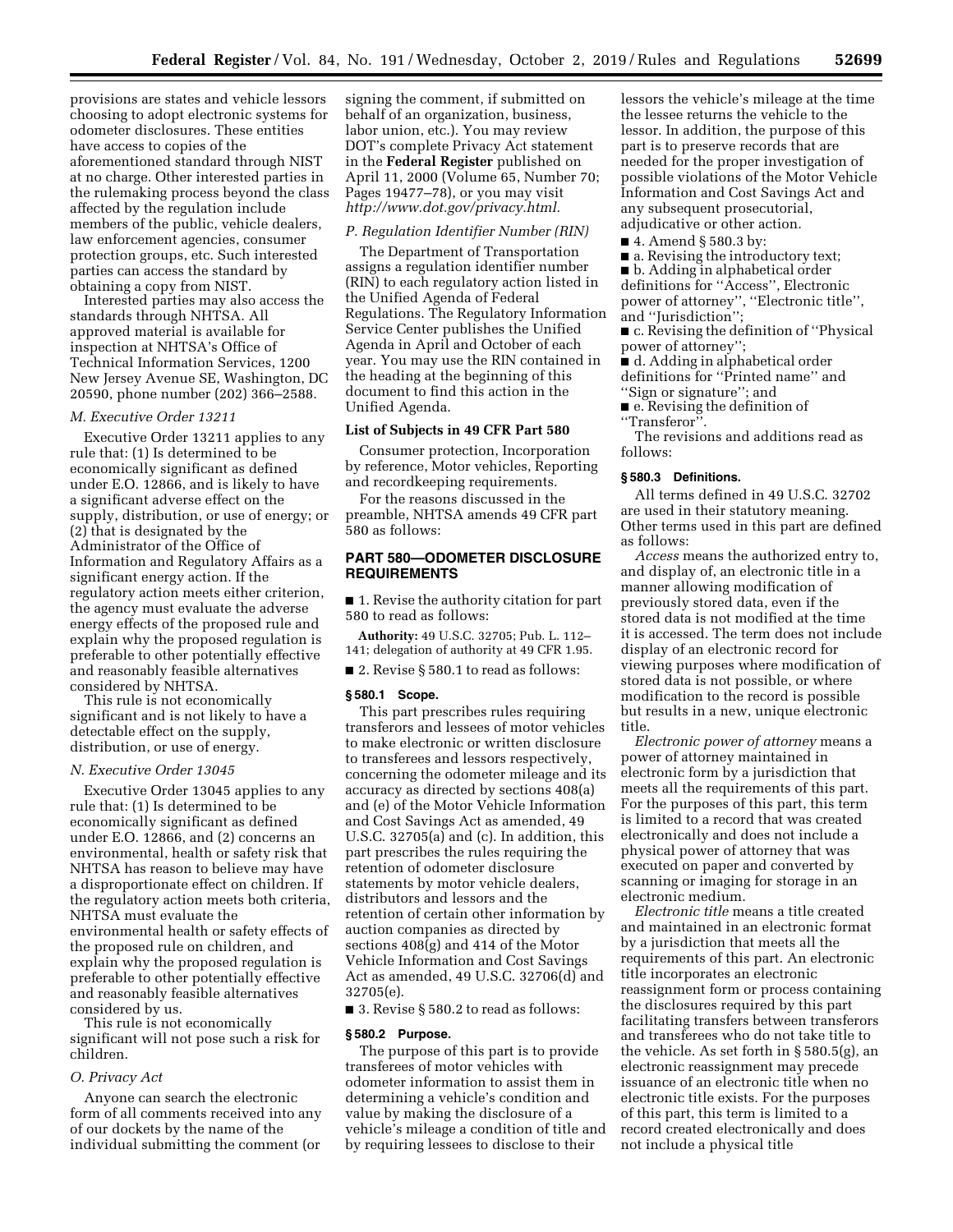incorporating an odometer disclosure executed on that title and converted by scanning and imaging for storage in an electronic medium.

*Jurisdiction* means a state, territory, or possession of the United States of America.

\* \* \* \* \* *Physical power of attorney* means, for single copy forms, the paper document set forth by secure process which is issued by the jurisdiction, and, for multicopy forms, any and all copies set forth by a secure printing process or other secure process which are issued by the jurisdiction pursuant to § 580.13 or § 580.14.

*Printed name* means either:

(1) For a physical title or physical power of attorney, the clear and legible name applied to the physical document of the signatory; or

(2) For an electronic title or electronic power of attorney, the clear, legible, visible, audible, recognizable, or otherwise understandable name of the electronic signatory recorded and stored electronically.

*Physical* when referring to a document means a manufacturer's certificate of origin, title, reassignment document, or power of attorney printed on paper by a secure printing process or other secure process that meets all the requirements of this part.

\* \* \* \* \* *Sign or signature* means either: (1) For a physical document, a person's name, or a mark representing

it, as hand written personally. (2) For an electronic odometer

disclosure incorporated in an electronic title or power of attorney, an electronic sound, symbol, or process:

(i) Using a secure authentication system identifying a specific individual with a degree of certainty equivalent to or greater than Level 2 as described in NIST Special Publication 800–63–3, Revision 3, *Digital Identity Guidelines*  (including sub-parts 800–63–3A, 800– 63–3B and 800–63–3C), June 2017. NIST Special Publication 800–63–3, Revision 3, *Digital Identity Guidelines* (including sub-parts 800–63–3A, 800–63–3B and 800–63–3C), June 2017 is incorporated by reference into this section with the approval of the Director of the Federal Register under 5 U.S.C. 552(a) and 1 CFR part 51. To enforce any edition other than that specified in this section, NHTSA must publish a document in the **Federal Register** and the material must be available to the public. All approved material is available for inspection at NHTSA Office of Technical Information Services, 1200 New Jersey Avenue SE, phone number (202) 366–2588, and is

available from the National Institute of Standards and Technology, U.S. Department of Commerce, 100 Bureau Drive, Gaithersburg, Maryland 20899, *[https://pages.nist.gov/800-63-3/sp800-](https://pages.nist.gov/800-63-3/sp800-63-3.html) [63-3.html.](https://pages.nist.gov/800-63-3/sp800-63-3.html)* It is also available for inspection at the National Archives and Records Administration (NARA). For information on the availability of this material at NARA, email *[fedreg.legal@](mailto:fedreg.legal@nara.gov) [nara.gov](mailto:fedreg.legal@nara.gov)* or go to *[www.archives.gov/](http://www.archives.gov/federal-register/cfr/ibr-locations.html) [federal-register/cfr/ibr-locations.html](http://www.archives.gov/federal-register/cfr/ibr-locations.html)*; or

(ii) Completed in person before a bona fide employee of the jurisdiction or statutory agent under a surety bond with the jurisdiction.

\* \* \* \* \*

*Transferor* means any person who transfers their ownership of a motor vehicle by sale, gift, or any means other than by the creation of a security interest, and any person who, as agent, signs an odometer disclosure statement for the transferor.

■ 5. Revise § 580.4 to read as follows:

## **§ 580.4 Security of physical documents, electronic titles and electronic powers of attorney.**

(a) Each physical title shall be set forth by means of a secure printing process or other secure process. Additionally, a physical power of attorney issued pursuant to §§ 580.13 and 580.14 and physical documents, which are used to reassign the title, shall be issued by the jurisdiction and shall be set forth by a secure printing process or other secure process.

(b) Each electronic title shall be maintained in a secure environment so it is protected from unauthorized modification, alteration or disclosure. In addition, an electronic power of attorney maintained and made available pursuant to §§ 580.13 and 580.14 and shall be maintained by the jurisdiction in a secure environment so that it is protected from unauthorized modification, alteration and disclosure. Any system employed to create, store or maintain the foregoing electronic records shall record the dates and times when the electronic document is created, the odometer disclosures contained within are signed and when the documents are accessed, including the date and time any unauthorized attempt is made to alter or modify the electronic document and any unauthorized alterations or modifications made.

 $\blacksquare$  6. Amend § 580.5 by revising paragraphs (a) through (g) to read as follows:

## **§ 580.5 Disclosure of odometer information.**

(a) At the time a physical or electronic title is issued or made available to the transferee, it must contain the mileage disclosed by the transferor when ownership of the vehicle was transferred and contain a space for the information required to be disclosed under paragraphs (c) through (f) of this section at the time of future transfer.

(b) Any physical documents which are used to reassign a title shall contain a space for the information required to be disclosed under paragraphs (c) through (f) of this section at the time of transfer of ownership.

(c) In connection with the transfer of ownership of a motor vehicle, the transferor shall disclose the mileage to the transferee on the physical or electronic title or, except as noted below, on the physical document being used to reassign the title. In the case of a transferor in whose name the vehicle is titled, the transferor shall disclose the mileage on the electronic title or the physical title, and not on a reassignment document. This disclosure must be signed by the transferor and must contain the transferor's printed name. In connection with the transfer of ownership of a motor vehicle in which more than one person is a transferor, only one transferor need sign the disclosure. In addition to the signature of the transferor, the disclosure must contain the following information:

(1) The odometer reading at the time of transfer (not to include tenths of miles);

(2) The date of transfer;

(3) The transferor's printed name and current address;

(4) The transferee's printed name and current address; and

(5) The identity of the vehicle, including its make, model, year, body type, and vehicle identification number.

(d) In addition to the information provided under paragraph (c) of this section, the physical document shall provide a statement referencing federal law and stating failure to complete the disclosure or providing false information may result in fines and/or imprisonment. Reference may also be made to applicable law of the jurisdiction. If the transaction at issue is electronic, the information specified in this paragraph shall be displayed, prior to the execution of any electronic signatures.

(e) In addition to the information provided under paragraphs (c) and (d) of this section:

(1) The transferor shall certify that to the best of their knowledge the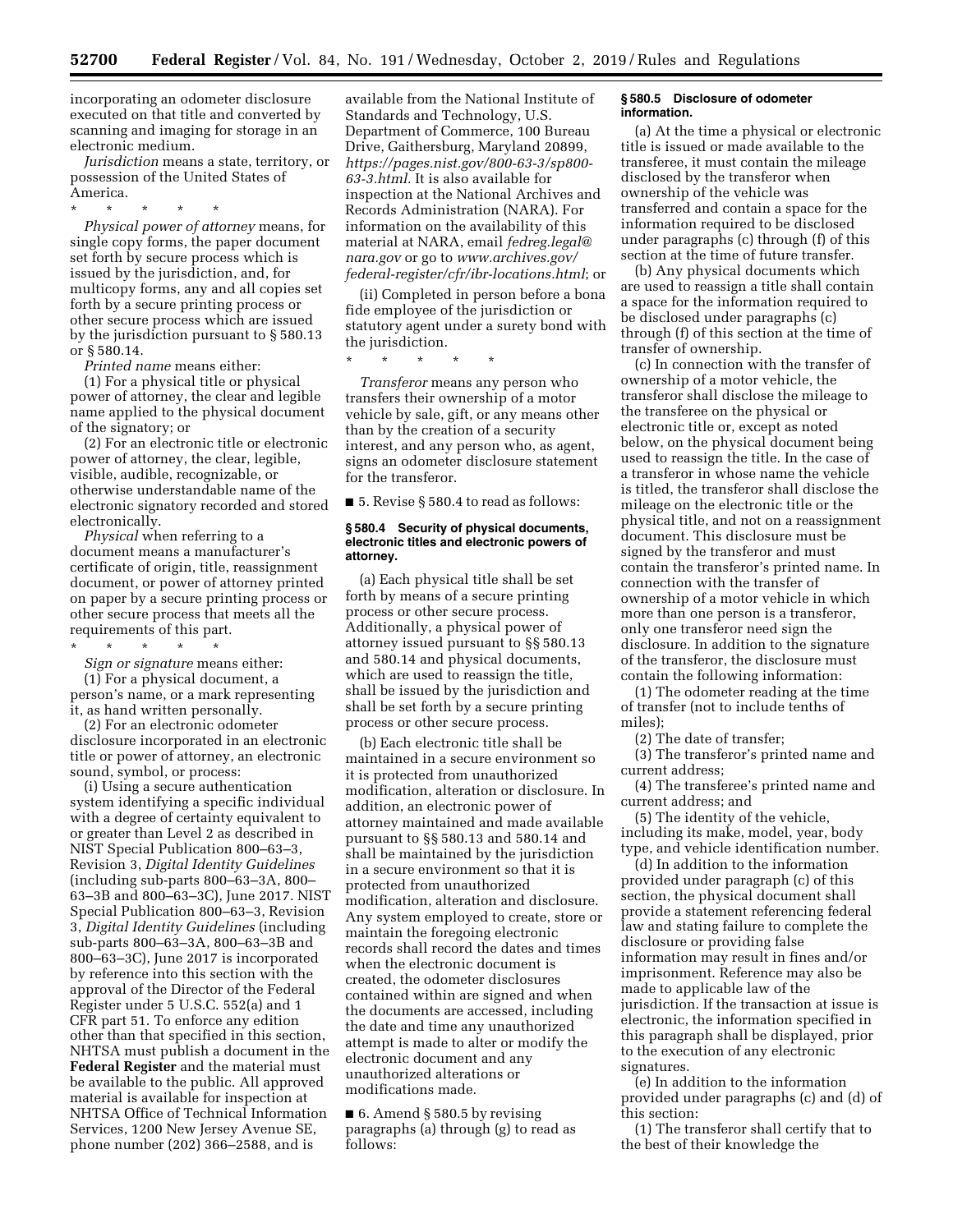odometer reading reflects the actual mileage, or;

(2) If the transferor knows that the odometer reading reflects the amount of mileage in excess of the designed mechanical odometer limit, they shall include a statement that the mileage exceeds mechanical limits; or

(3) If the transferor knows that the odometer reading does not reflect a valid mileage display or differs from the mileage and that the difference is greater than that caused by odometer calibration error, they shall include a statement that the odometer reading does not reflect the actual mileage, and should not be relied upon. This statement shall also include a warning notice to alert the transferee that a discrepancy exists between the odometer reading and the actual mileage.

(f) Upon receipt of the transferor's signed disclosure statement, the transferee shall sign the disclosure statement, which shall include their printed name, and make copy available to their transferor. If the disclosure is on an electronic title, the jurisdiction shall provide a means for making copies of the completed disclosure statement available to the transferee and transferor.

(g) If the vehicle has not been titled the written disclosure shall be executed on a separate physical document or by electronic means and incorporated into the electronic title record. A separate physical reassignment document may be used for a subsequent reassignment only after a transferor holding title has made the mileage disclosure in conformance with paragraphs (c), (e), and (f) of this section on the title and assigned the physical title to their transferee. An electronic title system shall provide a means for making mileage disclosures upon assignment and reassignment electronically and incorporating these disclosures into the electronic title. A physical reassignment document shall not be used with an electronic title or when an electronic reassignment has been made. In instances where a paper title is held by the initial transferor, an available electronic reassignment may be used for a subsequent reassignment after a transferor holding title has made the mileage disclosure in conformance with paragraphs (c), (e), and (f) of this section on the title and assigned the physical title to their transferee

\* \* \* \* \*

■ 7. Add § 580.6 to read as follows:

#### **§ 580.6 Additional requirements for electronic odometer disclosure.**

(a) Any electronic title or power of attorney as defined in this part shall be retained:

(1) In a format which cannot be altered unless such alterations are made as authorized by the jurisdiction, and which indicates any unauthorized attempts to alter it;

(2) In an order that permits systematic retrieval; and

(3) For a minimum of five years following conversion to a physical title, issuance of a subsequent physical or electronic title by any jurisdiction, or permanent destruction of the vehicle; otherwise, the record shall be retained indefinitely.

(b) Any electronic signature made on an odometer disclosure shall identify an individual, and not solely the organization the person represents or employs them. If the individual executing the electronic signature is acting in a business capacity or otherwise on behalf of another individual or entity, the business or other individual or entity shall also be identified when the signature is made. Electronic signatures on odometer disclosures made in connection with transfers by a licensed dealer or at an auction sale need only identify the individual executing the signature and the dealer transferring the vehicle or auction entity conducting the sale.

(c) Any requirement in these regulations to disclose, issue, return, notify or otherwise provide information to another person in the course of an electronic odometer disclosure is satisfied when the required information is electronically transmitted or otherwise electronically available to the party required to review or receive it.

(d) When an electronic title is created following transfer of ownership a vehicle with a physical title or an existing physical title is converted to an electronic title, the jurisdiction issuing the electronic title shall obtain the physical title or proof that the physical title has been invalidated or lost, and retain a physical or electronic copy of the physical title or proof for a minimum of five years.

(e) A jurisdiction issuing an electronic title may provide a paper record of ownership, which includes the odometer disclosure information, provided the paper record clearly indicates it is not an official title for the vehicle and may not be used to transfer ownership for the vehicle.

(f) A jurisdiction issuing an electronic title shall retain the capacity to issue physical titles meeting all the requirements of this part. If a physical

title is created by a jurisdiction with an electronic title and odometer disclosure statement system, any electronic record of the title must indicate that a physical title has been issued and the date on which the physical title was issued. The jurisdiction shall retain a record of the identity of the recipient of the physical title if the recipient is not an owner or a lienholder.

(g) Any physical documents employed by transferors and transferees to make electronic odometer disclosures shall be set forth by means of a secure printing process or other secure process. This requirement does not apply to mileage disclosures made by lessees as required be § 580.7

(h) Physical documents employed to comply with any of the requirements of this part that are converted to an electronic format by scanning or imaging must maintain and preserve the security features incorporated in the physical document so that any alterations or modifications to the physical document can be detected in the physical document's electronic format. Scanning of physical documents must be made at a resolution of not less than 200 dpi.

(i) When a transferor's physical title is lost, a jurisdiction may facilitate the transfer of a physical title through an electronic process without issuing another physical title provided a physical or electronic power of attorney pursuant to § 580.13 is properly executed by the transferor.

(j) Electronic reassignments shall be made on or in the electronic title or, as set forth in § 580.5(g), may be entered in the electronic title system prior to the first issuance of an electronic title. A physical reassignment document shall not be used with an electronic title.

■ 8. Amend § 580.7 by revising paragraphs (a) and (b) and adding paragraph (e) to read as follows:

### **§ 580.7 Disclosure of odometer information for leased motor vehicles.**

(a) Before executing any transfer of ownership document, each lessor of a leased motor vehicle shall notify the lessee electronically or in writing stating that the lessee is required to provide a written or electronic disclosure to the lessor regarding the mileage. This written or electronic notice shall contain a reference to the federal law and shall state failure to complete the disclosure or providing false information may result in fines and/or imprisonment. Reference may also be made to applicable law of the jurisdiction. If the notice is electronic, the information specified in this paragraph shall be displayed prior to, or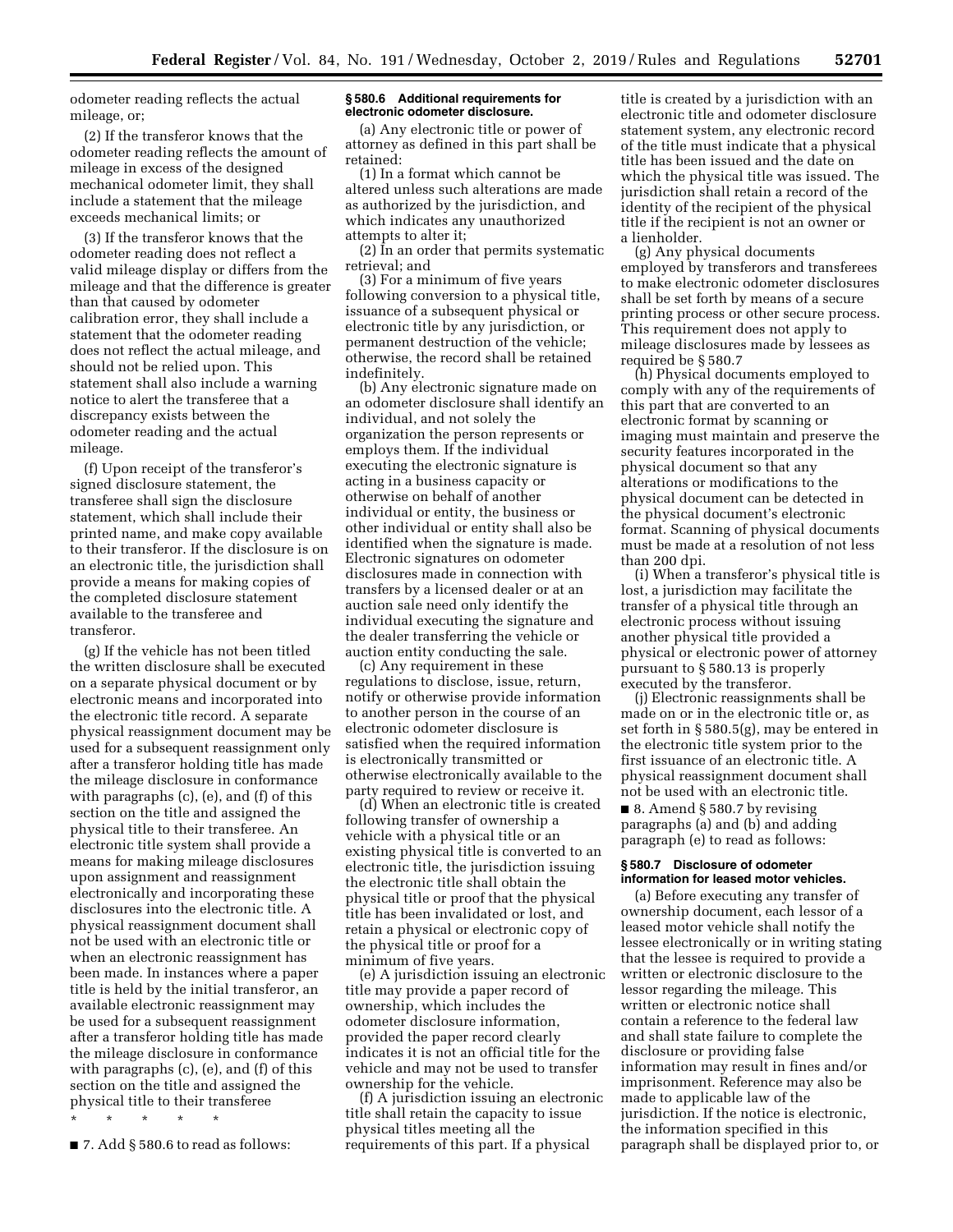at the time of, the execution of any electronic signatures.

(b) In connection with the transfer of ownership of the leased motor vehicle, the lessee shall furnish to the lessor a written or electronic statement regarding the mileage of the vehicle. This statement must be signed by the lessee. This statement, in addition to the lessee acknowledging receiving notification of federal law and any applicable law of the jurisdiction as required by paragraph (a) of this section, shall also contain the following information:

(1) The printed name of the person making the disclosure;

(2) The current odometer reading (not to include tenths of miles);

(3) The date of the statement;

(4) The lessee's printed name and current address;

(5) The lessor's printed name and current address;

(6) The identity of the vehicle, including its make, model, year, and body type, and its vehicle identification number;

(7) The date that the lessor notified the lessee of disclosure requirements;

(8) The date that the completed disclosure statement was received by the lessor; and

(9) The signature of the lessor

\* \* \* \* \* (e) Any electronic system maintained by a lessor for the purpose of complying with the requirements of this section shall meet the requirements of § 580.4(b) of this part.

■ 9. Revise § 580.8 to read as follows:

#### **§ 580.8 Odometer disclosure statement retention.**

(a) Dealers and distributors of motor vehicles who are required by this part to execute an odometer disclosure statement shall retain, except as noted in paragraph (d), for five years a photostat, carbon, other facsimile copy, or electronic copy of each odometer mileage statement, which they issue and receive. They shall retain all odometer disclosure statements at their primary place of business in an order appropriate to business requirements and that permits systematic retrieval. Electronic copies shall be retained in a format which cannot be altered and which indicates any attempts to alter it.

(b) Lessors shall retain, for five years following the date they transfer ownership of the leased vehicle, each written or electronic odometer disclosure statement which they receive from a lessee. They shall retain all odometer disclosure statements at their primary place of business in an order that is appropriate to business

requirements and that permits systematic retrieval. Electronic copies shall be retained in a format which cannot be altered and which indicates any attempts to alter it.

(c) Dealers and distributors of motor vehicles who are granted a power of attorney, except as noted in paragraph (d) of this section, by their transferor pursuant to § 580.13, or by their transferee pursuant to § 580.14, shall retain for five years a photostat, carbon, or other facsimile copy, or electronic copy of each power of attorney they receive. They shall retain all powers of attorney at their primary place of business in an order that is appropriate to business requirements and that permits systematic retrieval. Electronic copies shall be retained in a format which cannot be altered and which indicates any unauthorized attempts to alter it.

(d) Any odometer disclosure statement made on an electronic title or electronic power of attorney shall be retained by the jurisdiction for a minimum of five years and made available upon request to dealers, distributors, and lessors for retrieval at their principal place of business and inspection on demand by law enforcement officials. Dealers, distributors, and lessors are not required to, but may, retain a copy of an odometer disclosure statement made on an electronic title or electronic power of attorney.

 $\blacksquare$  10. Amend § 580.9 by revising the introductory text and paragraph (b) to read as follows:

#### **§ 580.9 Odometer record retention for auction companies.**

Each auction company shall establish and retain in physical or electronic format at its primary place of business in an order appropriate to business requirements and that permits systematic retrieval, for five years following the date of sale of each motor vehicle, the following records:

\* \* \*

(b) The name of the transferee; \* \* \*

■ 11. Amend § 580.10 by revising paragraph (b)(2) to read as follows:

## **§ 580.10 Application for assistance.**

\* \* \* \* \* (b) \* \* \*

(2) Be submitted to the Office of Chief Counsel, National Highway Traffic Safety Administration, 1200 New Jersey Avenue SE, W41–326, Washington, DC 20590;

\* \* \* \* \*

■ 12. Amend § 580.11 by revising paragraphs (a), (b)(2) through (4), and (c) to read as follows:

#### **§ 580.11 Petition for approval of alternate disclosure requirements.**

(a) A state may petition NHTSA for approval of disclosure requirements which differ from the disclosure requirements of § 580.5, § 580.6, § 580.7, or § 580.13(f) of this part.

(b) \* \* \*

(2) Be submitted to the Office of Chief Counsel, National Highway Traffic Safety Administration, 1200 New Jersey Avenue SE, W41–326, Washington, DC 20590;

(3) Set forth the motor vehicle disclosure requirements in effect in the jurisdiction, including a copy of the applicable laws or regulations of the jurisdiction; and

(4) Explain how the jurisdiction's motor vehicle disclosure requirements are consistent with the purposes of the Motor Vehicle Information and Cost Savings Act.

\* \* \* \* \* (c) Notice of the petition and an initial determination pending a 30-day comment period will be published in the **Federal Register**. Notice of final grant or denial of a petition for approval of alternate motor vehicle disclosure requirements will be published in the **Federal Register**. The effect of the grant of a petition is to relieve a jurisdiction from responsibility to conform the Jurisdiction disclosure requirements with § 580.5, § 580.6, § 580.7, or § 580.13(f), as applicable, for as long as the approved alternate disclosure requirements remain in effect in that jurisdiction. The effect of a denial is to require a jurisdiction to conform to the requirements of § 580.5, § 580.6, § 580.7, or § 580.13(f), as applicable, of this part until such time as NHTSA approves any alternate motor vehicle disclosure requirements.

## **§ 580.12 [Removed and Reserved]**

■ 13. Remove and reserve § 580.12.

■ 14. Revise § 580.13 to read as follows:

## **§ 580.13 Disclosure of odometer information by power of attorney.**

(a) If otherwise permitted by the law of the jurisdiction, the transferor may grant a power of attorney to their transferee for the purpose of mileage disclosure under one of the following conditions:

(1) The transferor's physical title is held by a lienholder; or

(2) The transferor's physical title is lost; or

(3) The transferor's electronic title is held or controlled by a lienholder; or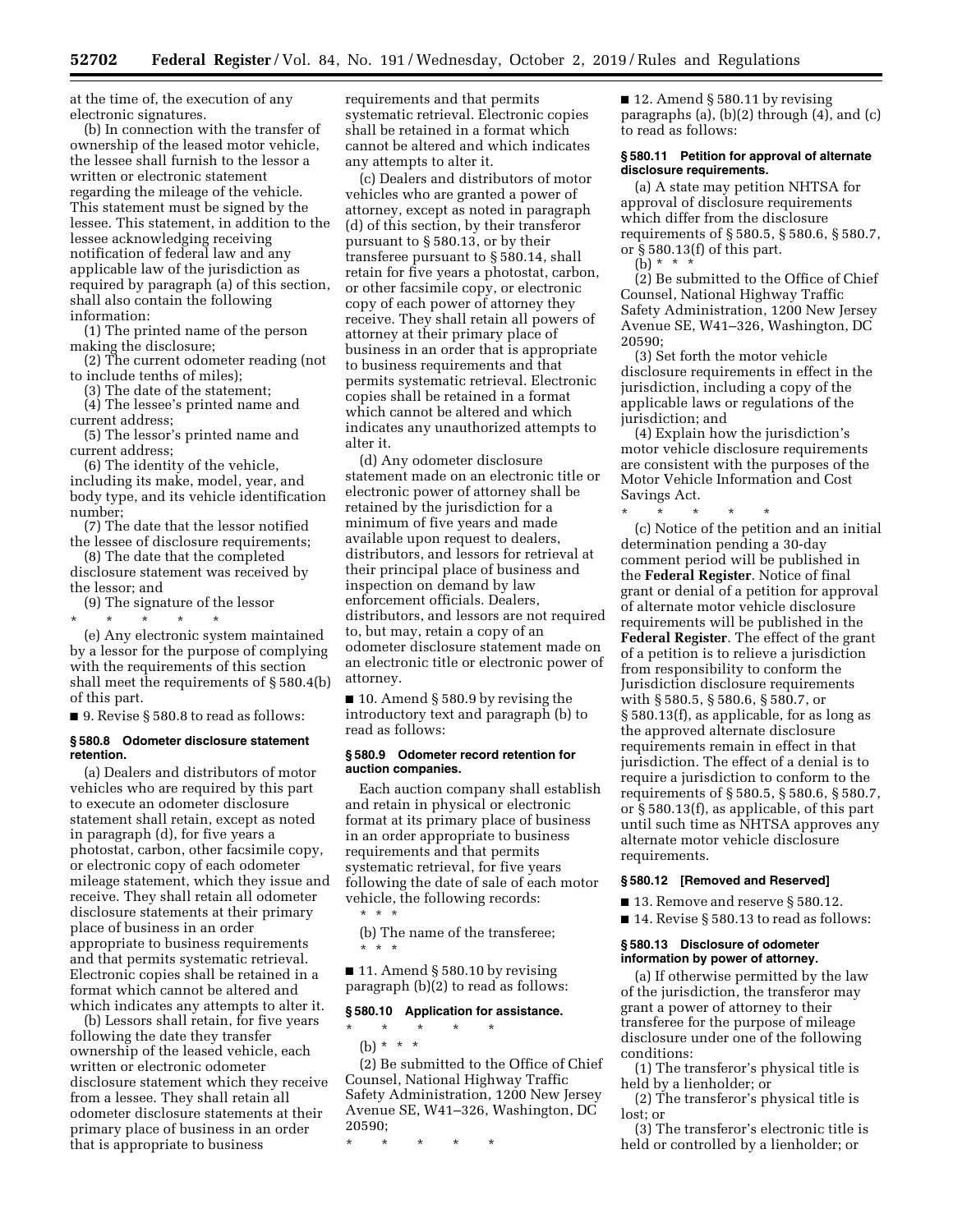(4) The transferor's electronic title cannot be accessed.

(b) The physical or electronic power of attorney shall contain, in part A, a space for the information required to be disclosed under paragraphs (c) through (f) of this section. If a state permits the use of a physical or electronic power of attorney in the situation described in § 580.14(a), the power of attorney must also contain, in part B, a space for the information required to be disclosed under § 580.14, and, in part C, a space for the certification required to be made under § 580.15.

(c) In connection with the transfer of ownership of a motor vehicle as described in paragraph (a) of this section, where the transferor elects to give their transferee a physical or electronic power of attorney for the purpose of mileage disclosure, the transferor must appoint the transferee their attorney-in-fact for the purpose of mileage disclosure and disclose the mileage on the physical or electronic power of attorney form issued by the jurisdiction in which the transfer occurs. This disclosure must be signed by the transferor, including the printed name, and contain the following information:

(1) The odometer reading at the time of transfer (not to include tenths of miles);

(2) The date of transfer;

(3) The transferor's printed name and current address;

(4) The transferee's printed name and current address; and

(5) The identity of the vehicle, including its make, model, year, body type, and vehicle identification number.

(d) In addition to the information provided under paragraph (c) of this section, the physical or electronic power of attorney form shall refer to the federal odometer law and state that providing false information or the failure of the person granted the power of attorney to submit the form to the jurisdiction may result in fines and/or imprisonment. Reference may also be made to applicable law of the jurisdiction.

(e) In addition to the information provided under paragraphs (c) and (d) of this section:

(1) The transferor shall certify that to the best of their knowledge the odometer reading reflects the actual mileage; or

(2) If the transferor knows that the odometer reading reflects mileage in excess of the designed mechanical odometer limit, they shall include a statement to that the mileage exceeds mechanical limits; or

(3) If the transferor knows the odometer reading differs from the

mileage and the difference is greater than that caused by a calibration error or does not reflect a valid mileage display, they shall include a statement that the odometer reading does not reflect the actual mileage and should not be relied upon. This statement shall also include a warning notice to alert the transferee that a discrepancy exists between the odometer reading and the actual mileage.

(f) The transferee shall sign the physical or electronic power of attorney, which shall include their printed name, and make a copy of the power of attorney form available to the transferor.

(g) Upon receipt of the transferor's physical or electronic title, the transferee shall complete the space for mileage disclosure on the title exactly as the mileage was disclosed by the transferor on the physical or electronic power of attorney. The transferee shall submit the physical or electronic power of attorney to the jurisdiction that issued it with the actual physical or electronic title when the transferee submits a new title application. The jurisdiction shall retain the physical or electronic power of attorney form and physical or electronic title for a minimum of three years or a period equal to the state titling record retention period, whichever is shorter. If the mileage disclosed on the physical or electronic power of attorney is lower than the mileage appearing on the physical or electronic title, the power of attorney is void and the transferee shall not complete the mileage disclosure on the title unless:

(1) The transferor has included a statement that the mileage exceeds mechanical limits; or

(2) The transferor has included a statement that the odometer reading does not reflect the actual mileage.

(h) A jurisdiction may permit submission of a physical power of attorney in an electronic format such as by scanning or imaging.

■ 15. Revise § 580.14 to read as follows

## **§ 580.14 Power of attorney to review title documents and acknowledge disclosure.**

(a) In circumstances where part A of a physical power of attorney form has been used pursuant to § 580.13 of this part, and if otherwise permitted by the law of the jurisdiction, a transferee may grant power of attorney to their transferor to review the physical or electronic title and any physical reassignment documents, if applicable, for mileage discrepancies, and if no discrepancies are found, to acknowledge disclosure on the physical or electronic title. The power of attorney shall be on part B of the physical or electronic

power of attorney referred to in § 580.13(a), which shall contain a space for the information required to be disclosed under paragraphs (b), (c), and (d) of this section and, in part C, a space for the certification required to be made under § 580.15.

(b) Part B of the physical or electronic power of attorney must include a mileage disclosure from the transferor to the transferee and must be signed by the transferor, including the printed name, and contain the following information:

(1) The odometer reading at the time of transfer (not to include tenths of miles);

(2) The date of transfer;

(3) The transferor's printed name and current address;

(4) The transferee's printed name and current address; and

(5) The identity of the vehicle, including its make, model, year, body type, and vehicle identification number.

(c) In addition to the information provided under paragraph (b) of this section, the power of attorney form shall refer to the federal odometer law and state that providing false information or the failure of the person granted the power of attorney to submit the form to the State may result in fines and/or imprisonment. Reference may also be made to applicable law of the jurisdiction.

(d) In addition to the information provided under paragraphs (b) and (c) of this section:

(1) The transferor shall certify that to the best of their knowledge the odometer reading reflects the actual mileage; or

(2) If the transferor knows that the odometer reading reflects mileage in excess of the designed mechanical odometer limit, they shall include a statement to that the mileage exceeds mechanical limits; or

(3) If the transferor knows that the odometer reading differs from the mileage and the difference is greater than that caused by a calibration error or does not reflect a valid mileage display, they shall include a statement that the odometer reading does not reflect the actual mileage and should not be relied upon. This statement shall also include a warning notice to alert the transferee that a discrepancy exists between the odometer reading and the actual mileage.

(e) The transferee shall sign the physical or electronic power of attorney form, which shall include their printed name.

(f) The transferor shall give a copy of the physical power of attorney form to their transferee.

■ 16. Revise § 580.15 to read as follows: